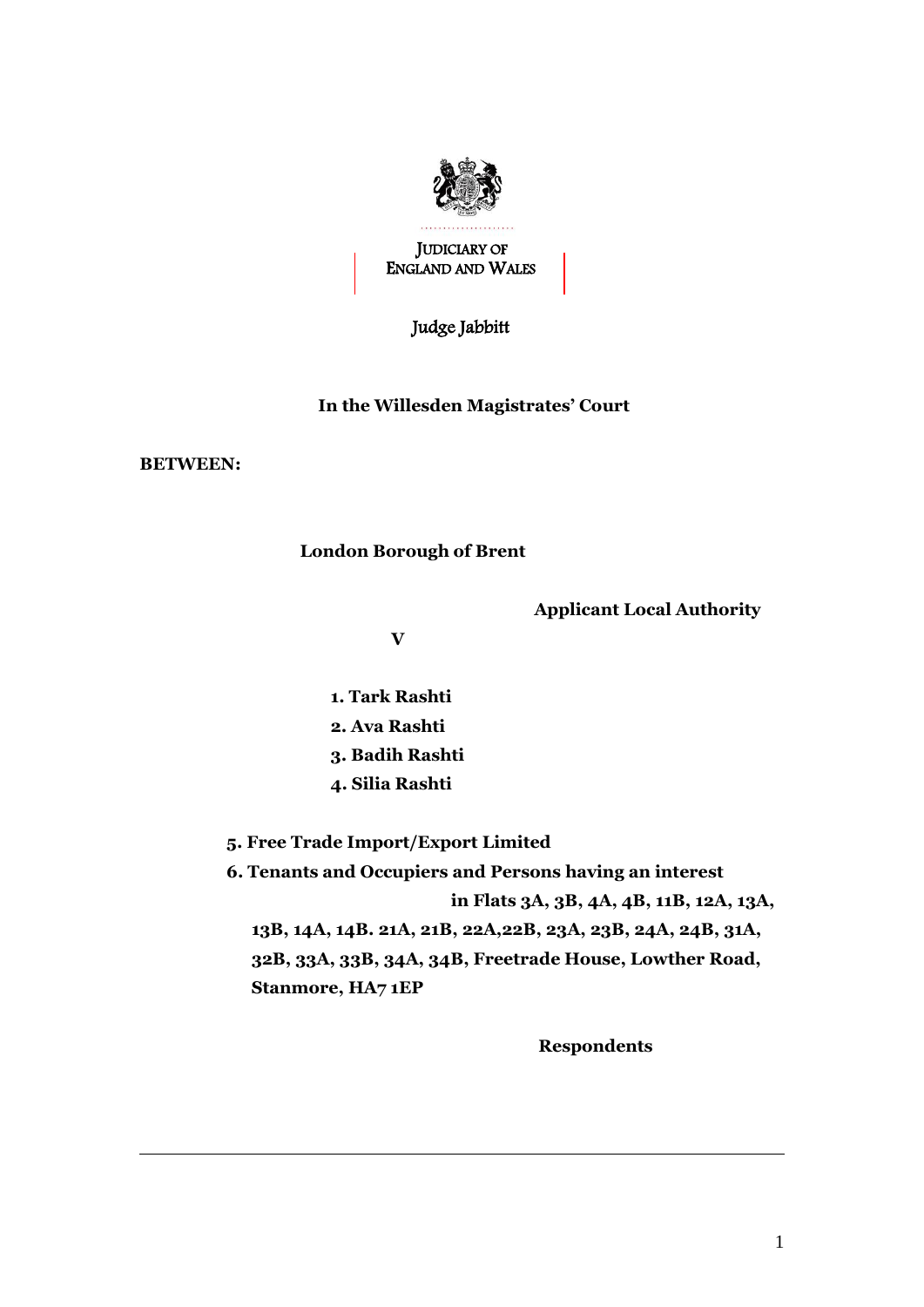**Hearing: 3 and 4 March 2022 Decision: 12 April 2022**

## **The Application.**

1. This is an application for a Planning Enforcement Order (PEO) by the London Borough of Brent (LA), made pursuant to S171BA of the Town and Country Planning Act 1990.

2. The application is dated 6 July 2021 (Bundle A 2-4) and the alleged breach of planning control is the material change of use of the premises from offices to 28 flats.

3. The LA were represented by Mr Robb. The Rashti family, respondents 1 to 4, by Mr Turney. None of the other respondents attended the hearing.

4. The substantive hearing was heard over two days, 3 and 4 March 2022. Written submissions were directed and served. My decision to be given on 12 April 2022.

5. I read the five bundles of evidence and exhibits, containing over 600 pages, and the bundle of authorities. Unlike counsel, I had no specialist knowledge of enforcement of alleged breaches of planning control, nor am I self-evidently an expert Planning Inspector. After the substantive hearing I looked at the government website to attempt to improve my understanding of the subject. It is authoritative open source material, an overview from HM GOV.UK, that I found helpful. I have therefore set out the information, in part, as an annexe A to this decision

## **Legal Background and Case Summary.**

6. I now set out below the opening case summary, and skeleton argument served by Mr Robb on behalf of the LA.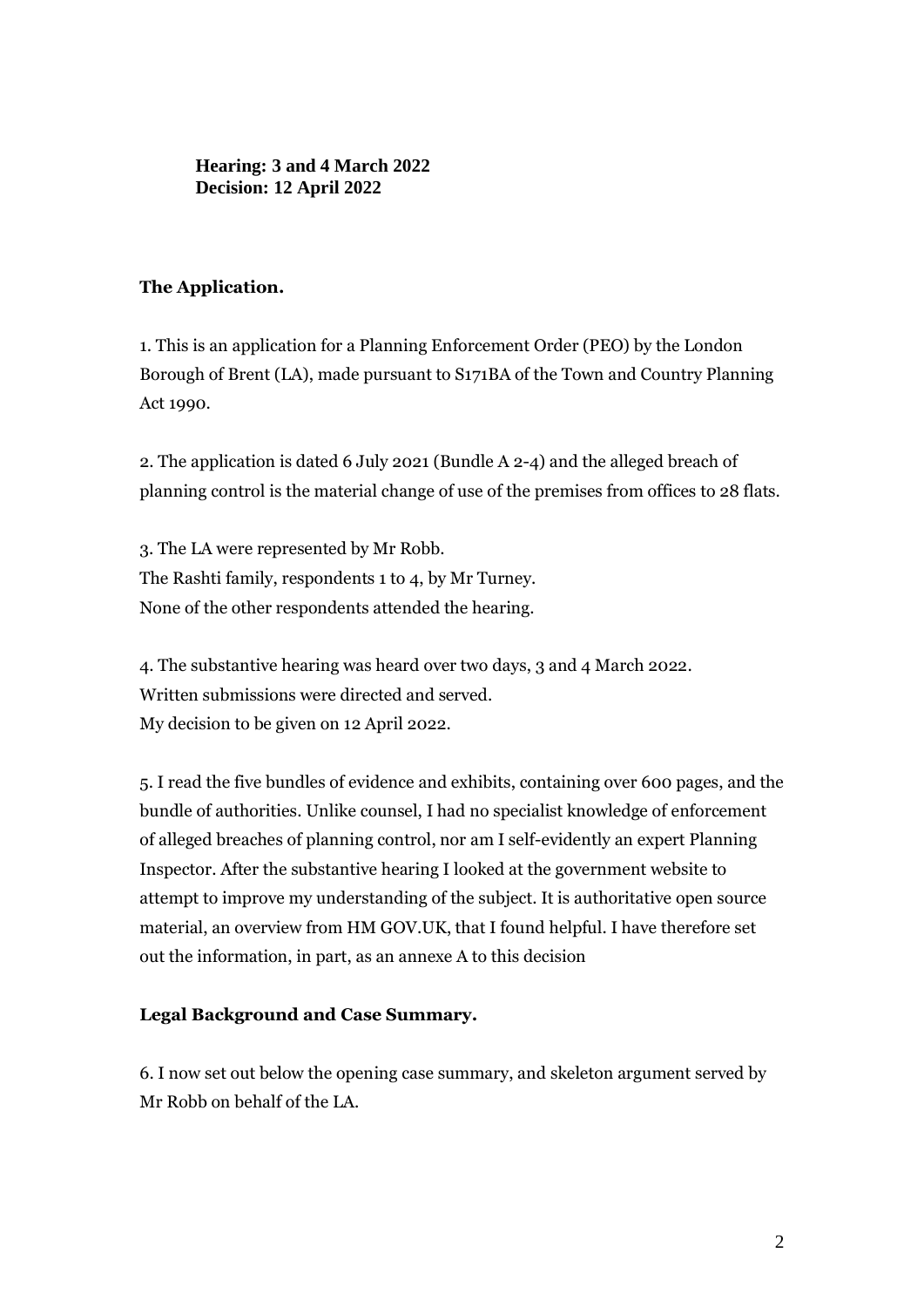7. The LA summary sets out a helpful case summary, but plainly from the perspective of the LA. I have reproduced the full initial skeleton submissions of the respondents at Annexe B and summarised the overall submissions in the course of this decision.

## *The LB of Brent Skeleton Argument.*

- *1. This Skeleton Argument is submitted in support of the Council's application for a Planning Enforcement Order ("PEO") which is made under the provisions of S. 171BA of the Town and Country Planning Act 1990 ("the 1990 Act"). The Council's application for a PEO can be found at A.2-4.*
- *2. The alleged breach of planning control for the purposes of the application is the material change of use of premises at Freetrade House, Lowther Road, Stanmore, HA7 1EP ("the Property") from office use to use as 28 residential flats.*

## *Legal Background*

- *3. S. 124 of the Localism Act 2011 inserted S. 171BA to S. 171BC into the 1990 Act.*
- *4. The additional sections, which set out provisions dealing with PEOs, were intended to increase the powers of local planning authorities to clamp down on breaches of planning control which had been deliberately concealed, and which might otherwise benefit from the time limits (contained in S. 171B of the 1990 Act) by which planning breaches may obtain immunity from enforcement action.*
- *5. S. 171BA sets out time limits for local planning authorities to take enforcement action in cases involving concealment when a PEO has been granted by the Courts:*

*"(2) If a magistrates' court makes a planning enforcement order in relation to an apparent breach of planning control, the local planning authority may take enforcement action in respect of -*

*(a) the apparent breach, or*

*(b) any of the matters constituting the apparent breach, at any time in the enforcement year."*

- *6. S. 171BB sets out the procedure for making PEO applications. This includes the requirement at (1) that any application for a PEO must be accompanied by a certificate.*
- *7. Further, S. 171BB makes clear that:*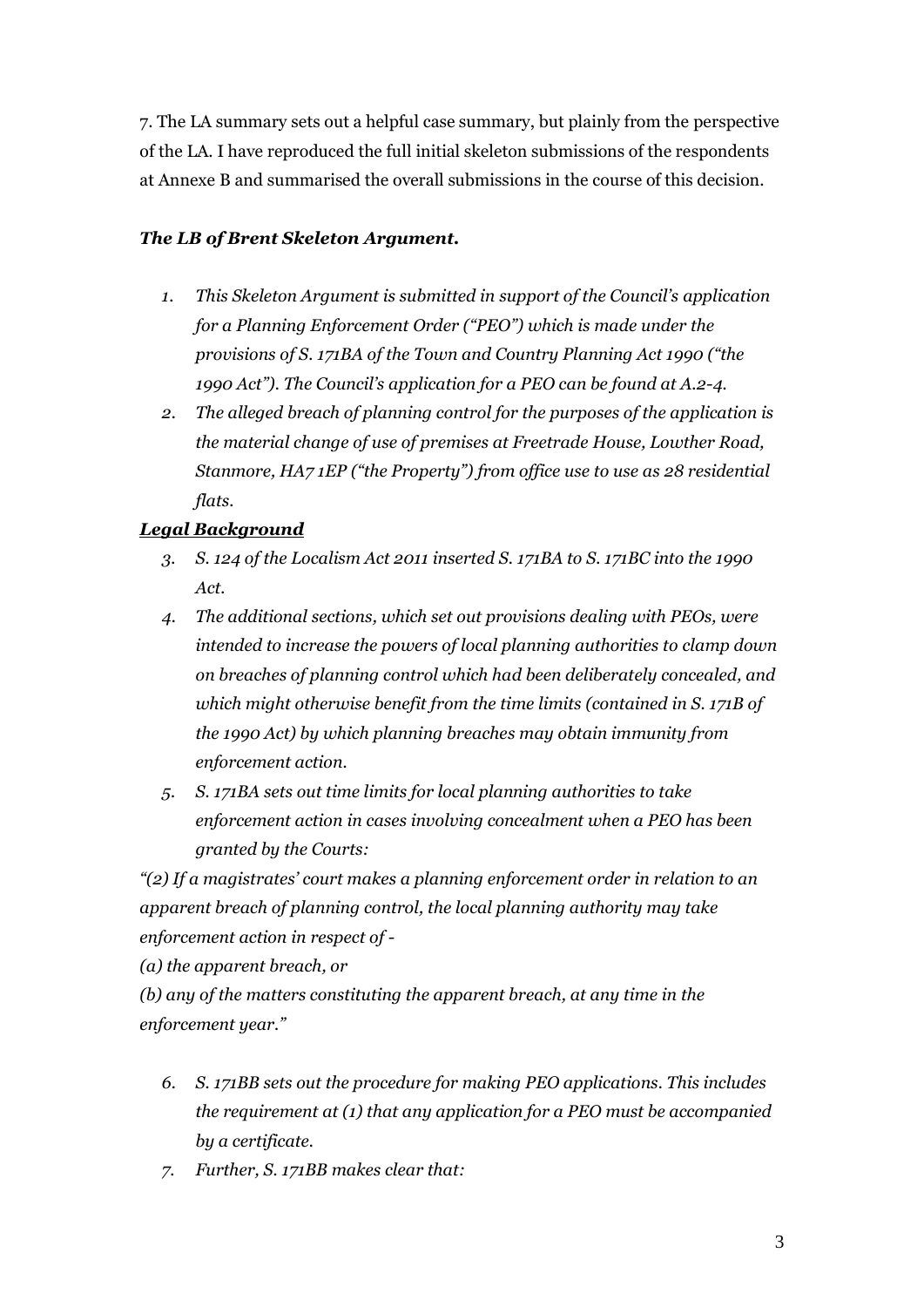*"(2) For the purposes of subsection (1), a certificate –*

*(a) signed on behalf of the local planning authority, and*

*(b) stating the date on which evidence sufficient in the authority's opinion to justify the application came to the authority's knowledge is conclusive evidence of that fact." (emphasis added)*

*8. S. 171BC sets out a two-stage test to be applied by the Courts in deciding on whether to grant an application for a PEO:*

*"171BC Making a planning enforcement order:*

*(1) A magistrates' court may make a planning enforcement order in relation to an apparent breach of planning control only if –*

*(a) the court is satisfied, on the balance of probabilities, that the apparent breach, or any matters constituting the apparent breach, has (to any extent) been deliberately concealed by any person or persons, and*

*(b) the court considers it just to make the order having regard to all the circumstances." (emphasis added)*

- *9. In Jackson v Secretary of State for Communities and Local Government [2015] EWHC 20 (Admin), Holgate J made clear the High Court's view (at para. 67-68) (S.39) that the introduction of rules for PEOs to deal with deliberate concealments of planning breaches were intended to sit alongside, rather than to replace, the principle contained in the leading authority of Welwyn Hatfield Borough Council v Secretary of State for Communities and Local Government [2011] 2 AC 304.*
- *10. In Welwyn, the Supreme Court had identified a four-stage test through which deliberate concealments of planning breaches could lead to the loss of immunity from enforcement action by the passage of time. Holgate J set out this four-stage test at para. 34 of his judgment in Jackson.*
- *11. Holgate J's conclusions in Jackson were supported by the Court of Appeal (see [2015] EWCA Civ. 1246). Richards LJ confirmed the Court's view (at para. 45), that whereas there is "an overlap" between the Welwyn principle and the provisions relating to PEOs, the two sets of rules dealing with concealment of planning breaches were intended to sit alongside each other.*
- *12. Richards LJ also made clear (at para. 48) the circumstances in which local planning authorities may wish to rely on the PEO provisions:*

*"For example, the extent of concealment may be insufficient, or arguably insufficient, to engage the Welwyn principle, but sufficient to justify the making of a PEO so as to enable enforcement action to be taken outside the normal time limit in section 171B."*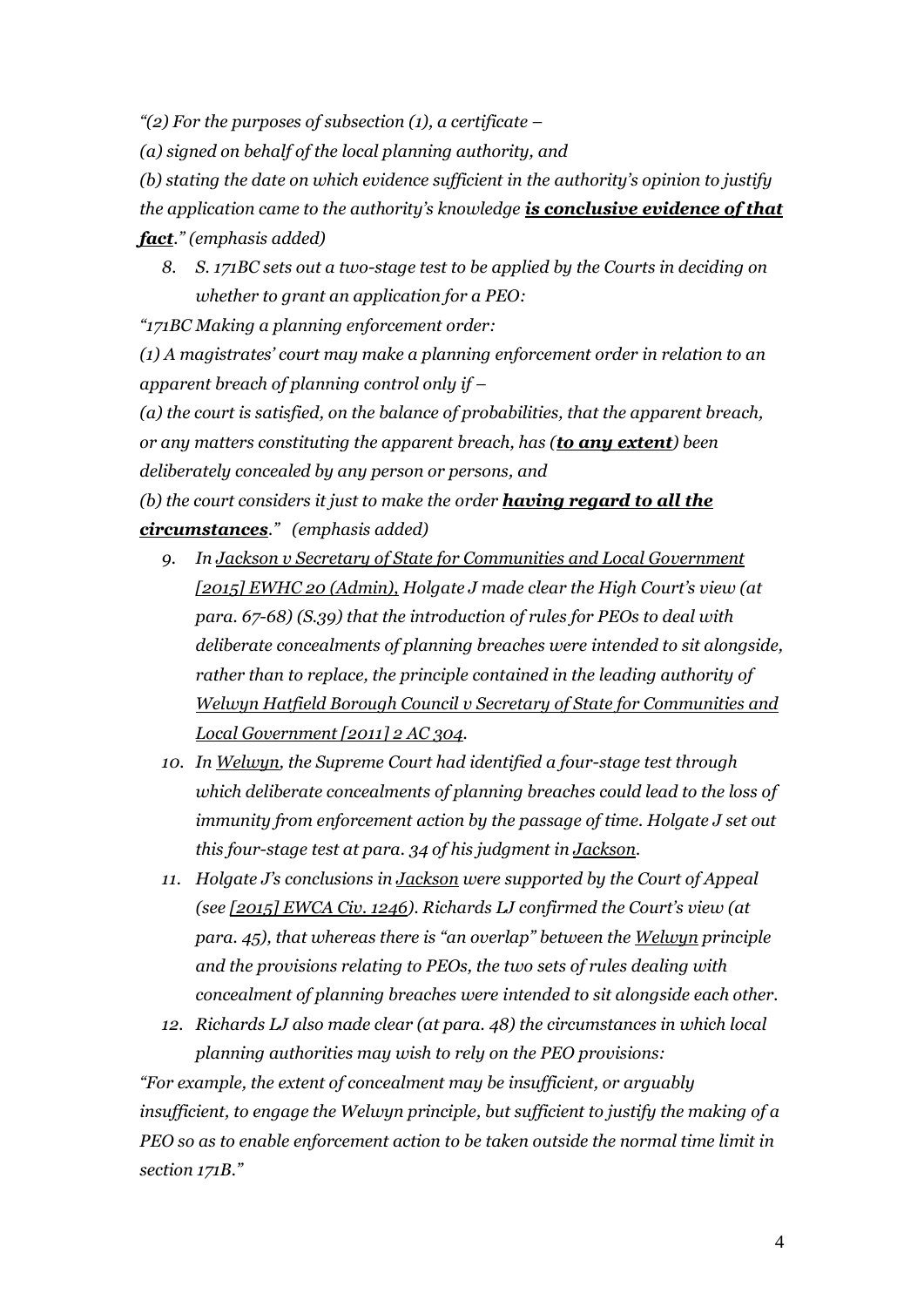*13. In summary, the introduction of PEOs provides local planning authorities with a new, and potentially very effective, tool to clamp down on breaches of planning control. The test to be applied by the Courts to the question of whether concealment has occurred has been deliberately framed in broader terms than set out in Welwyn: does the Court consider, on the balance of probabilities, that there has been a "deliberate concealment" of planning breaches "to any extent"?*

*14. As Holgate J made clear in Jackson (at para. 44 (i)):*

*"…the legislation employs a relatively simple and broad definition of deception which embraces and goes beyond the Welwyn type of case. But the broad scope of that definition is balanced by a requirement that the court should be persuaded that the making of a PEO is just in all the circumstances."*

#### *Factual Background*

- *15. On 7th February 2014, the Council received a prior approval application to convert the Property from an office use to use of 14 residential flats. This prior approval was granted by the Council on 16th April 2014 (A.24).*
- *16. On 5th June 2014, a further prior approval application was submitted to the Council, this time for "the subdivision of the space into 28 studio flats" (A.43). The new prior approval application made it clear (A.45) that the "previous prior notification has not been implemented".*
- *17. On 18th July 2014, the 28-unit prior approval application was withdrawn (A.54).*
- *18. On 22nd August 2019, the Council issued an enforcement notice alleging as the breach of planning control:*

*"Without planning permission, the material change of use from offices (Use Class B1) use to 28 flats."*

- *19. Following a Public Inquiry in front of a Planning Inspector, a Decision Letter was issued (A.12) in which the appeal against the Enforcement Notice was dismissed and the Enforcement Notice was upheld with various corrections and variations.*
- *20. Specifically, the Planning Inspector found that:*
	- *(i) "As a matter of fact and degree, the prior approval scheme was not implemented and the change of use that occurred was from offices to 28 studio flats." (para. 15);*
	- *(ii) "The appellants' have been less than honest in their dealings with matters relating to Council Tax, street naming and*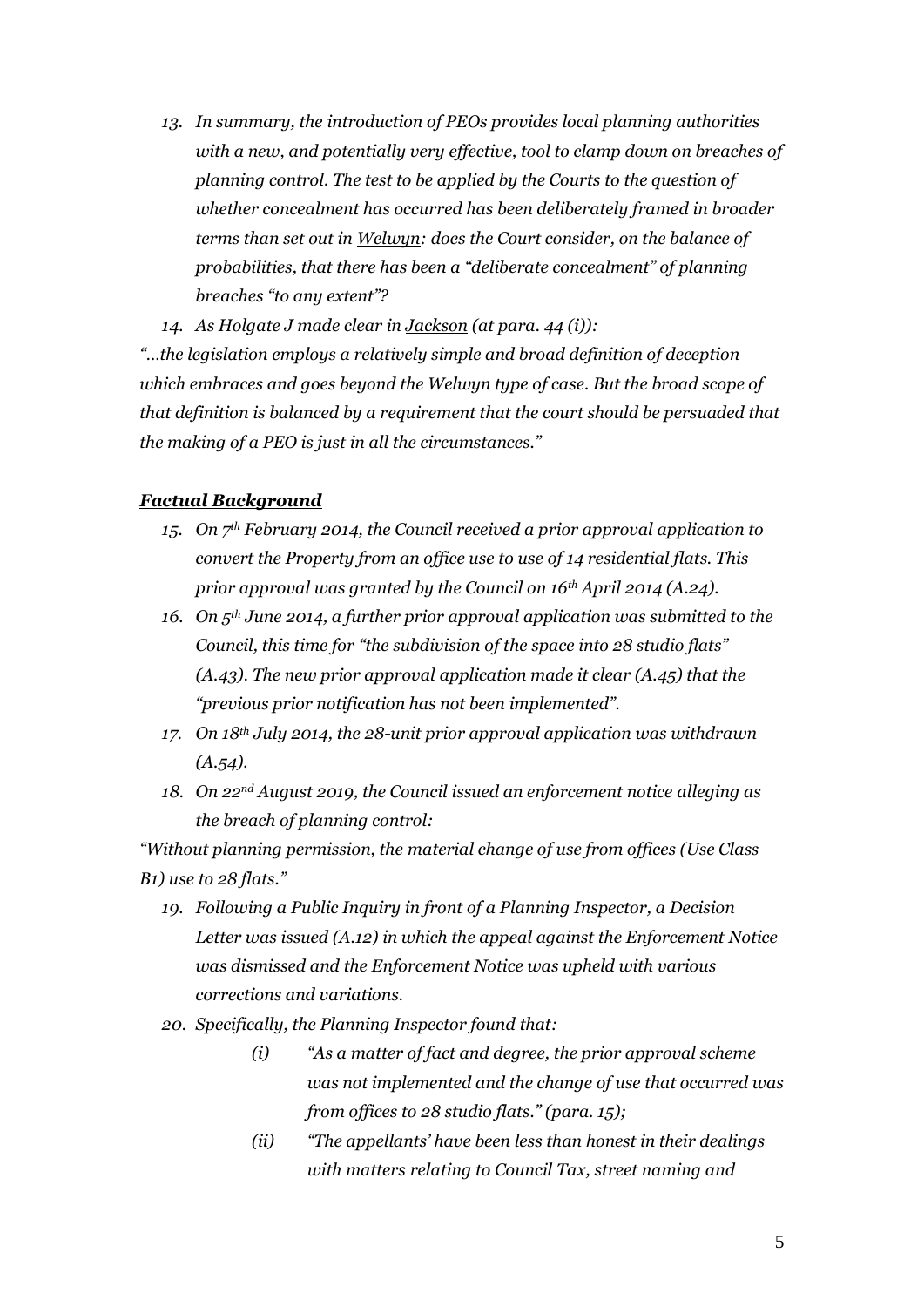*numbering, securing EPC and filing of building control certificates." (para. 35); but that*

*(iii) "Overall, in my judgment the appellants' conduct did not amount to the degree of deception necessary to engage the principles set out in Welwyn" (para. 38).*

*21. The Planning Inspector therefore concluded (at para. 50),*

*"…on the balance of probabilities, that the material change of use of 16 flats…took place more than 4 years prior to the issue of the enforcement notice and so, at the date the enforcement notice was issued, the time for taking enforcement action as set out in s.171B (2) of the 1990 Act as amended had expired. The appeals succeed on ground (d) to that extent only."*

#### *The S.171BC (1) (a) Test*

*22. As above, the Court needs to decide whether it:*

*"is satisfied, on the balance of probabilities, that the apparent breach, or any matters constituting the apparent breach, has (to any extent) been deliberately concealed by any person or persons." (emphasis added)*

- *23. The evidence of the various measures which were taken after the first prior approval application in 2014 to achieve this concealment are set out within the first Witness Statement of Nigel Wicks (A.10-12).*
- *24. The Building Control applications which were submitted to the Council on 15th May 2014 were made in respect of 14 flats (A.57-65).*
- *25. Further, no amendment notice was served as required under the provisions of S. 51A of the Building Act 1984 (S.21), which would have made it clear to the Building Inspector prior to the issuing of Completion Certificates on 12th April 2016, that 28 not 14 units had been constructed at the Property.*
- *26. The Energy Performance Certificates which were submitted to the Council and dated and entered into the public register in March 2016 were in respect of 14 flats (A.66-121).*
- *27. The Valuation Office entries which were submitted for Council Tax to be assessed on the flats at the Property between 1st April and 31st December 2015, were in respect of 14 flats (A.122-135).*
- *28. The Street Numbering application was submitted to the Council in respect of 14 flats (A.136-149).*
- *29. It was only when evidence was received by the Council on 24th March 2021 in relation to the appeal against the Enforcement Notice that the Council first became aware that use of the Property as 28 flats first began on 13th February 2015 – and it is for this reason that the Council has specified 24th*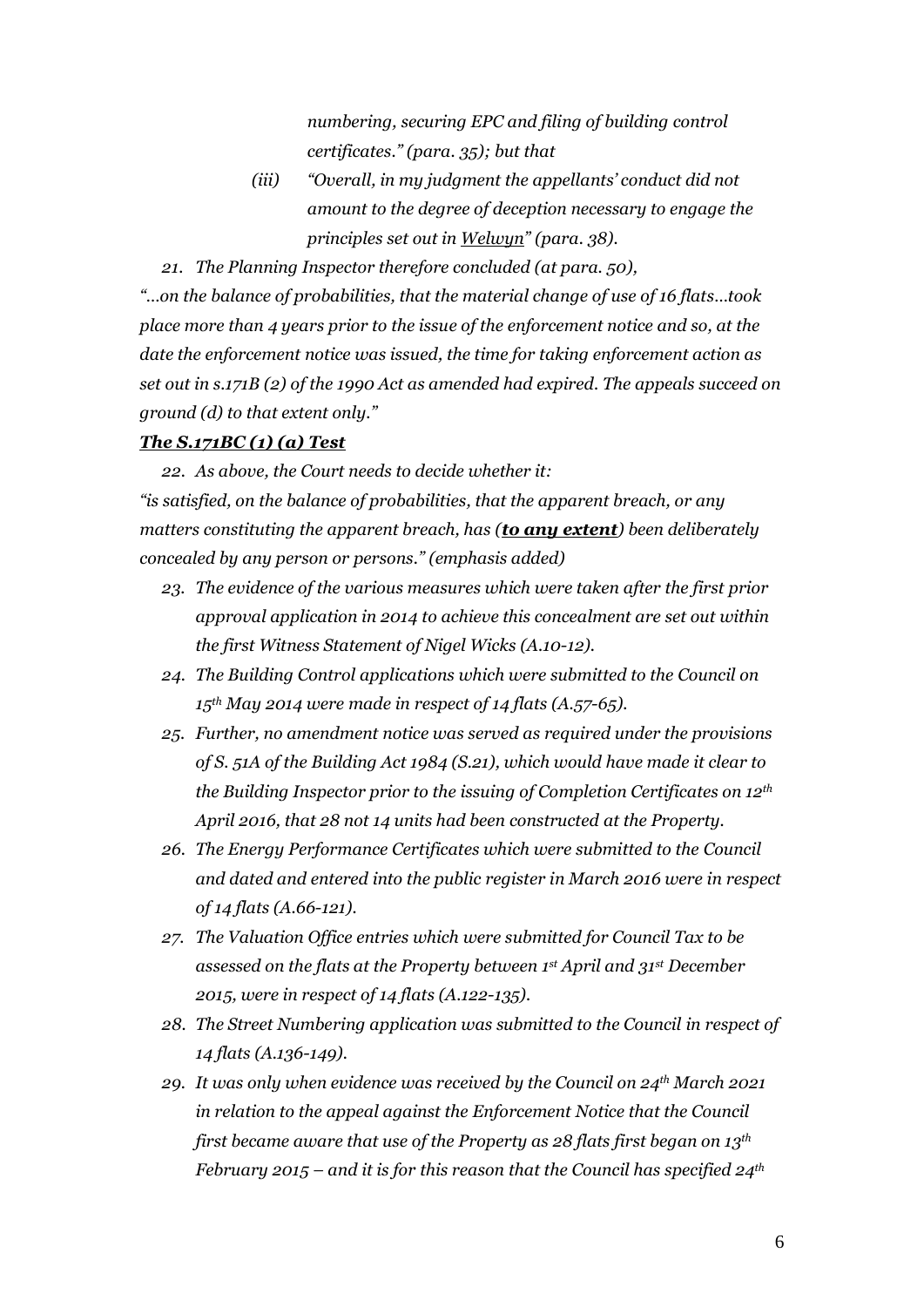*March 2021 as the relevant date on which they had received sufficient evidence justifying the application for a PEO.*

- *30. As Mr Wicks states in his third Witness Statement at para. 24 (A.290): "If the respondents had:*
- *(a) placed 28 numbered letter boxes at the entrance to the flats instead of 14;*
- *(b) created 28 numbered doors to the flats instead of 14;*
- *(c) Registered 28 flats with the Valuation Office instead of 14;*
- *(d) Registered 28 Energy Performance Certificates instead of 14; and*
- *(e) issued 28 completion Certificates instead of 14,*

*the Council would have taken enforcement action earlier."*

- *31. In light of the above, the Planning Inspector was correct to identify (at para. 35 of her Decision Letter) that the respondents had been "less than honest in their dealings" with the Council relating to the development of the Property in a number of respects.*
- *32. It is therefore, in the Council's view, beyond sensible argument that the conversion of the Property from offices to 28 residential units was indeed deliberately concealed from the Council.*

## *The S. 171 BC (1) (b) Test*

- *33. As above, in the event the Court is satisfied that there was indeed deliberate concealment such that the threshold set out within the first limb of S. 171BC is met, it must go on consider whether it would be:*
- *"…just to make the order having regard to all the circumstances."*
	- *34. The Council wishes to underline 7 key issues for the Court's consideration, as set out below.*
	- *1. The Article 4 Direction*
	- *35. The original prior approval application was made under the provisions of Class J of the Town and Country Planning (General Permitted Development) (Amendment) (England) Order 1995.*
	- *36. Class J of Part 3 to Schedule 2 introduced in 2013 permitted development rights for the:*

*"Change of use of a building….to a use falling within Class C3 (dwellinghouse) of the Schedule to the Use Class Order from a use falling within Class B1 (a) of that Schedule (office)"*

*37. On 4th August 2017 (confirmed on 3rd July 2018), the Council secured an Article 4 Direction (S.65) which removed Class J from various different areas of the Council's administrative area, including the area in which the Property is situated (S.85).*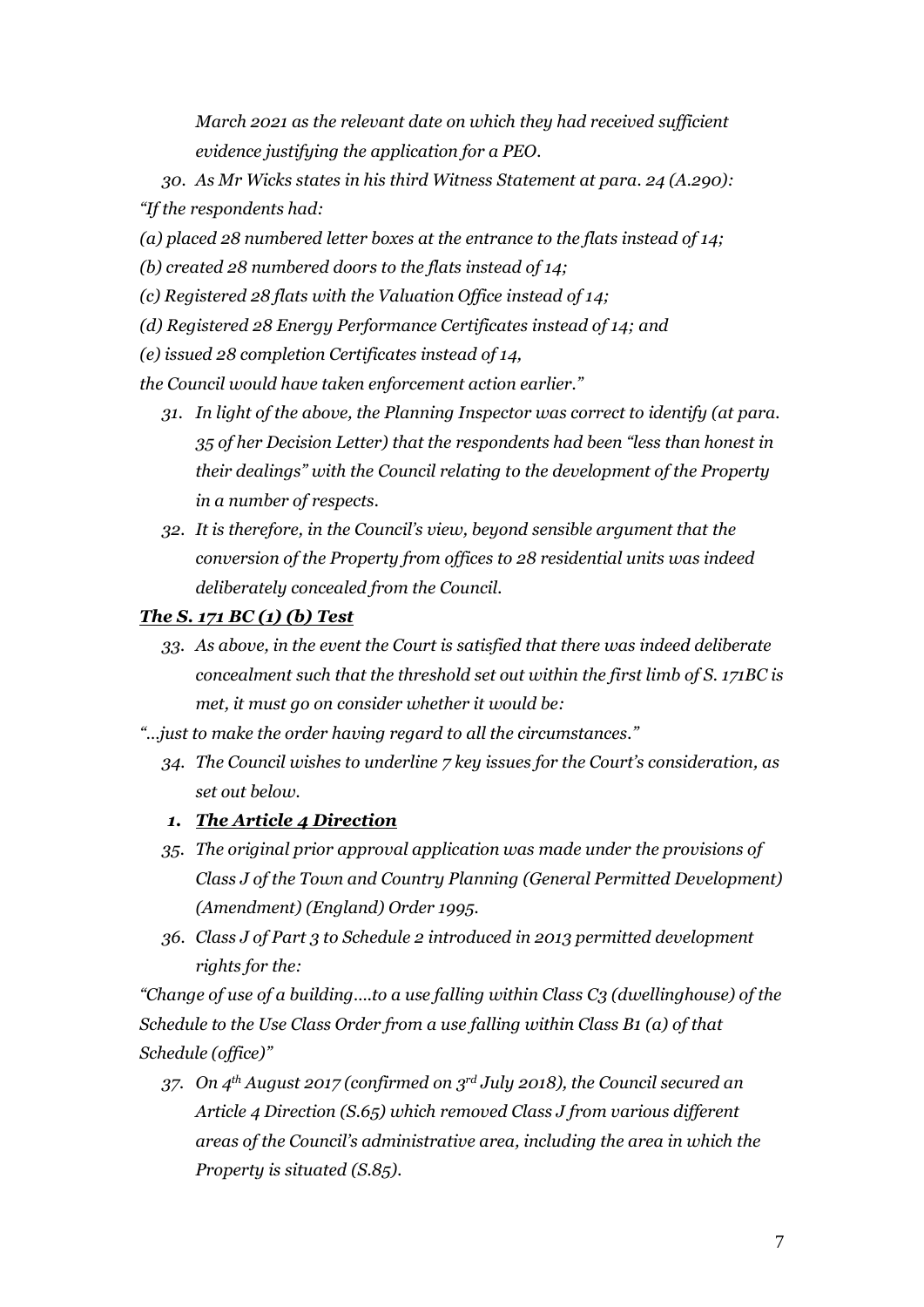- *38. The purpose for which the Article 4 Direction was sought by the Council was the need to protect strategically important areas of office, light industrial and storage uses from conversion by developers to residential use.*
- *39. The Council's concern is reflected in its designation of the areas covered by the Article 4 Direction as Locally Significant Industrial Sites ("LSIS"), and this approach is set out in Policy DMP 14 from the 2016 Local Plan (S.96) and Policy BE2 from the 2021-22 Draft Local Plan (S.99).*
- *40. The Council's Local Plan policies which aim to protect the status of LSIS within the Borough also reflect Policies E4 and E6 of the 2021 London Plan (S.107).*
- *41. The respondents would not now, in other words, be able to take advantage of the permitted development rights under which prior approval was first granted in 2014, and indeed, the Article 4 Direction makes clear the Council's priority need is to protect its limited and valued stock of non-residential buildings from conversion in several different parts of the Borough.*
- *2. Amendment of Class J*
- *42. The Government acted in 2020 to remove Class J permitted development rights where these would lead to the creation of dwellings below a minimum of 37 Sqm floor area. Under S.I. 1243 2020 (S.87):*

*"Amendment in relation to space standard*

*3. In article 3, after paragraph (9) insert—*

*"(9A) Schedule 2 does not grant permission for, or authorise any development of, any new dwellinghouse—*

*(a) where the gross internal floor area is less than 37 square metres in size; or (b) that does not comply with the nationally described space standard issued by the Department for Communities and Local Government on 27th March 2015. (9B) The reference in paragraph (9A) to the nationally described space standard is to that standard read together with the notes dated 19th May 2016 which apply to it."*

- *43. The 14 units which were granted prior approval in 2014 were supposed to provide 40 sqm of accommodation. In fact, however, the 28 units that were constructed provided only 20 sqm of accommodation for each unit, almost half the 37 sqm minimum standard referred to in S.I. 1243 2020 and the 2015 Nationally Described Space Standards (S.89) which the S.I. refers to.*
- *3. The Council's Development Plan Policies*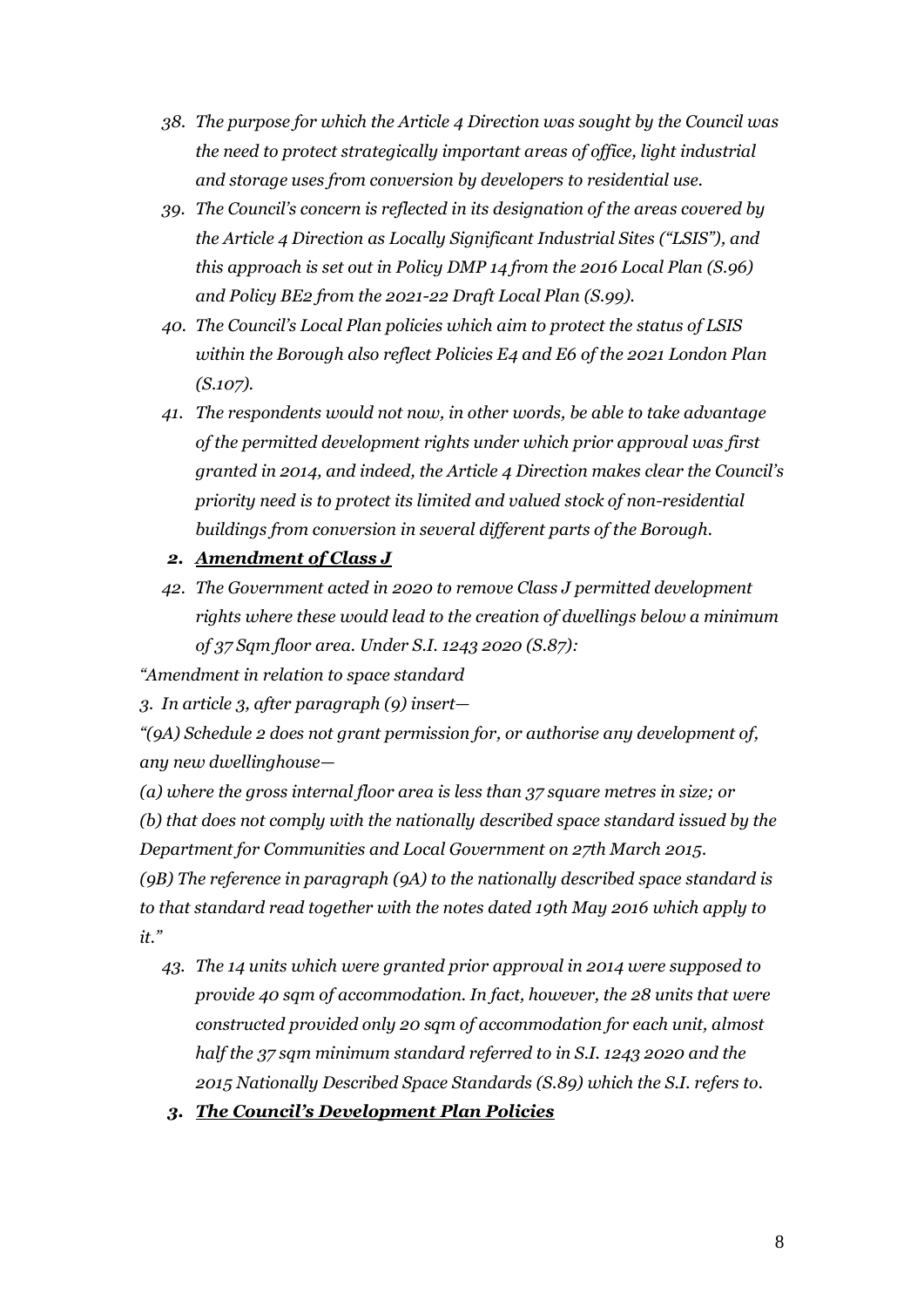- *44. The residential units at the Property also breach the standards set out within various policies from the Council's Local Plan (2016) and the London Plan (2021).*
- *45. These policies seek to ensure that high general standards are adhered to by developers in the design of residential accommodation, so as to protect the amenity and living conditions of future occupiers (e.g. see DMP1 at S.95).*
- *46. The Policies specifically provide for the provision of minimum sizes of different kinds of residential accommodation. Policy DMP18 (S.97) refers to the minimum spatial standards set out in the London Plan Policy i.e. 37 sqm (see D6 and Table 3.1 at S.101). Again, the size of the units being provided at the Property is almost half this minimum standard.*

#### *4. The Current Status of the Property*

*47. The Planning Inspector made it quite clear in her Decision Letter (A.12) that, contrary to the argument submitted on behalf of the respondents, the 14-unit scheme which had obtained prior approval in 2014 was never implemented. She stated (at para. 15):*

*"The Appellants' closing submissions suggest that the prior approval was being carried out in stages: from offices to 1-bed flats; and then from 1-bed flats to pairs of studios. However, when the works commenced in October 2014 on units 33 and 34, they were laid out and fitted in such a way that no further works, other than a lock on the bedroom door, was needed to facilitate creation of the 20m Sqm studio flats. These units were then occupied as 20 sqm studio flats and not 40 sqm flats as granted in the prior approval scheme. Indeed, none of the 14 units which were granted consent for conversion to 40 sqm flats were ever occupied as such. As a matter of fact and degree, the prior approval scheme was not implemented and the change of use that occurred was from offices to 28 studio flats."*

*48. The current status of the property is therefore that is does not benefit from any planning permission for conversion from office to residential use. The building therefore currently has a lawful office use.*

#### *5. Availability of Appeal Against Further Enforcement*

- *49. As set out above, if the Court grants the application for a PEO, under the provisions of S.171BA, the Council would have a period of 1 year to issue a new Enforcement Notice.*
- *50. In turn, the respondents would be entitled to issue a statutory appeal against this new Enforcement Notice under the grounds set out at S. 174 (2)*  $(a) - (q)$ *of the 1990 Act. Such an appeal could include arguments (at ground (a)) that planning permission should be granted for the development.*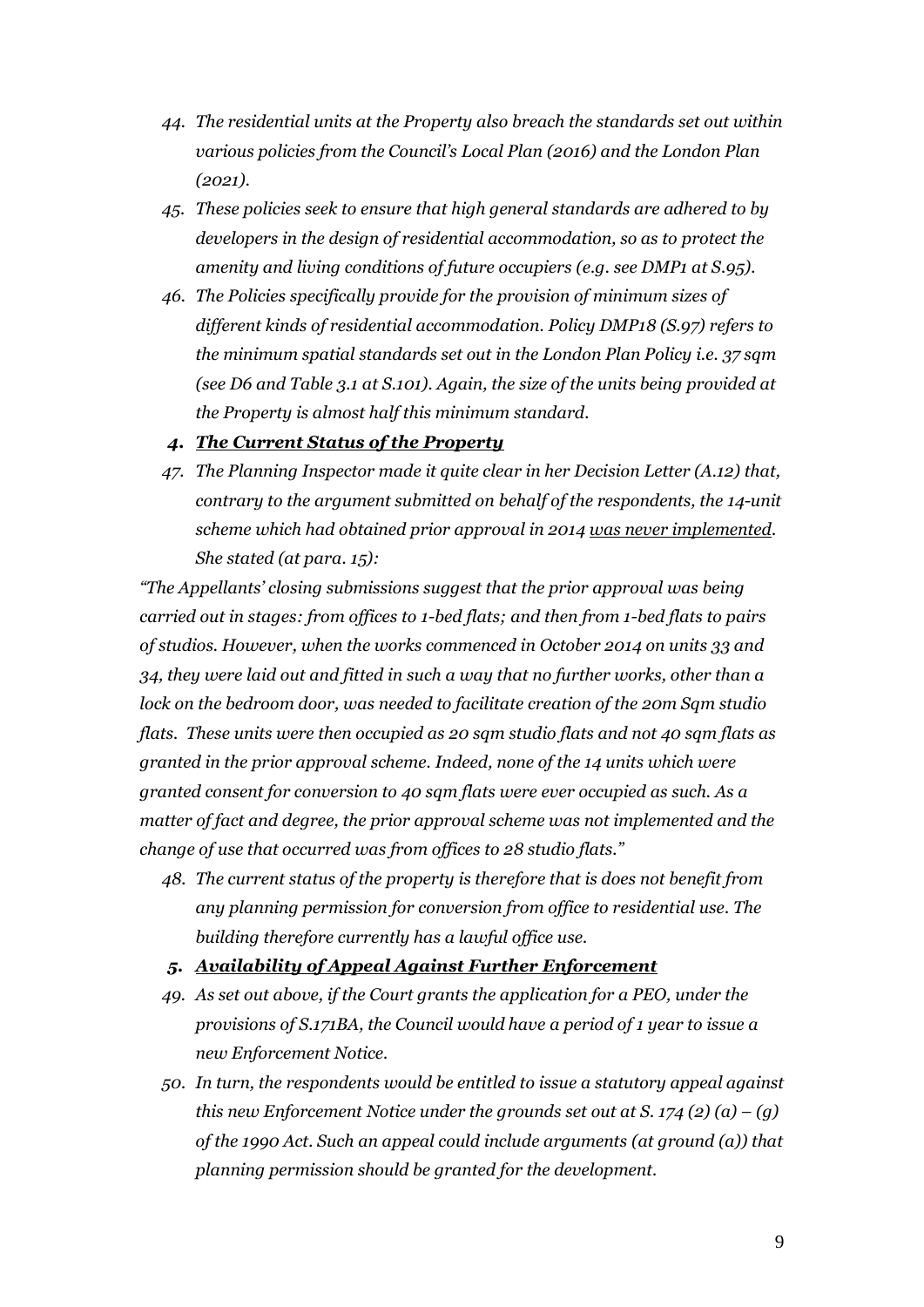### *6. Availability of Planning Application*

- *51. Further to point 5 above, the Council has repeatedly reminded the respondents that it is open to them to issue a planning application in order to seek regularize the use of the Property. Any such application would be tested against the Council's Development Plan policies, and other material considerations. No planning application has been received by the Council.*
- *52. If any application for planning permission were refused by the Council, a statutory right of appeal would exist under the provisions of S. 78 of the 1990 Act, and any such appeal would be determined by an independent Planning Inspector.*
- *53. The Council believes that bearing in mind the Article 4 Direction, the withdrawal of permitted development rights under Class J, the very poor amenity standards which the accommodation provides for occupiers of the Property in breach of the Council's planning policies and national guidance, the current lawful use of the Property for office and not residential purposes, an opportunity now exists for the respondents to undertake a conscientious planning process through the submission and determination of a proper planning application.*
- *7. Minimal Impact on Current Occupiers*
- *54. The Council is mindful of the importance of protecting the rights of any occupiers of the Property, and it has therefore indicated to the respondents that in the event the application for a PEO is granted:*
	- o *No existing tenant will be forced to leave any of the units;*
	- o *Tenants may be permitted to use the double units wherever possible (i.e. taking available space in each unit from 20 sqm to 40 sqm); and*
	- o *Any PEO which is granted will rely on natural wastage of tenants as they leave the Property, whilst ensuring that no new tenancy agreements are granted.*
- *55. The Council's approach is intended to minimize the inconvenience caused to any resident who is currently living at the Property.*

#### **The Issues for the Court to determine.**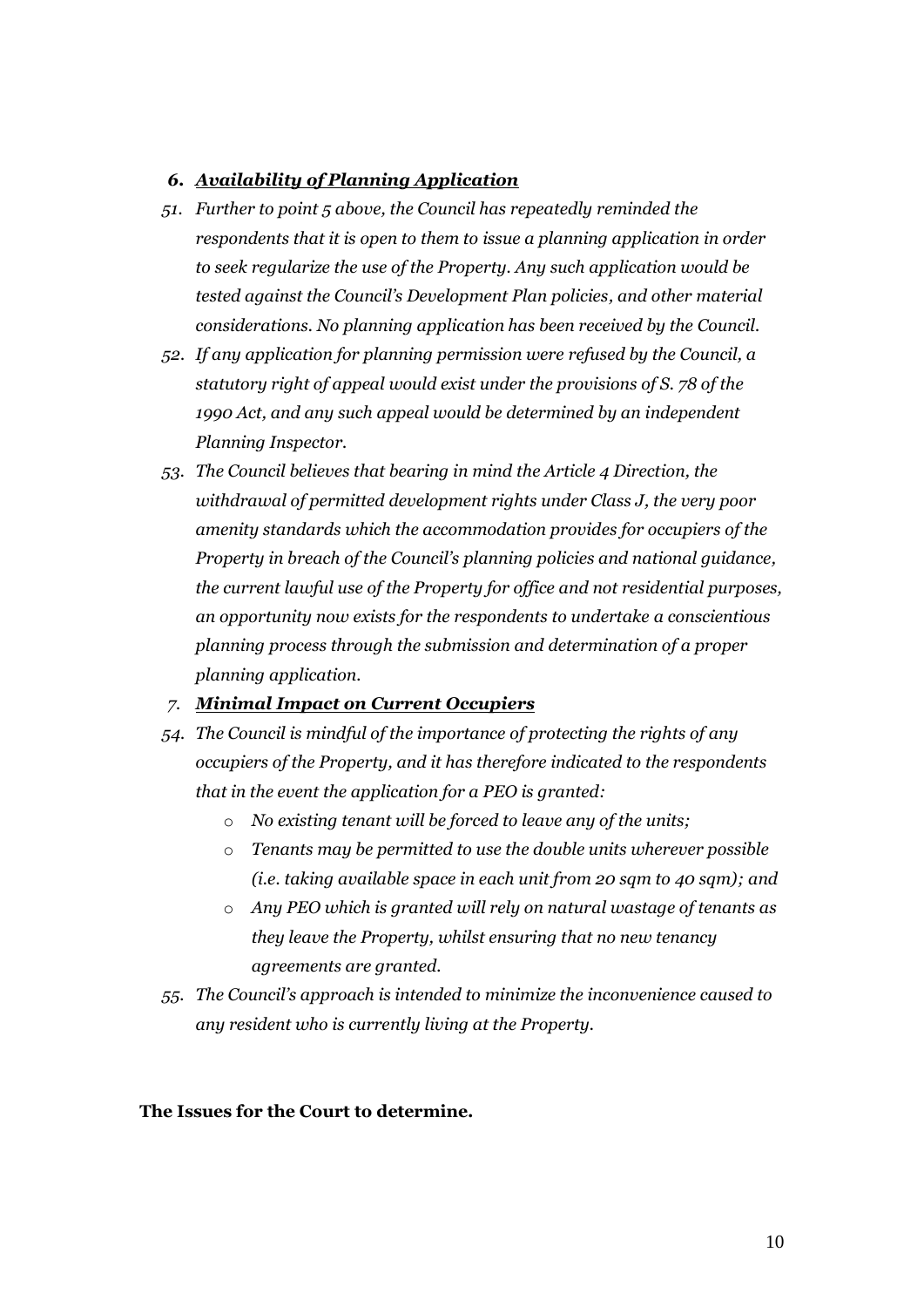8. a**.** That the application has been brought in time (i.e. within the deadline set out in s.171BB (1).

b. That there has been "deliberate concealment" of the sub-division; and

c. That it is just to make the PEO having regard to all of the circumstances

## **Preliminary Issues re: Jurisdiction.**

## **Issue Estoppel and Abuse of Process.**

9. At the outset of the substantive hearing, Mr Turney raised as preliminary matters, issue estoppel and abuse of process. Mr Turney submitted that this was an issue where the guidance of the Divisional Court may be sought. Mr Robb opened the case for the LA, and I then heard submissions from both counsel on the two issues. My decision was that issue estoppel and abuse of process do not apply in these proceedings, but in my decision, I would give more detailed reasons.

10. I have now, of course heard the oral evidence as well as reading the material provided in advance of the hearing.

11. I have considered the submissions, written and oral, on behalf of the parties.

12. Plainly LA's have a discretion to take enforcement action, taking into account national and local development plans, and any other material considerations. LA's have a range of enforcement powers. There is clearly a public interest in the enforcement of planning control, which should be exercised in a proportionate manner.

13. Issue estoppel arises as a legal principal, when there is an issue or issues involved in proceedings between parties, which has been litigated and decided in a first set of proceedings between the parties, and in subsequent proceedings between the same parties, one of the parties seeks to reopen the same issue or issues. The justification for preventing relitigating such issues is principally to bring finality to the matter.

14. On behalf of the respondents, in summary, it is submitted that the Planning Inspector's findings at para 38 of her decision letter are binding upon this court, that finding was that there was no deliberate concealment, this was a final decision on its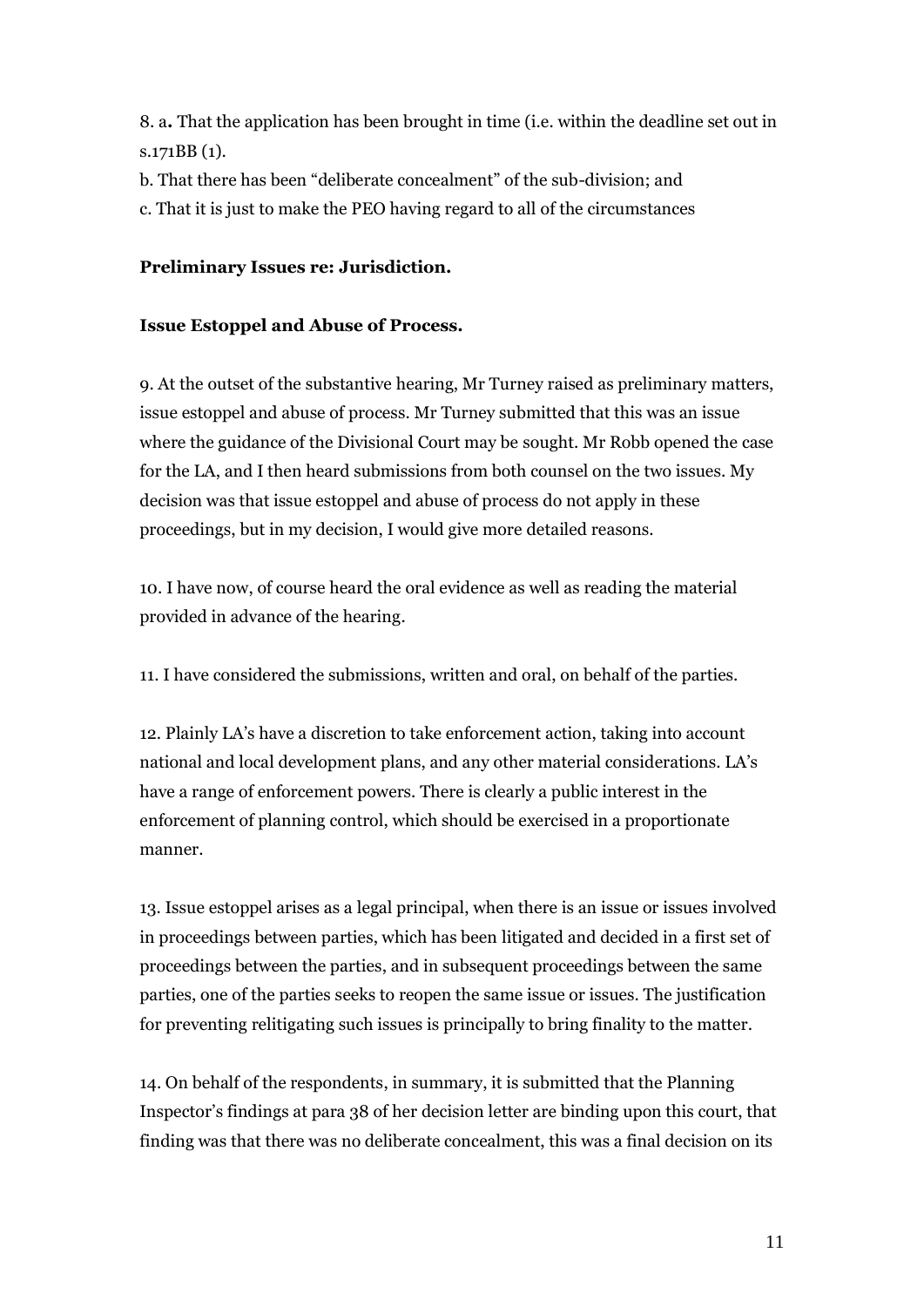merits, after an examination of written and oral evidence at the Appeal (held remotely) on 20 April 2021, the decision handed down on 24 May 2021.

15. The principal decision cited in support of the respondent's case is *Thrasyvoulou v Secretary of State for the Environment [1990] 2 AC 273 (1989).* In that case A building owner appealed against enforcement notices which alleged that there had been a material change of use of his buildings in 1982. This notice was issued by a planning authority. As a result of the appeal an inspector determined that the buildings were in hotel use. The use of the buildings did not change between 1982 and 1985. Nevertheless, in the latter year the planning authority issued further enforcement notices alleging that there had been a change of use from hotel to hostel. The Court of Appeal accepted a plea of action estoppel.

Held: The House of Lords confirmed the decision.

Lord Bridge said: 'In *relation to adjudications subject to a comprehensive selfcontained statutory code, the presumption, in my opinion, must be that where the statute has created a specific jurisdiction for the determination of any issue which establishes the existence of a legal right, the principle of res judicata applies to give finality to that determination unless an intention to exclude that principle can properly be inferred as a matter of construction of the relevant statutory provisions.' And* 

*'The doctrine of res judicata rests on the twin principles which cannot be better expressed than in terms of the two Latin maxims 'interest reipublicae ut sit finis litium' and 'nemo debet bis vexari pro una et eadem causa'. These principles are of such fundamental importance that they cannot be confined in their application to litigation in the private law field. They certainly have their place in the criminal law. In principle they must apply equally to adjudications in the field of public law. In relation to adjudications subject to a comprehensive self-contained statutory code, the presumption, in my opinion, must be that where the statute has created a specific jurisdiction for the determination of any issue which establishes the existence of a legal right, the principle of res judicata applies to give finality to that determination unless an intention to exclude that principle can properly be inferred as a matter of construction of the statutory provisions.'* 

*and 'the local planning authority were . . . estopped from asserting that there had been a material change of use between certain dates, which expressly contradicted the finding made by the first planning inspector, which was not merely incidental or ancillary to his decision but was an essential foundation for his conclusion that no*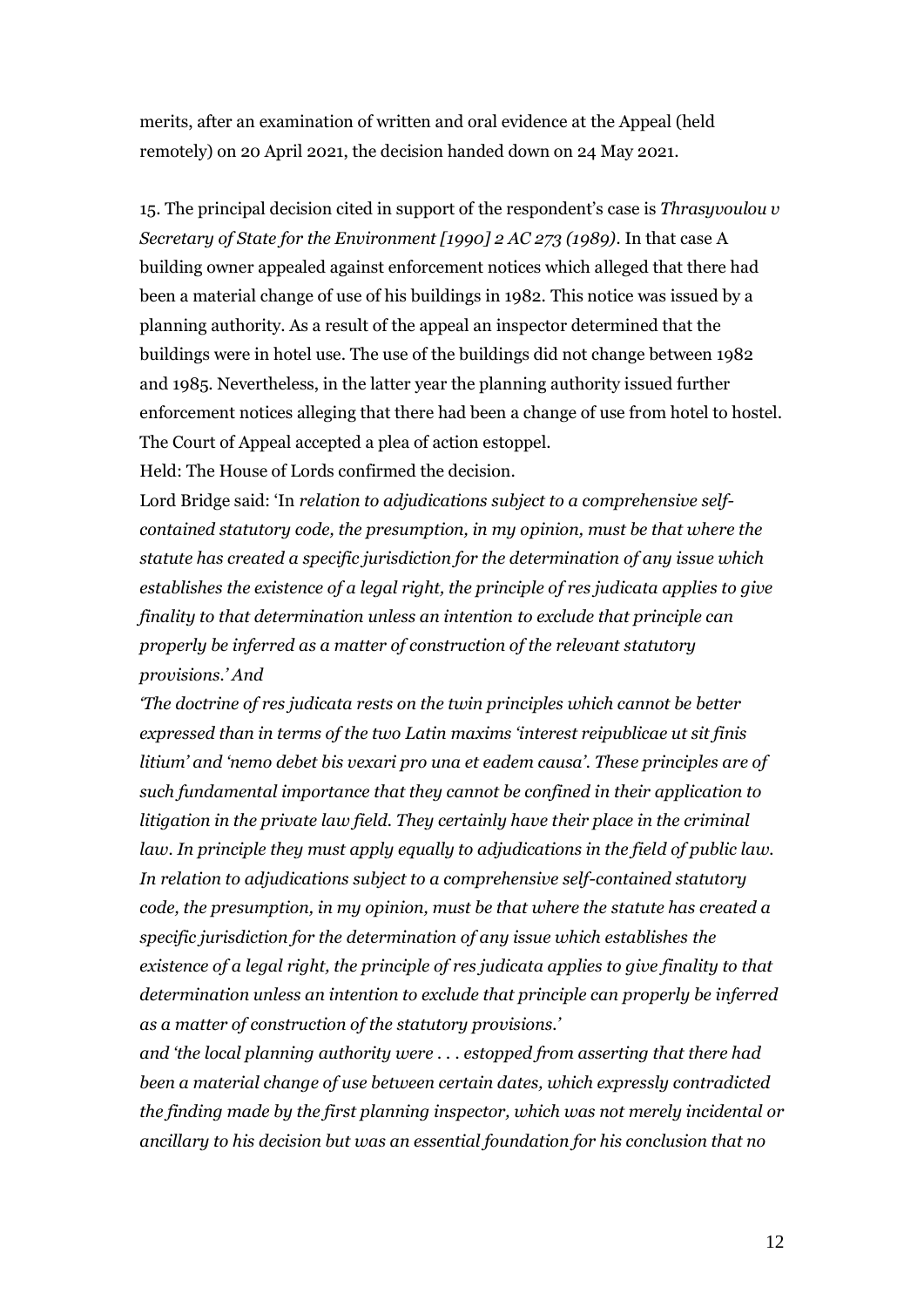*breach of planning control was involved in the use being made of the structure which was the subject of the first notice.'*

16. The LA were seeking to establish at the Planning Appeal that the *Welwyn* criteria applied, namely:

a. there was a positive deception in matters integral to the planning process.

b. that deception was directly intended to undermine the planning process.

c. it did undermine the planning process; and

d. the wrong doer would profit directly from the deception, if the normal limitation period were to enable them to resist enforcement.

17. The Planning Inspector's decision that there was no deliberate concealment is therefore binding on this court.

18. These are submissions that I have carefully considered, however, as I stated in brief summary at the substantive hearing, I accept the submissions of Mr Robb that this is an application for a PEO to a court, under a different statutory provision, requiring the application of a different test of whether, deliberate concealment to any extent had taken place, and whether it is just to make the order in all the circumstances

19. In *Thrasyvoulou* there were two enforcement notices, the first in 1982, and a further notice in 1985, the LA sought to revisit the findings of the first Planning Inspector, in the second application. That is plainly different from the position in this hearing.

20. Mr Robb submitted, and I accept that the PEO scheme is a relatively new and effective method of enforcement of planning control, which deliberately provides a broader test than that set out in the *Welwyn* case. It is for the LA able to prove on the balance of probabilities that there has been deliberate concealment of planning breaches to any extent.

21. Thus, I am unable to find that issue estoppel is operative in this case, but even if I had done so, I consider that the assertion that there was no finding of deliberate concealment of the development to any extent, is an over simplification of the findings of fact made by the Planning Inspector.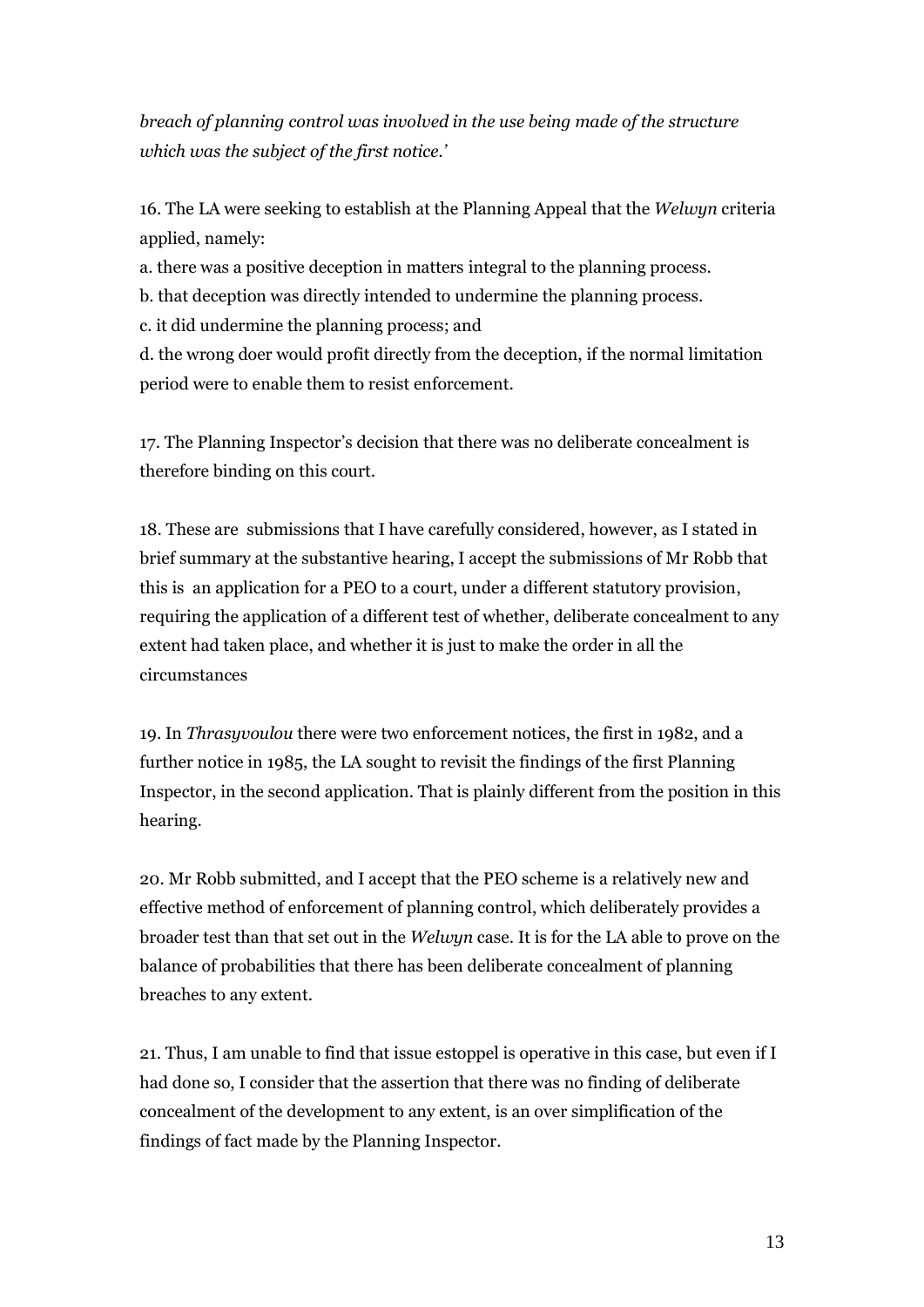22. It is instructive to set out in full the findings of fact made by the Planning Inspector at para 38 of her decision:

"*The appellants' conduct has been shown to be misleading. In particular, there was no specific attempt to bring the material change of use of the building and the existence of 28 flats to the attention of the local planning authority. However, the evidence does not demonstrate the development was deliberately concealed or that there was a planned course of deception designed to circumvent planning control and escape enforcement. Overall, in my judgement the appellants conduct did not amount to the degree of deception to engage the principals in Welwyn. The appellants appear to have mostly pursued deliberate inaction, so as to achieve concealment, rather than taking sustained or actively deceptive steps (My emphasis). I conclude therefore on balance, that there was no concealment of the change of use of the property to 28 flats by positive deception in matters integral to the planning process. The Welwyn principal is not engaged, and the appellants are not deprived of the benefit of the four-year limitation period in S171B (2).*

23. Those detailed findings are relevant to the issue of whether there has been deliberate concealment "*to any extent*".

24. In conclusion, I consider that I am able to take note of and give weight to the findings of fact of the Planning Inspector, but also to make my own findings of fact, when applying the statutory test in  $S171BC(1)(a)$ .

25. I will also, in the alternative, make a decision based entirely upon the findings of the Planning Inspector. It follows that I do not consider that her findings, even if binding on this court, preclude further application of the statutory test in  $S171BC(1)(a)$ .

26. In relation to the submission that these proceedings are an abuse of process, I propose to take this issue shortly.

27. I have considered the submissions, I accept, in common with the Planning Inspector that it was open to the LA to have served earlier, either a planning contravention notice to elicit further information from the respondents, and then take enforcement action. I have also not heard any explanation for the delay, and I also accept that the respondents have been prejudiced to a degree as a consequence.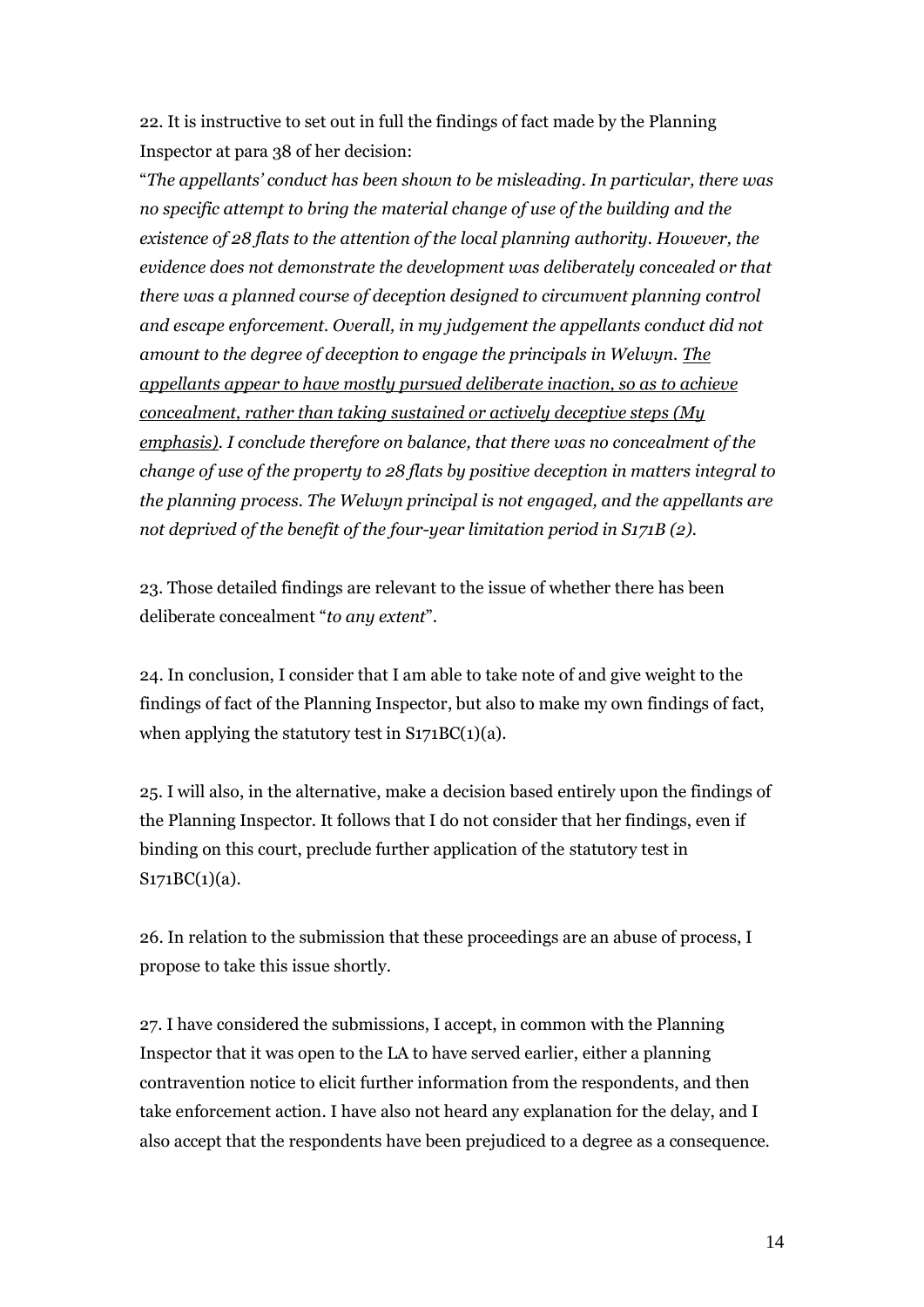28. These issues are a consideration as to whether the application for a PEO is in time and whether it is just to make the order in all the circumstances.

29. However, I am unable to find on the evidence I have now heard that the LA has acted in bad faith, or have sought unfairly to manipulate proceedings, nor that this application is a collateral attack on another tribunal's decision.

30. I am sure that the LA were disappointed by the decision of the Planning Inspector, but I consider it is within the LA's discretion to bring an application before the court for a PEO, with a different test, if the LA consider that there has been a substantial and continuing breach of planning control. There is nothing in the legislation to prevent such an application.

## **The evidence heard at the Substantive Hearing.**

31. At the hearing I heard oral evidence from three witnesses, Mr Nigel Wicks on behalf of the LA.

32. Mr Tarik Rashti on behalf of the first to forth respondents.

33. Mr Ian Coward, called on behalf of the above respondents.

34. The notes below do not purport to be a verbatim account of the evidence, but a record of the evidence I consider to be significant.

## **Mr Nigel Wicks. Town Planner**.

35. Mr Wicks is the director of Enforcement Services Ltd, which is engaged by the LB of Brent to remedy alleged breaches of planning control in the Borough.

36. He adopted his statements: Bundle A. a. Statement dated 27 October 2021. Page 283-285. b. Statement dated 7 December 20-21. Page 286-290 c. Statement dated 6 July 2021. Page 10 -11.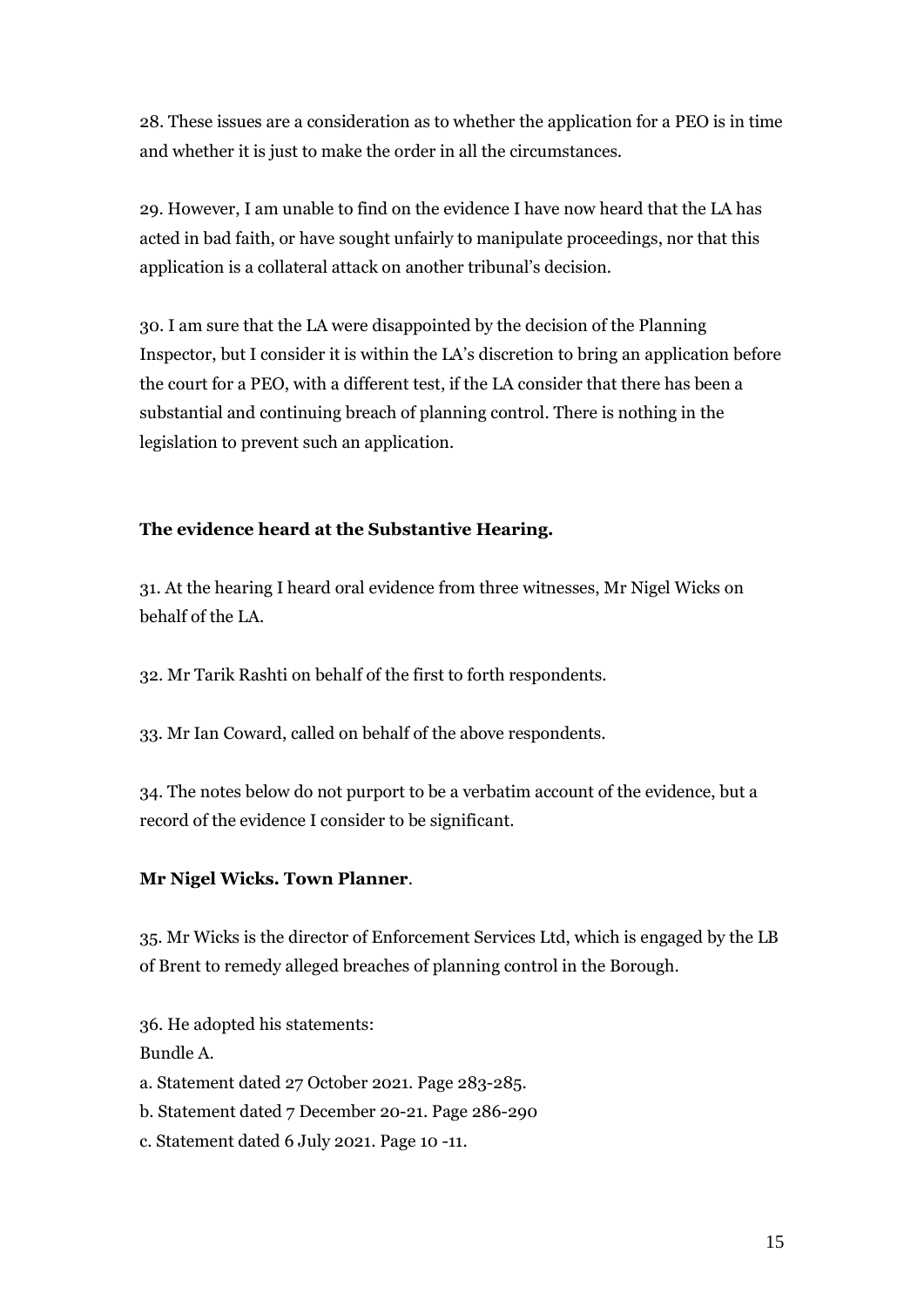37. He said in additional questions that the issue by the LB, of a Planning Enforcement Notice (PEN), was different from an application to the Court for a Planning Enforcement Order (PEO). They were two different regimes and could be used in the alternative. If an Enforcement Notice was in effect, but there was later evidence of a breach of planning control, the LB could apply to the court for an Enforcement Order. There was a different evidential basis for the two means of enforcement.

38. An application for an PEO was fairly new method of enforcement, to address the acquisition of "Immunity Rights", as a consequence of the Welwyn/Hatfield decision. It was recognised that individuals should not benefit from "Immunity Rights" if there had been deliberate concealment or deception.

39. The LB would not always resort to a PEO, on behalf of the LB of Brent, he had served approximately 200 PEN's, it would be unworkable to serve that many PEO's.

40. ( This is not oral evidence, but at page 287, paras 12 of his statement dated 7 December 2021, he recorded:

*1. The appellants' statement of case of 25 August 2020 informed the Council of the evidence the appellants intended to produce of the use of the Premises. It did not contain such evidence. Evidence was not produced to the Council until 23 March 2021. That evidence did not contain the stream of records of rent receipts and deposits supported by bank statements or the electricity charges supported by utility invoices that were referred to in the statement of case.*

41. At pages 289 and 290, paras 23,24, 25, 26 and 27, he stated:

- *a. The Council was aware of unauthorised development on 7 January 2018, but it did not have sufficient evidence of the extent or nature of the unauthorised development to inform a decision on the expediency of enforcement action;*
- *b. The Welwyn test applied by the Inspector sets a higher bar than that set by s171BC;*
- *c. The respondents' own evidence is that the unauthorised 28 flat development has generated nearly twice the rental income they could have expected from the permitted 14 flat development. They have received an income around £25,000 per month since January 2016 and will continue to receive such income until the compliance period expires 24 February 2022. Thereafter they will receive the income*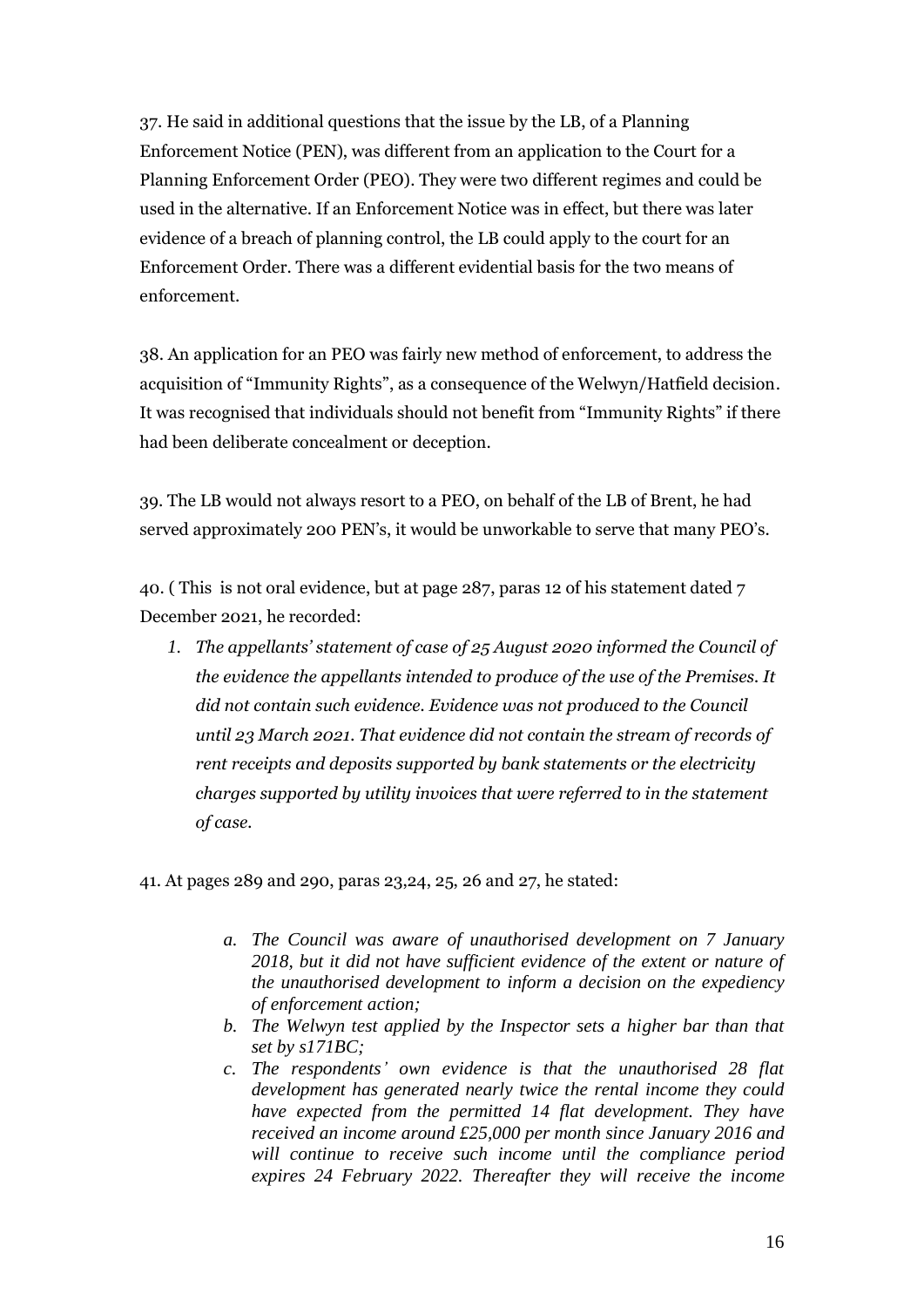*from 16 flats, unless and until further enforcement action is taken. The financial consequences of a PEO for the respondents will be that they return to the income generated by the office building they held before the unauthorised development began, having benefitted from an income of around £1.8million in the meantime. Those consequences are not severe;*

- *d.*
- *i. Tenants are living in flats around half the minimum national space standard for single person dwellings;*
- *ii. Many of those dwellings are occupied by 2 persons;*
- *iii. The respondents conceded to the public inquiry that planning permission should not be granted for those flats because they fall far short of development plan standards of accommodation;*
- *iv. It has remained the respondents' prerogative to apply for planning permission for development of the premises, including rearrangement to accord with policy compliant space standards;*
- *v. Of the 16 flats the respondents provided evidence for to the public inquiry, only 2 tenants moved in before the issue of the Enforcement notice, and the average stay of the tenants who had been in occupation since 2015 was less than 12 months;*
- *vi. Any new enforcement notice arising from a PEO would be subject to a further right of appeal and would have a minimum 6 month period for compliance;*
- *vii. The Council as housing authority would not force eviction of any tenants. It would expect to secure compliance through natural wastage;*
- *viii. During any compliance period harm could be mitigated by the letting of 2 flats as 1 to overcome space standard deficiencies; and.*
- *ix. The respondents have put no alternative development proposals to the Council since the unauthorised development begun.*
- *2. If the respondents had:*
	- *a. Placed 28 numbered letter boxes at the entrance to the flats instead of 14;*
	- *b. Created 28 numbered doors to the flats instead of 14;*
	- *c. Registered 28 flats with the Valuation Office instead of 14;*
	- *d. Registered 28 Energy performance certificates instead of 14; and*
	- *e. Issued 28 completion Certificates instead of 14*

*The Council would have taken enforcement action earlier*

- *3. If the Council had been provided with evidence, before 23 March 2021, of the letting of those 28 flats beginning on 13 February 2015, the Council would have applied for a PEO earlier.*
- *4. The respondents concealed the unauthorised development of 28 flats for as long as they could, and did not produce evidence of that concealment before their evidence to the public inquiry of 23 March 2021.*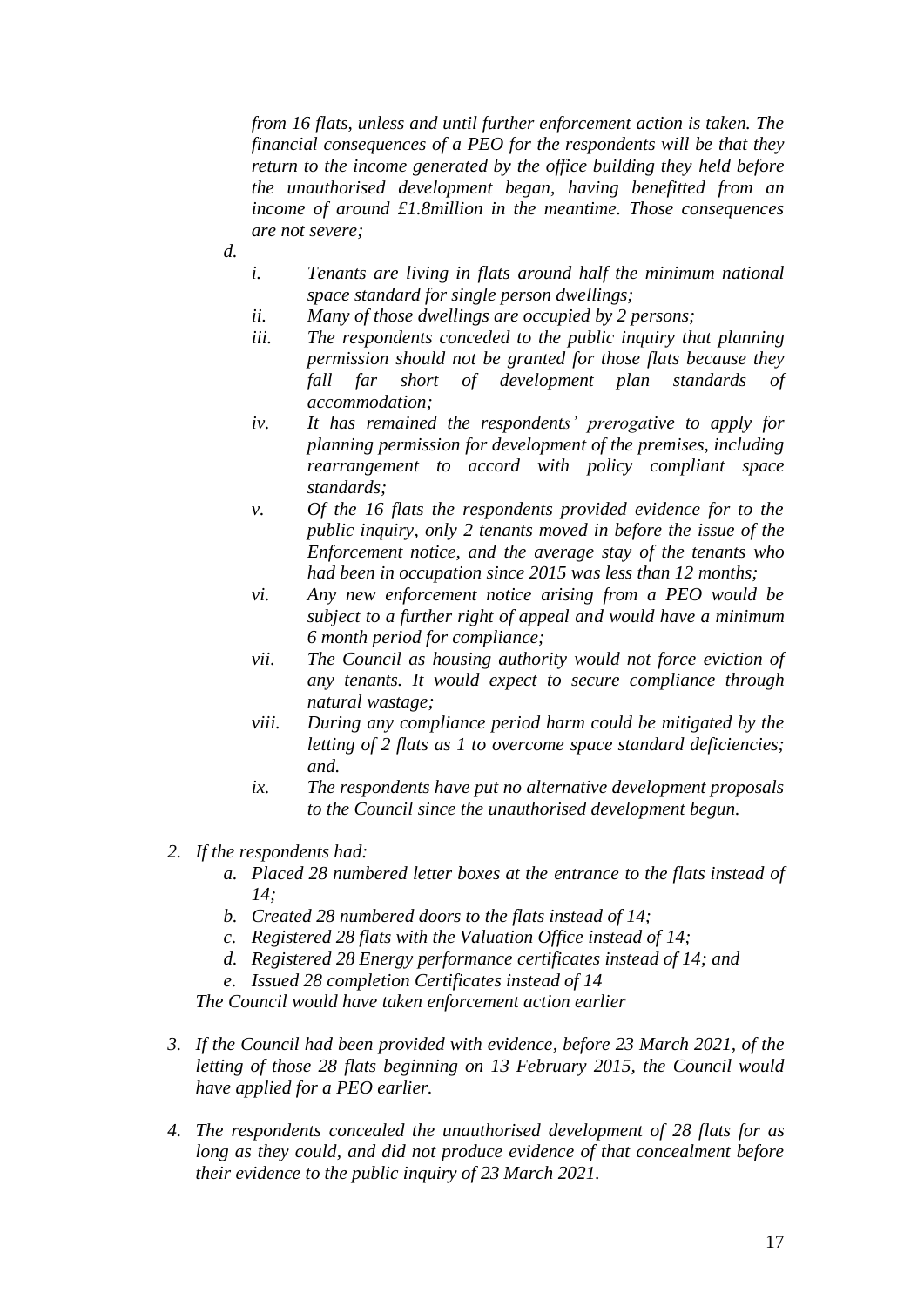### *5. A PEO is just in the circumstances.)*

42. In his first statement, he stated that the door numbering, the Energy performance certificates, and the completion certificates did not provide any evidence of 28 units at the site. The only evidence was one complaint, otherwise all the evidence suggested 14 flats.

43. The fire escape plans would have not been conclusive but only referred to 14 flats.

44. His state of knowledge changed on 24 March 2021, the planning appeal against the PEN showed the LB the respondent's evidence of the subdivision of the 14 flats into 28 studio units. The LB received 3 ring binders of evidence, including tenancy agreements, and at this point there was overwhelming evidence of a breach of planning control, and that was the date the LB certified it had the requisite knowledge.

45. Mr Wicks was referred to Bundle A, page 12, the Appeal decision of the Planning Inspector, against the PEN, made on 24 May 2021.

46. The appeal found that there had been a breach of planning control, in that without planning permission, there had been a material change of use from office use to 28 flats, it upheld the requirements of the PEN, subject to amendments.

47. In relation to appeal ground D, the inspector found that in accordance with the Welwyn/Hatfield case, there was insufficient evidence of deliberate concealment or deception. Therefore, the appellants were not deprived of the benefit of the 4-year limitation period in S171B (2) T& CPA 1990. Thus 16 flats gained immunity from enforcement action.

48. Mr Wicks said this was an issue for the LB, but a different test was to be applied for an application for a PEO.

49. In the appeal decision by the planning inspector, at page 19, para 38, she recorded that the appellant had been "less than honest" but had not exhibited the degree of deception to meet the test in the Welwyn/Hatfield case. The concealment was to a lesser extent.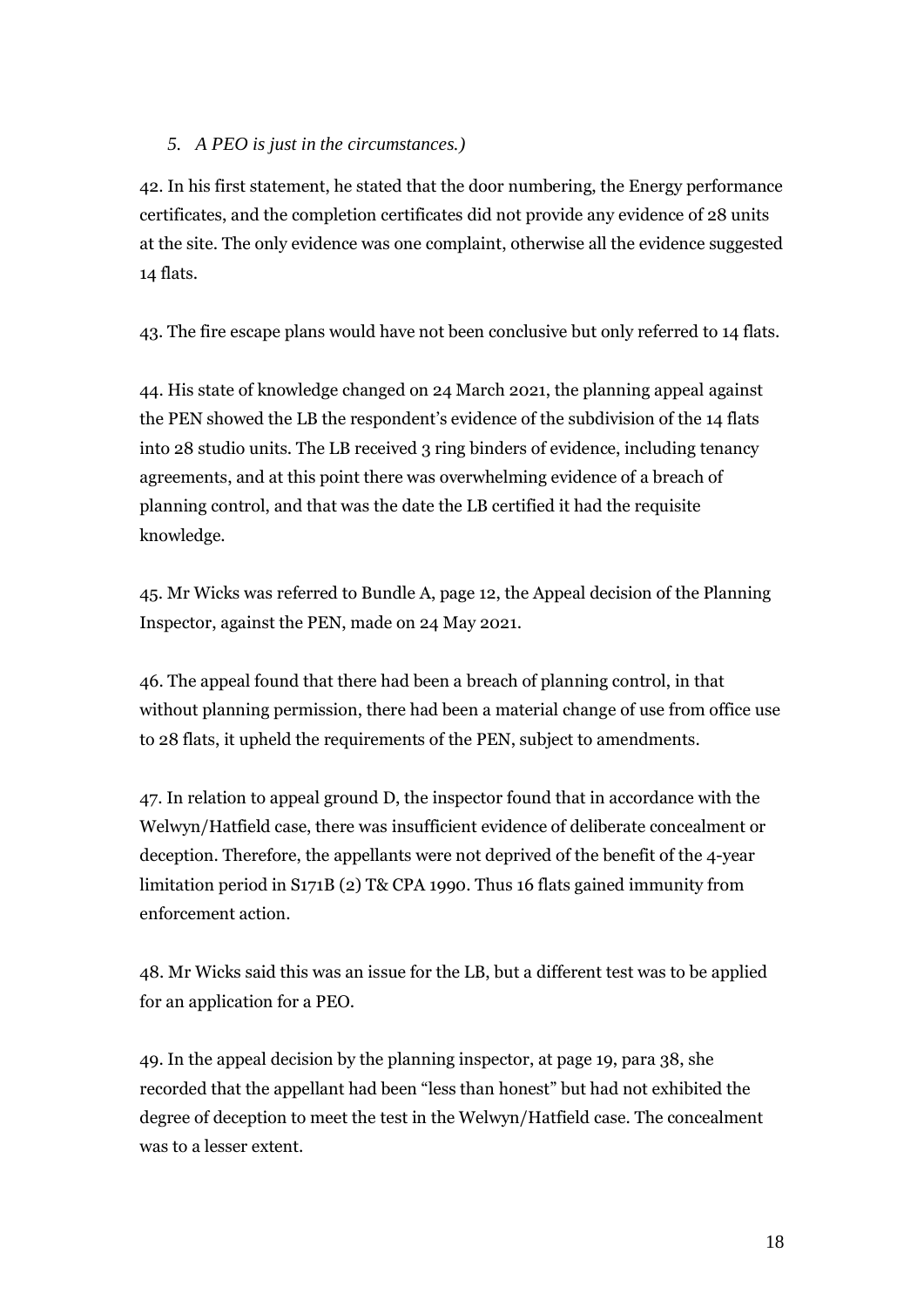50. The nature of the evidence presented to this court was different to the evidence presented to the planning inspector. In particular, there was the valuation report, commissioned by the respondent in 2016, where the valuer was under the impression that the building had 14 residential units. This evidence was received from the respondent in these proceedings. The valuer had received 14 tenancy agreements not 28. Mr Wicks said there was clear evidence of deliberate concealment, to the planning inspector, 28 studio flats and to the valuer, 14 flats.

51. There had been an amendment in 2020 by the government to Class J permitted dwelling development rights if the proposed development had a gross internal floor area of less than 37 square metres. This addressed a short-term measure to alleviate the then housing crisis and regulate dwellings that were too small. This was part of the London Plan. The studio flats would have a square footage of approximately 20 square metres.

52. Mr Wicks said the 14-unit scheme was never implemented and had lost the benefit of prior approval. There is no current approval at the site for residential use. The LA would not evict the remaining current tenants, they were innocent victims, and the LA would secure vacation of the premises by natural wastage.

53. He said that 16 flats had become lawful because of the respondent's deception, those 16 flats have a floor area of approximately 20 square metres, this was not acceptable to the LA. It has been open to the respondents to apply for planning permission for flats at the site in accordance with national standards, they have not done so. However, the LA considers the site is a locally significant industrial site, and the LA does not accept the long-term use of the site for flats. If the 16 flats are permitted to remain, they will remain as substandard flats.

54. In cross examination, Mr Wicks said he speaks on behalf of the LA, but he is not a decision maker. He provides advice to Mr Wroth, who is the decision maker. He was not involved in the site visits in 2018 and 2019 and was not involved in the decision to issue the PEN. He was involved in the process but does not recall when his involvement began. There had been an apparent breach of planning control, which was referred to in the PEN.

55. The application for a PEO requires different evidence and a different process. Bundle B, page 124 is the PEO appeal form, filed in September 2019, at Ground D,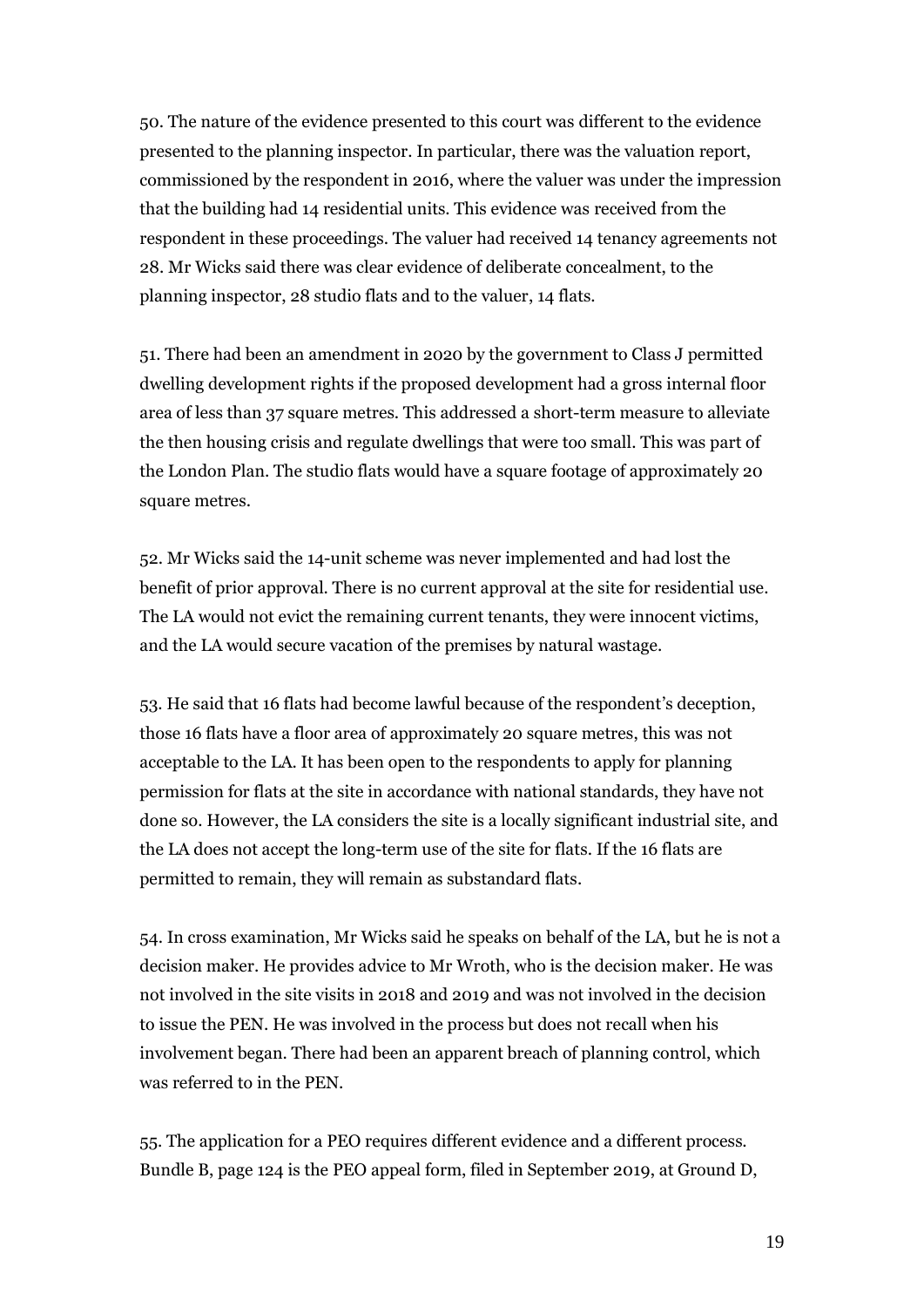the advisors for Mr Rashti admitted the 14 original units had been subdivided into 28 units. Mr Wicks said that was an admission of a breach of planning control, but Mr Rashti said that he did not know if he was in breach. It was not enough to go to court, it was an ambiguous admission, and not enough to found a PEO breach.

56. Ground B was a submission on behalf of Mr Rashti that at the time the PEN was issued, it was too late to take enforcement. Mr Wicks said that documents that would have provided evidence to the LA were not served until the appeal process began.

57. Bundle B, page 134 was an admission in the appellants statement of case, that of the total 28 flats, 16 are immune from enforcement action. Put to Mr Wicks that this admission, together with other documents, the EPC certificates was sufficient for the LA to acquire knowledge of the breach, he said that a PEN was appropriate at that stage, the breach had been concealed.

58. Counsels advice at Bundle A, page 296 showed the breach of planning control, but Mr Wicks said Mr Rashti's counsel had been misled by his client. The subdivision of the flats took place in 2015, but there were never 14 flats, the development was for 28 flats. Mr Wicks said that the LA did not see the 28 tenancy agreements.

59. Mr Wicks did not accept that before the exchange of documents for the appeal there was sufficient evidence to put the LA on notice, of a planning breach.

60. There had been consultation with the tenants. They will not be at risk, and will not be required to leave, the LA will allow for natural wastage of the clients. The PEO will requires the owners to cease residential occupation. He would expect a reasonable landlord to offer alternative accommodation.

61. Mr Wicks said that he was not questioning the decision of the Planning Inspector, nor seeking to go behind her decision. A different test was now being applied.

62. In re-examination, Mr Wicks confirmed that the LA would not harm the welfare of the tenants and would mitigate their position.

63. He agreed that Mr Rashti's counsel's opinion cannot be reconciled with the valuation report from Cluttons.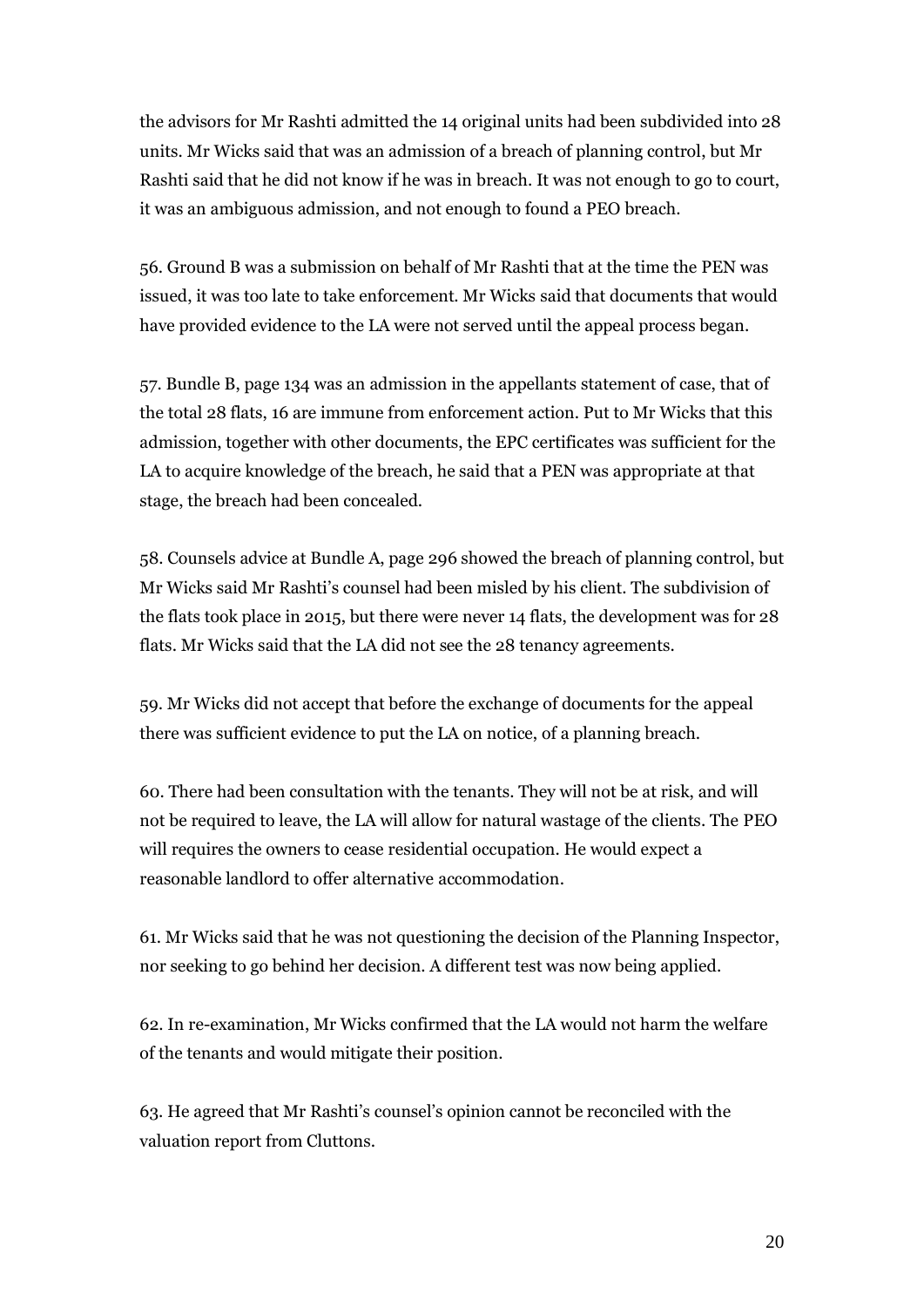64. The EPC certificates generated in 2016 refer to 14 units, so clearly the provider of the EPC certificates was misled.

## **Mr Tarik Rashti. First Respondent.**

65. Mr Rashti adopted his statement at Bundle B, pages 13-22 dated 20 January 2022.

66. By way of background, he was born in Iraq, came to the UK in 1977. He studied civil engineering in Iraq.

67. Ava Rashti is his wife, Badih is his brother, and Silia is his brother's wife. He speaks on behalf of the family.

68. Freetrade House was purchased by the family in June 1993, it was developed into offices. Units 1 and 2 on the ground floor were sold as offices, the remaining 14 units are the subject of these proceedings.

69. In April 2014, they obtained "prior approval" to change the 14 units to residential units. This was permitted development. They did this because they struggled to sell the remaining units as offices. The intent was to create 14 flats. The Planning Inspector found that there were only ever 28 studio flats, Mr Rashti said they rented each flat to 2 people, with 2 tenancy agreements. They would not have achieved a decent rental yield otherwise.

70. The Inspector found, and he accepted that there was a breach of planning control, but he had not been certain that there had been a breach, he did not realize at the time that there was a breach.

71. He registered 14 flats for council tax because he thought there were 14 flats, this also applied to the EPC certificates, and the door numbering. In respect of building control, he did not think the units could be characterised as 28 flats. He only became aware of the LA's concerns after the service of the PEN in August 2019. If he had been informed before, he would have corrected the breach.

72. In relation to obtaining a loan on the flats in 2016, Cluttons were appointed to prepare a valuation in January 2016. The Cluttons report (B5, P 55), refers to 14 flats.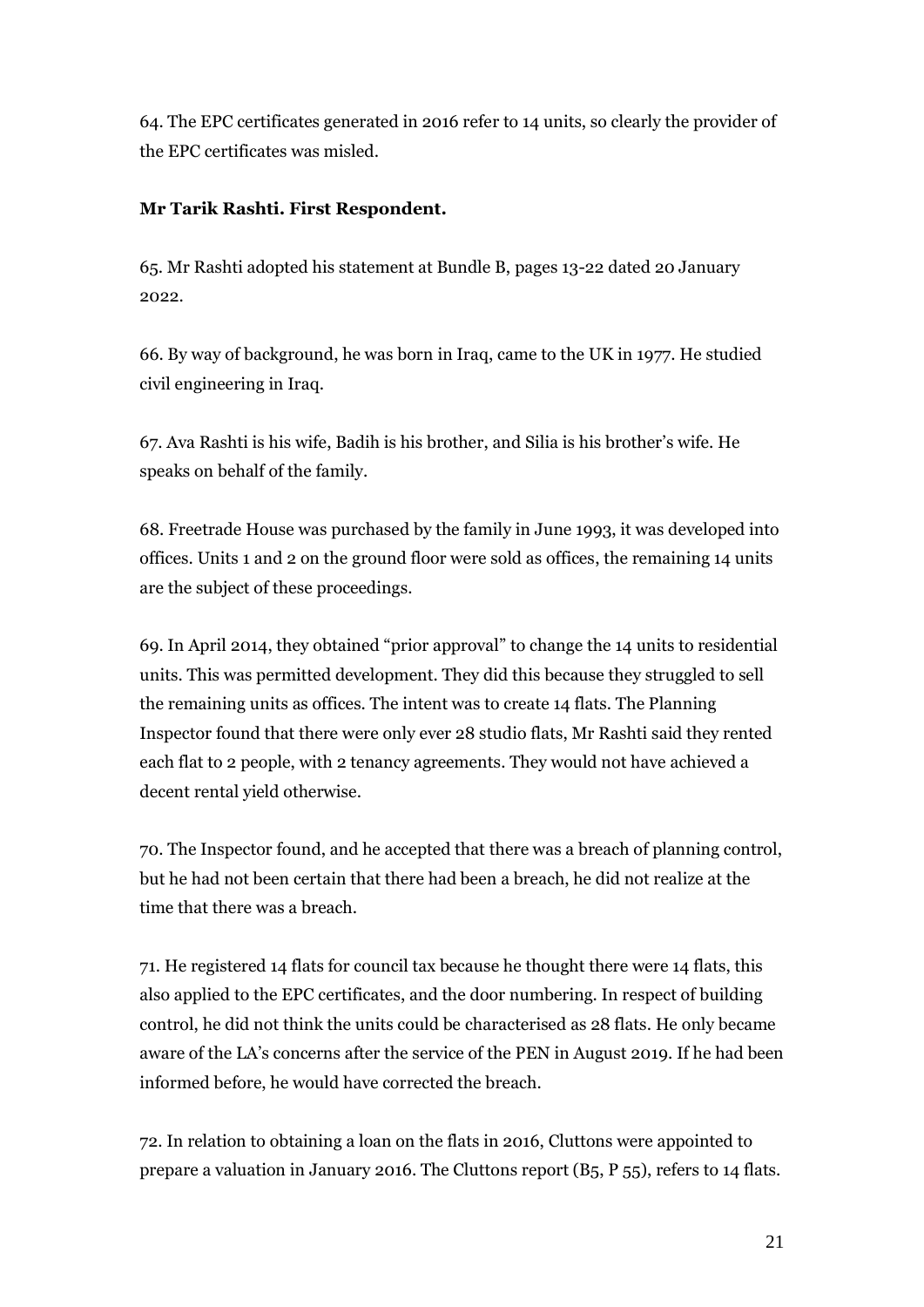73. Mr Rashti said he thought there were 14 flats. There was no subsequent mention of 2 tenancies per unit, but he did correct the document later.

74. In June 2014, they did seek prior approval for a change of use to 28 flats, but this was subsequently withdrawn. He said he was advised to withdraw the application and he did so.

75. In August 2019, they received the PEN, and they were advised to appeal the decision. He accepted, based on the notice that there was a breach of planning control. He does not accept that he concealed the breach, he informed the lender and his lawyers. He was never told that he needed planning consent for 28 flats. He was upset when the Planning Inspector said he was "less than honest", as a family they have principals, but it was her opinion and he respected it.

76. It was her finding that he knew that the Building Control Certificate were wrong, that was her finding, he did not agree. He was not asked to provide the tenancy agreements.

77. They complied with the PEN. If a PEO is granted, enforcement must take place within 12 months, they would have to consider the tenants. The enforcement proceedings have been very stressful for him and his family.

78. After the appeal, he did not think there would be any further proceedings, and they were given 9 months by the Inspector to comply with the notice, and they have done so.

79. Their rental receipts have dropped by 40% because of the alterations that were ordered. He has tenants that have stayed for 3 to 4 years. The 12 tenants that left had said that they had been happy there.

80. The test for the grant of a PEO is that the breach was concealed, and it is just to make the order. He does not consider that he or anyone else concealed the breach, he is hurt by this allegation, he does accept that there was a breach of planning control.

81. He thought that everything was decided by the decision of the Planning Inspector.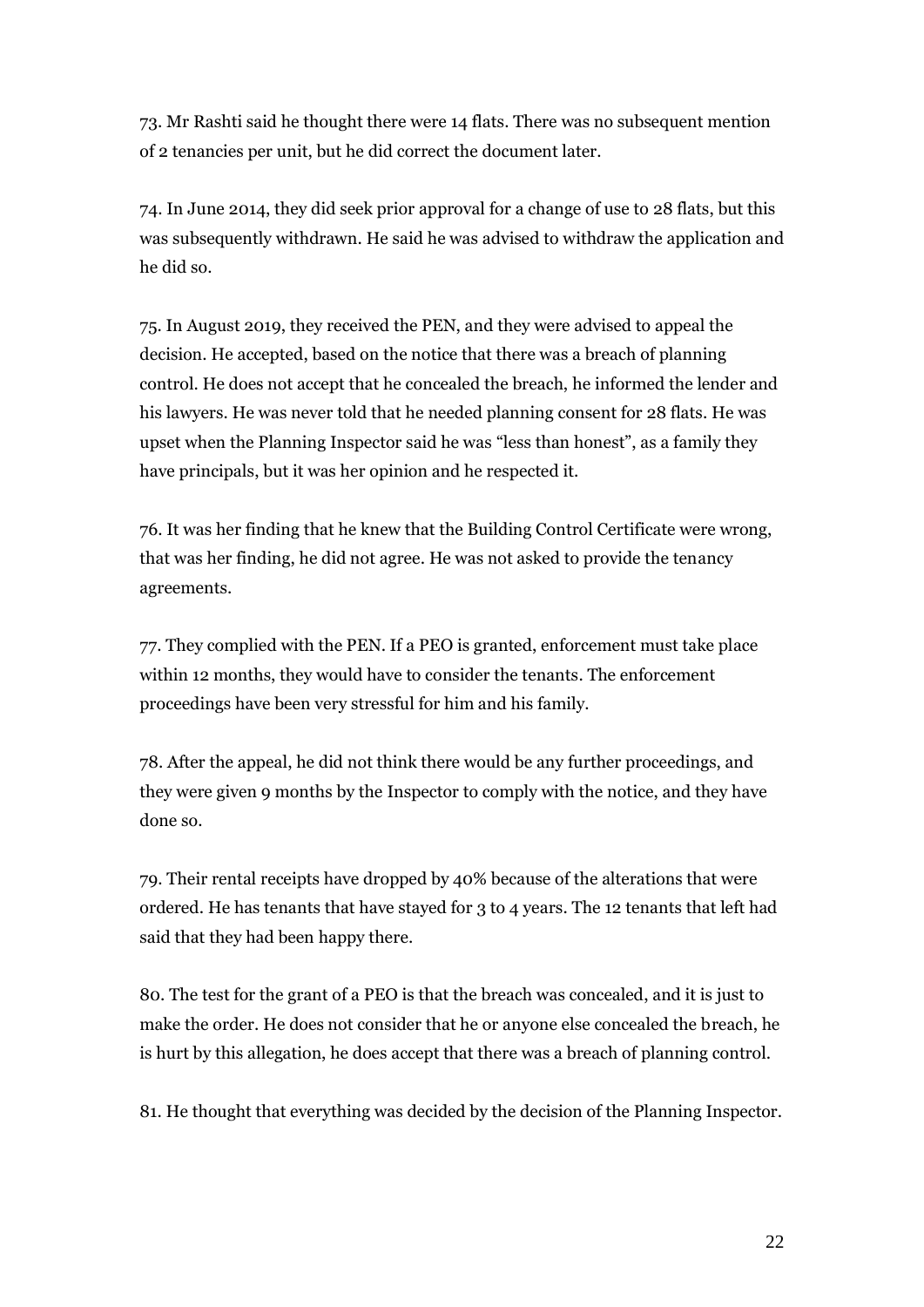82. In cross examination, he agreed that he had been a businessman and company director for many years, a civil engineer here and abroad. He has owned properties in the UK. He rents out other properties, and he converted Freetrade House originally into offices. He is familiar with the responsibilities of a landlord to a tenant, familiar with lawyers and planning consultants.

83. He has taken planning advice over several years from Mr Ian Coward. He had taken his advice in respect of the applications in respect of 14 and 28 flats. He has always said that he considered that he had 14 1 bed flats. The Planning Inspector found that the 14-unit scheme was never implemented, and 28 studio flats were constructed, with 2 tenancy agreements for each unit. Mr Rashti maintained that he believed there were 14 flats, which had been subdivided.

84. In 2016, he sought a loan, by way of a remortgage on the building. In the Cluttons report, at page 55, it refers to 14 flats and the gross rent. He said that he tried to correct this.

85. Mr Rashti stood by his statement at page 19, para 33, that he thought there were 14 flats, the only difference was they were rented to 2 different people, with separate tenancy agreements.

86. Put to him that his actions in relation to council tax, EPC certificates, and street numbering were evidence of concealment, Mr Rashti maintained his position. In relation to Building Control, he took advice from his lenders.

87. Mr Coward in his statement (Bundle B, page 152), made for the appeal proceedings, said due to problems letting the 1-bedroom flats, each of the 14 flats were subdivided into 28 studio flats. At page 19 of Mr Rashti's statement he said he did not think there was any need to request 28 EPC certificates. Mr Rashti said he did not take advice from Mr Coward, he made the decision and the EPC specialists came to the building.

88. He did not consider that he needed to register the 28 studio flats for council tax, and he did not seek advice form his lawyer or planning consultant. He did not ask the LA, because he did not think it was an issue.

89. He did apply for 14 street numbers and did not take any advice.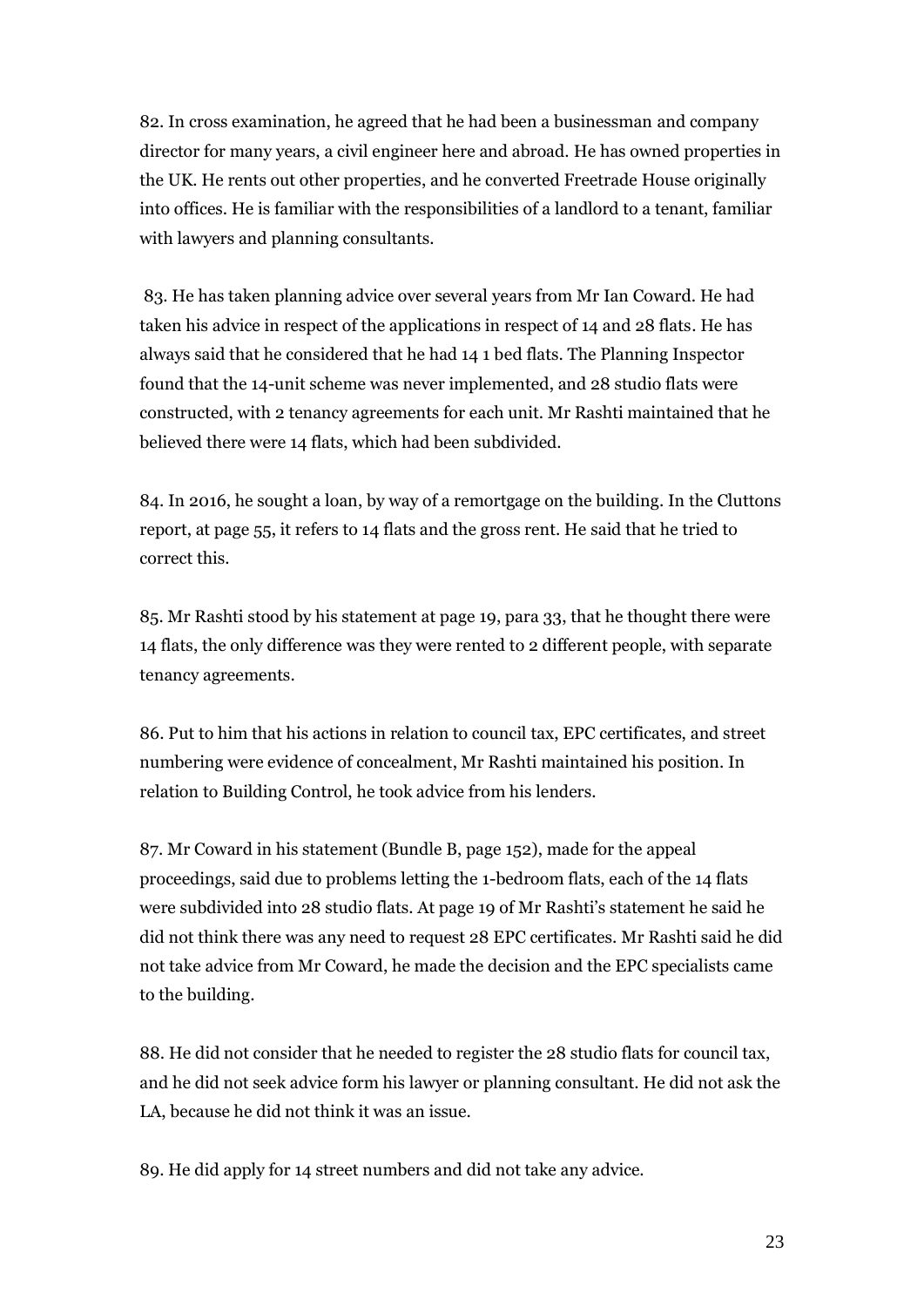90. Put to him that the Planning Inspector had decided that he was less than honest in his dealings with the LA, and he had sought to mislead the LA, he said he must accept her decision.

91. He agreed that he had access to professional planning advice from 2014. He did instruct Mr Coward to apply for planning permission for 28 units in 2014, he was advised to withdraw the application. Put to Mr Rashti that was because the average floor space for the studio flats would only be 20 square metres, he said he was advised that the application would be rejected because there were not enough parking spaces.

92. Put to him that after the withdrawal of the application he delivered 28 units when he knew that he only had permission for 14 units, Mr Rashti said he had permission for 14 flats, and he had 2 tenancies per flat.

93. He did not agree that his actions concerning council tax, EPC certificates, numbering and building control amounted to deliberate concealment.

94. With regard to whether it is just to make the PEN, it was put to Mr Rashti that the LA will not evict the tenants. Mr Rashti said the PEO requires removal of all residential elements.

95. Put to him that the LA cannot countenance 16 units with less than 20 square metres of floor space, he said that the Planning Inspector gave him 9 months to redistribute the 16 units. Put that his tenants live in flats with half the minimum required space standard, he said that 3 to 4 people can live in a 1 bedroom flat. Mr Rashti said the LA do not want any residential elements in the building in the future.

96. In re-examination he maintained that he always considered that there were 14 flats, after service of the PEN he accepted that it was 28 flats, based on what he was told.

### **Mr Ian Coward. Planning Consultant.**

97. Mr Coward adopted his statement, at Bundle B, pages 105 -120, dated 20 January 2022.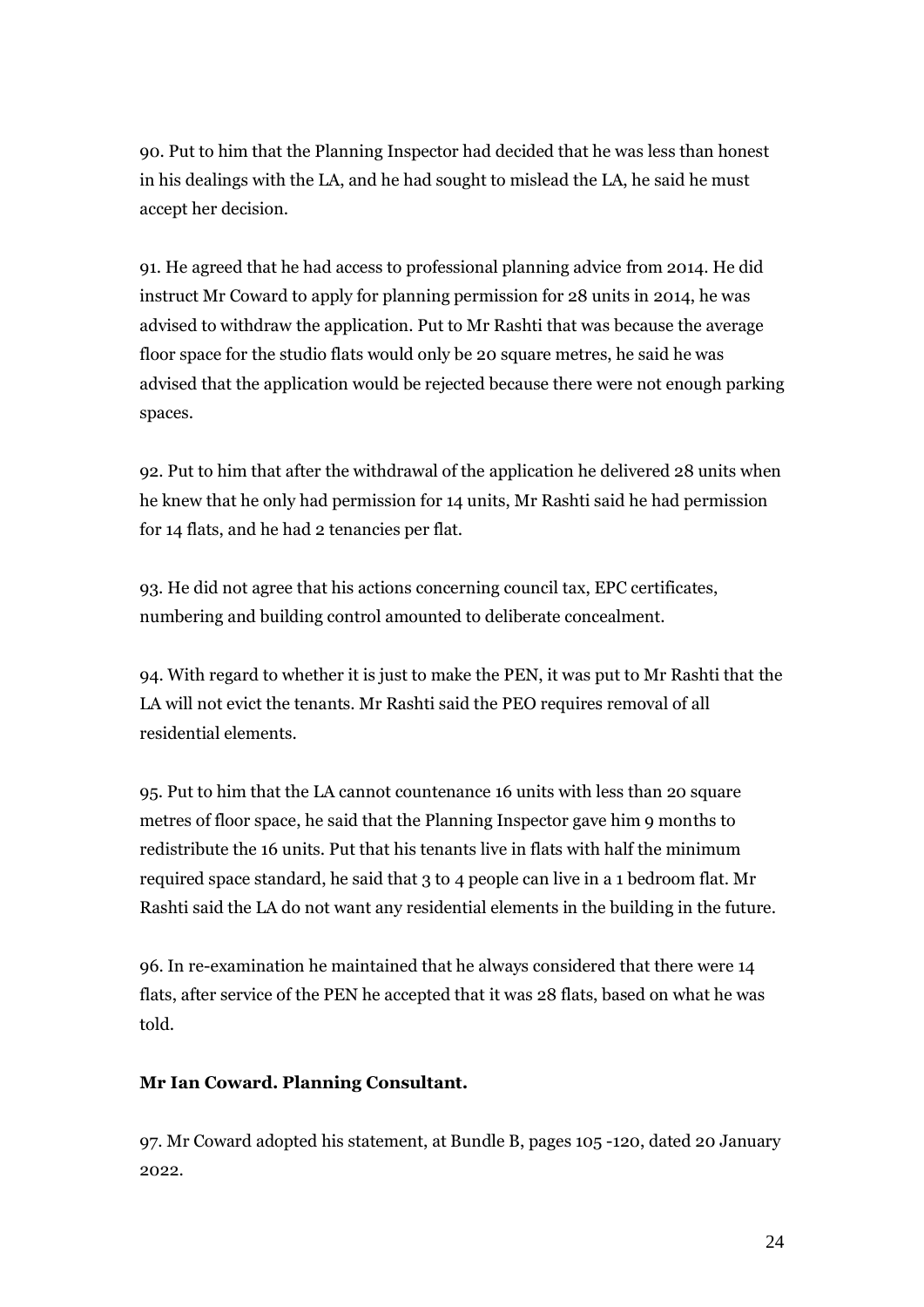98. He is familiar with planning enforcement actions, he has 3 to 4 current cases. He is familiar with the planning concepts of immunity and concealment.

99. He has been involved with the Rushti family since 2014. With regard to the 28 unit application in 2014, at that time, minimum room size was not an issue, this is a more recent restriction. The London Plan and Local Plans introduced a 30 square metre minimum, this is planning policy but not a legal requirement. The LA concern was lack of parking.

100. His involvement after 2014 was limited to advising there could only be more than one tenant if they lived in the same household. He prepared the appeal submissions. Grounds B and D of the appeal were not inconsistent, ground D was a separate immunity case. Our case was the breach of planning control was the change from 14 to 28 flats. At the time of service of the PEN, we were clear that was the issue, our statement of case was not denying the existence of 28 flats, and we provided more information about our case. It was difficult to gather all the evidence in time. The tenancy agreements were filed in March 2021. The LA would know from the statement of case that there had been a breach of planning control.

101. The original plans are at page 107 of his statement, and the subdivision at page 108. He said that the subdivided units could only be let to members of the same household.

102. At page 112, para 40 relating to the ground D immunity point, the LA would have known that the breach was accepted. At page 114, para 47, the LA address and allege either concealment or misrepresentation. Our ground B submission failed, because we said there had been 2 separate acts of development, which the Planning Inspector rejected. Our ground D "immunity" submission was partially upheld for half of the units.

103. The units could have returned to part office and part residential, with adequate floor space, but the LA would not endorse this approach.

104. In cross examination, he said he provided advice from time to time but not at every step. He agreed that 28 units had been constructed and accepted the appeal decision.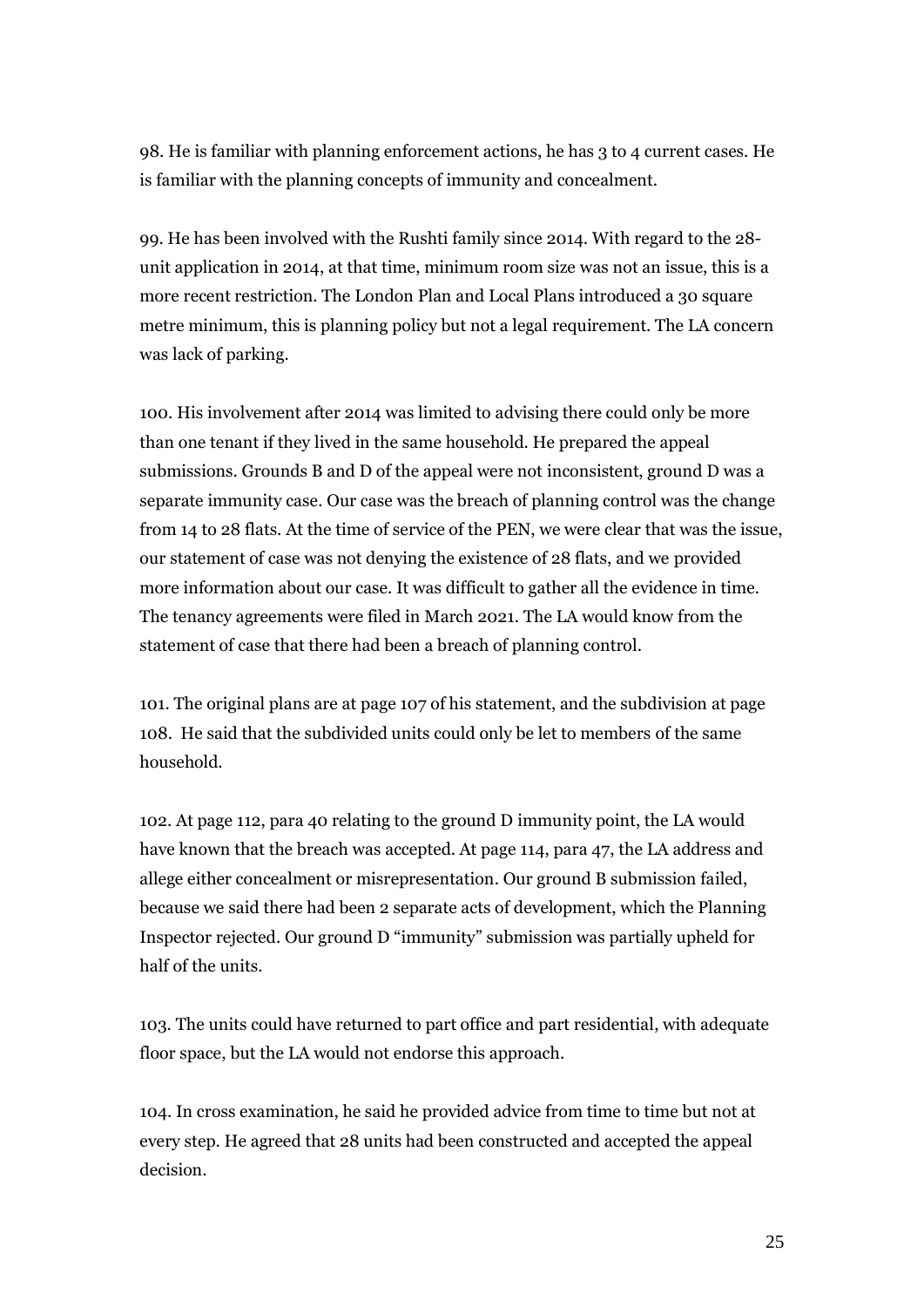105. The 2014 application for 28 units, he advised Mr Rashti that the application would be refused on the grounds of inadequate parking and he withdrew the application. Mr Rashti knew he had no prior approval for 28 flats. Each of the studio flats has one main door into a lobby and then an individual entrance door.

106. Some might regard appeal grounds B and C as contradictory.

107. At page 141, para 36, Mr Coward states that the appellants will serve a schedule of evidence, he agreed that it was an evolving process. The schedule of evidence was served on 24 March 2021.

108. Mr Rashti was wrong in thinking he could subdivide the 14 flats without planning consent. He misunderstood the law.

109. Mr Rashti did not consult him about Building Control, Council Tax or EPC certificates, he would not expect him to do so. If he had been asked, he would have advised Mr Rashti to make it clear that there were 28 units.

110. He does not read the decision of the Planning Inspector as saying that Mr Rashti attempted to mislead the LA. Put to him that at Para 38 of the appeal decision, it states that the appellants conduct has been shown to be misleading. Mr Coward said the conduct found did not amount to the level of deception to engage the principal in the Welwyn/Hatfield case. He agreed that the test for a PEO was different.

111. Mr Rashti has made no further planning applications, the 16 flats have immunity unless the PEO is granted.

112. In re-examination he confirmed he was not asked to advise on Council tax, EPC certificates or street numbering. Council Tax registration is not normally an issue in these types of cases.

**Has the application has been brought in time (i.e. within the deadline set out in s.171BB (1)).**

### **Summary of submissions on behalf of respondents 1-4**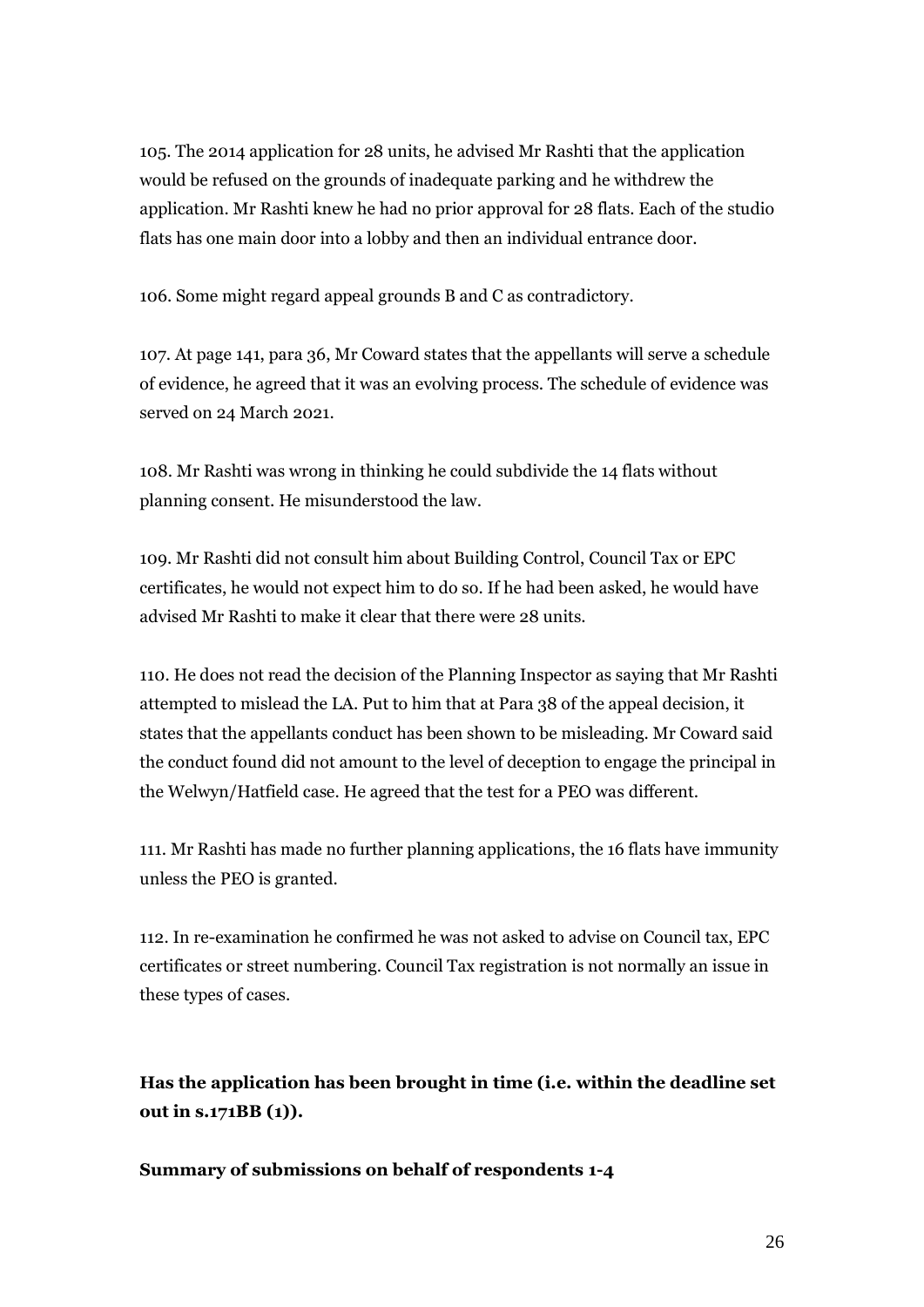113. a. The LA has not appreciated the correct test to be applied with regard to timing, relevant to the LA's purported certification pursuant to S177BB TCPA1990. There are two issues:

i. The threshold for applying for a PEO is that it "*appears to the local planning authority that there has been a breach of planning control*" (S171BA (1) not that it appears that there may have been deliberate.

ii. The test for when time runs is when evidence of the apparent breach "*comes to the authorities knowledge*" (S171BB (2) (b) not when it was concluded that the evidence in the authority's possession was sufficient.

114. On the first point, the same threshold is applied to an application under S171BA as is applied to a decision to serve an PEN under S172(1): does it appear that there has been a breach of planning control. In August 2019, a PEN was served which stated in terms that it appeared to the LA that this breach of planning control had taken place.

115. On the second point, it is asserted that the LA have misunderstood the test. Reference is made to the *Chesterfield Poultry* case, and the principal derived from is that the LA is wrong to suggest that a conclusion as to the "sufficiency" of evidence was required but rather the question was whether the evidence was available to the LA and had been reviewed and considered. Thus, the evidence was available to Mr Wicks, and considered by the LA before the PEN was served, referred to and dealt with in the LA's Statement of Case and proof of evidence for the PEN appeal.

116. b. It is asserted that the evidence relied upon by the LA in respect of its application for a PEO was in the possession of the LA well before its purported certification under S171BB (2).

117. Mr Wicks said in evidence that there was a record of a 14-flat scheme in the LA's possession. The LA served a PCN in 2019, plainly knowing that the premises were in use as 28 flats, because that was the allegation on the face of the PCN. When the then appellants appealed the LA knew that it was accepted that there were indeed 28 flats. Therefore, Mr Wicks assertion that the LA had to wait for better quality evidence, than a clear admission is untenable. The quality of evidence required by a Magistrates Court is the same as required in an appeal before a Planning Inspector.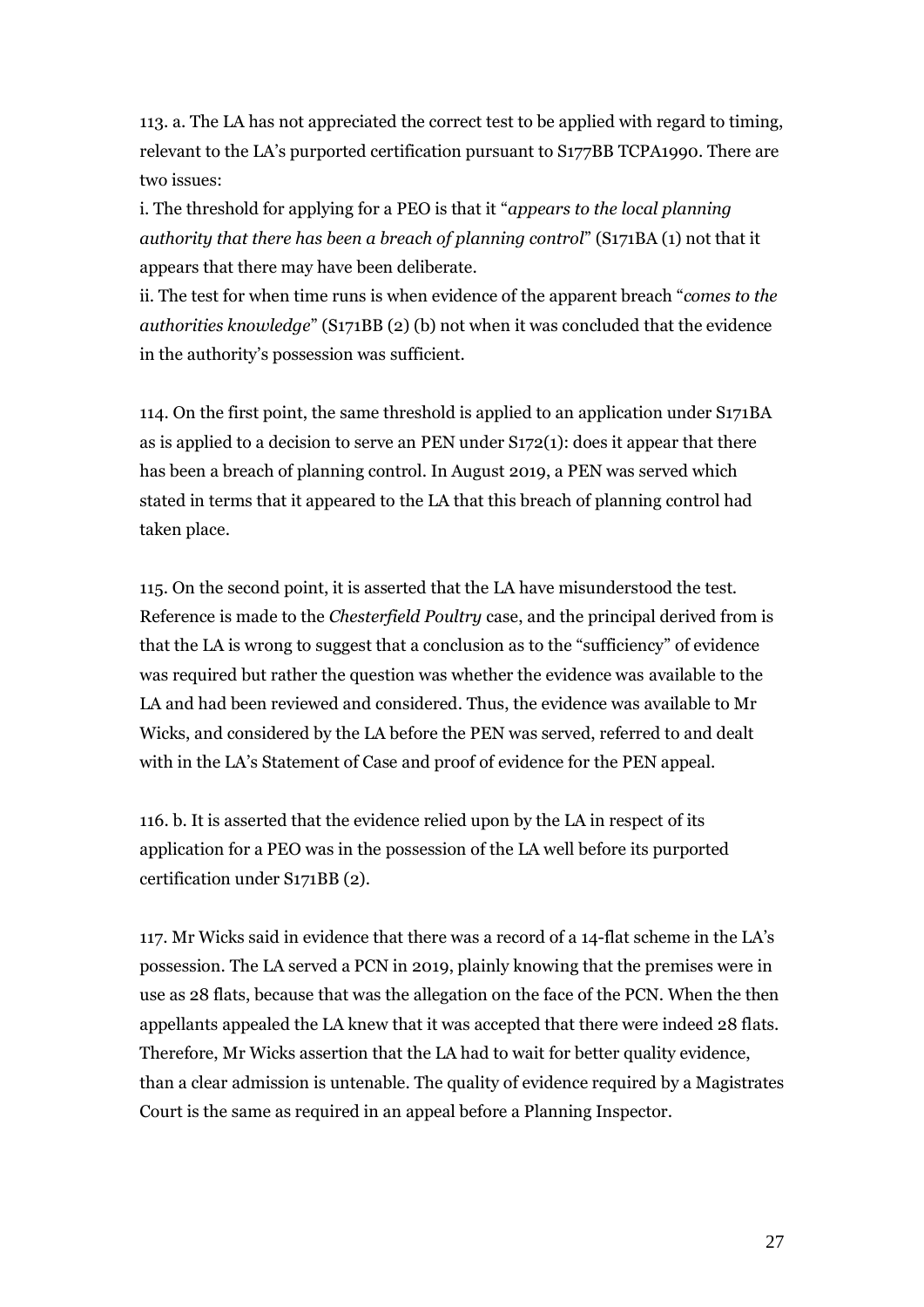118. c. Therefore the application for a PEO is out of time. The certification is not conclusive because it does not refer to evidence of the "*apparent breach of planning control*" and it shows that the LA considered that time ran from the date when a conclusion on sufficiency was met.

### **Summary of submissions on behalf of the LA.**

119. a. The submission that the LA should have acted to issue an application for a PEO at the point that an "*apparent*" breach of planning control came to its attention, and this "*apparent*" breach came to the LA's attention several years before the exchange of evidence for the PCN appeal in March 2021, is wrong.

120. The submission fails to take proper account of the actual test set out at S171BB (1). The test is not when the "*apparent*" breach came to the LA's attention or even when the "apparent" breach ought to have been understood to have occurred.

121. The test for the 6-month period in which an application for a PEO can be made is: *the date on which evidence of the apparent breach of planning control sufficient in the opinion of the local planning authority to justify the application came to the authority's knowledge*

122. The LA signed a certificate, pursuant to S171BB (2) (a)-(b) which identified 24 March 2021 as the date when evidence sufficient to justify the application came to its attention.

123. b. Whilst the LA had some information relating to breaches of planning control before 24 March 2021, it was by no means complete, it was inconsistent and ambiguous. This was compounded by the steps taken by the respondents to conceal the 28-studio flat scheme.

124. In addition, the respondents only served evidence that firmly established the existence of the 28-studio flat scheme on 24 March 2021.

125. c. The LA when it issued a PEN apprehended that a breach of planning control had taken place, it did not consider that it had sufficient evidence of a breach, nor that there had been deliberate concealment, sufficient to justify an application to a court for a PEO.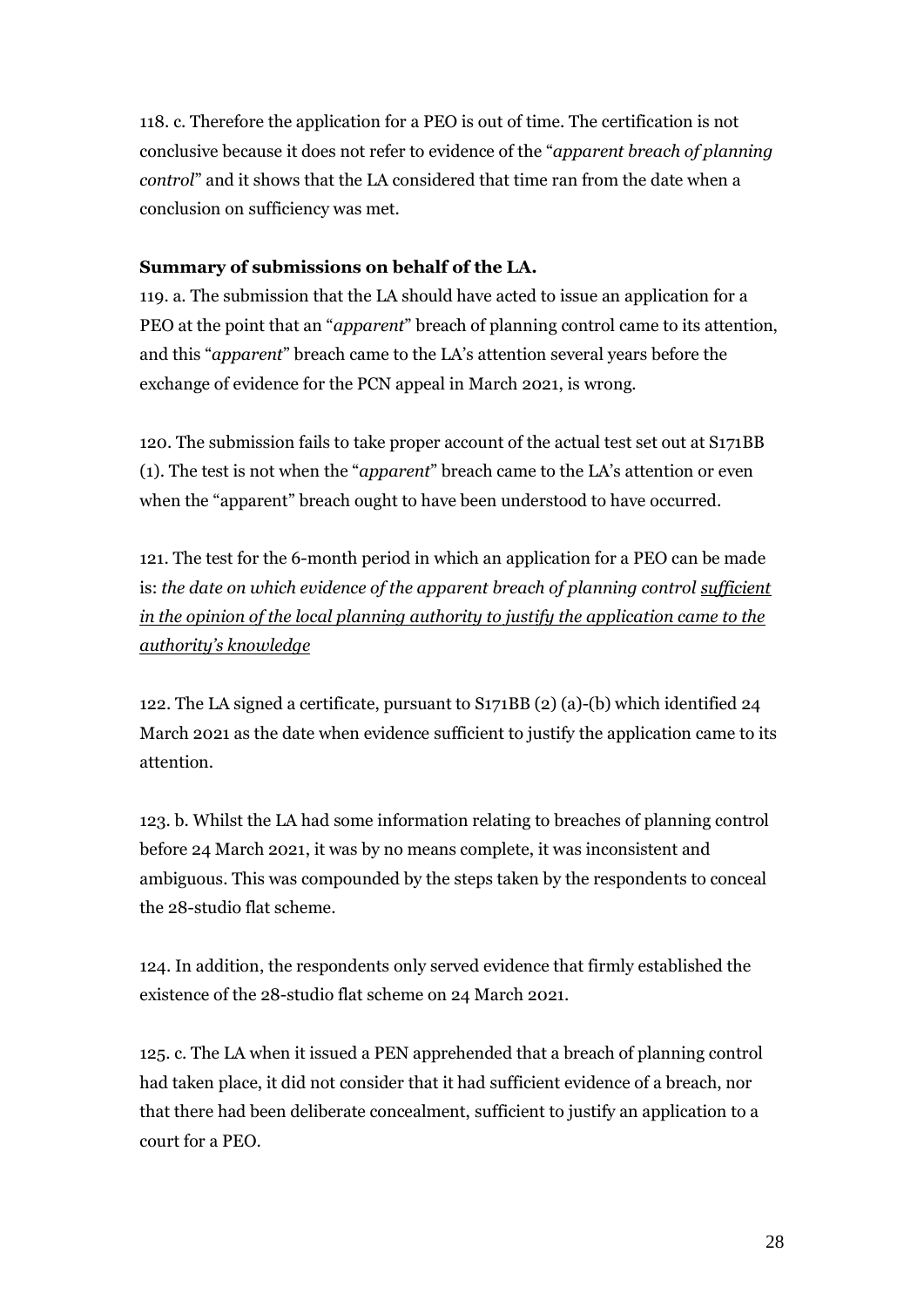126. The burden of proving any grounds of appeal against a PCN would be upon the appellants, pursuant to S174(2) (a)-(g), whereas with an application for a PEO, the burden is upon the LA to show on the evidence that the application should be granted.

Therefore, the LA cannot be criticised for applying for a PEO when prior to 24 March 2021, it did not possess the requisite knowledge.

127. d. In accordance with S171BB (2) (b) the date of 24 March 2021 should be taken as conclusive evidence of the date upon which the LA obtained sufficient evidence to justify the application for a PEO. This is not a case where the test for Wednesbury unreasonableness is close to being met, in relation to the certification by the LA.

128. e. There is in addition no error on the face of the certificate, and the court should consider the finding of Males LJ on this issue at para 61 of the *Chesterfield Poultry* case:

*"…a prosecutor's certificate is not merely conclusive evidence of the date when particular pieces of evidence came to the prosecutor's knowledge. A certificate in proper form is conclusive evidence of the relevant date from which the six-month period begins to run."*

129. f. The submission that the LA had a choice when it became aware of an "apparent " breach of planning control to issue a PEN pursuant to S171B, or apply for a PEO, pursuant to S171BA, but it could not issue a PEN and the subsequently apply for a PEO, is wrong.

There is no statutory provision that obliges this choice, and they are different instruments of planning enforcement, and the PEO is only justified when there the LA concludes that there is sufficient evidence of a breach of planning control that has been deliberately concealed.

### **Decision.**

130. My conclusion after considering the submissions and authorities is that Mr Robb is correct and the application for a PEN is underpinned by different statutory criteria, to the application for a PEO. Both procedures are recognized as two distinct methods of planning control (See *Bonsall*), although they may overlap.

131. I take the following from the HM GOV website: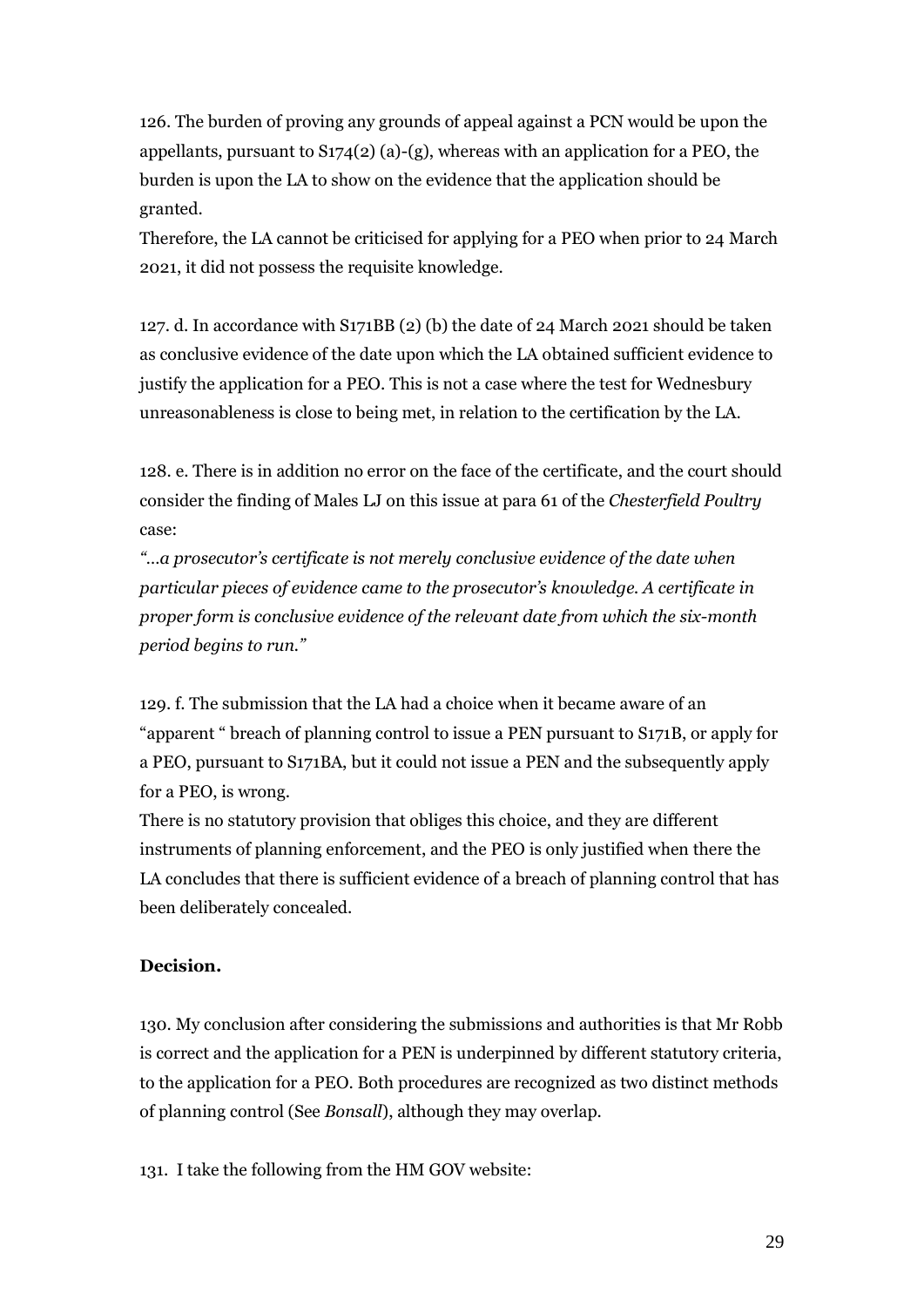*An enforcement notice should only be issued where the local planning authority is satisfied that it appears to them that there has been a breach of planning control and it is expedient to issue a notice.*

*In most cases, development becomes immune from enforcement if no action is taken:*

- *within 4 years of substantial completion for a breach of planning control consisting of operational development;*
- *within 4 years for an unauthorised change of use to a single dwelling house;*
- *within 10 years for any other breach of planning control (essentially other changes of use).*

*Where a person deliberately conceals unauthorised development, the deception may not come to light until after the time limits for taking enforcement action (section [171B of the Town and Country Planning](http://www.legislation.gov.uk/ukpga/1990/8/section/171B) Act 1990) have expired. A planning enforcement order enables an authority to take action in relation to an apparent breach of planning control notwithstanding that the time limits may have expired.*

132. Mr Robb set out the test for the 6-month period in which an application for a PEO can be made, which is:

*"the date on which evidence of the apparent breach of planning control sufficient in the opinion of the local planning authority to justify the application came to the authority's knowledge, pursuant to S171BB (2)(a)"*

133. The words are plain, it is not enough for the apparent breach to have merely come to the attention of the LA, or when the LA ought to have understood the breach had occurred.

134. There must be sufficient evidence of the apparent breach in the opinion of the LA to justify the application. If the LA become aware of an apparent breach of planning control, it is not restricted in choosing either an application for a PEN or a PEO.

135. I have no doubt that the cost of preparing a case for an application for a PEO to a Magistrate's Court is a significant factor.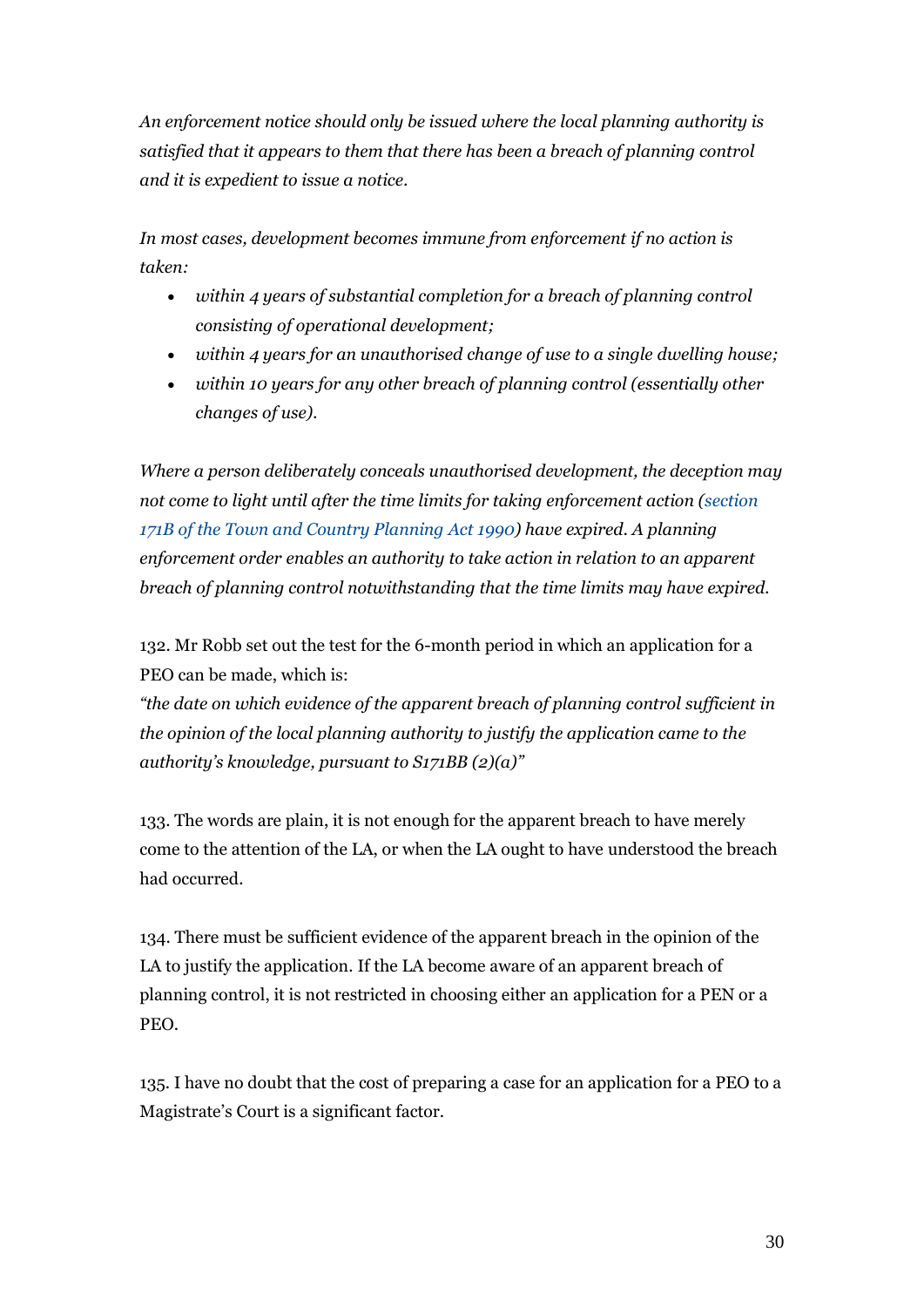136. The LA are required to certify the date when the LA acquired the relevant evidence, and a to certify that fact as conclusive evidence.

137. In the *Chesterfield Poultry* case where the prosecutors certificate related to animal welfare offences, Males LJ said at para 26:

*There are powerful policy considerations in favour of upholding the conclusive nature of such a certificate. To do so promoted certainty which is in the interests of all parties, avoids the court having to second guess prosecutorial judgements whish are properly the province of the CPS, and avoids satellite litigation about whether proceedings have commenced in time which causes additional expense while determination of the real issue, whether an offence has been committed is delayed well beyond the time within which it ought to be determined.*

138. Further after reviewing the relevant authorities, he concluded, inter alia, that unless a prosecutor's certificate is plainly wrong on its face, it is conclusive evidence of that date.

139. It is not appropriate in my view to go behind the certification, unless it is plainly wrong, by suggesting that the Mr Wicks who advises the decision maker, should have reached the decision on the information available to him earlier, when he disputes that assertion. In any event, I accept his evidence that although there was some evidence of a breach of planning control, it was not sufficient to meet the statutory test. In fact, and ironically, it was only when the respondents, in furtherance of their claim for "immunity" in respect of all 28 flats provided the evidence, that enabled the statutory test to be met.

### **Has there has been "deliberate concealment" of the sub-division.**

#### **Summary of submissions on behalf of respondents 1-4.**

140. a. There was no deliberate concealment of the subdivision to any extent. The deliberate nature of the breach of planning control was not put to Mr Rashti in cross examination, and according to established principal, the failure to challenge any material part of his evidence, or to put the LA's case to him, precludes the LA from pursing this point in final submissions.

141. b. Mr Rashti's case is clear that the breach of planning control was not concealed and could not be deliberately concealed, because Mr Rashti was not aware that he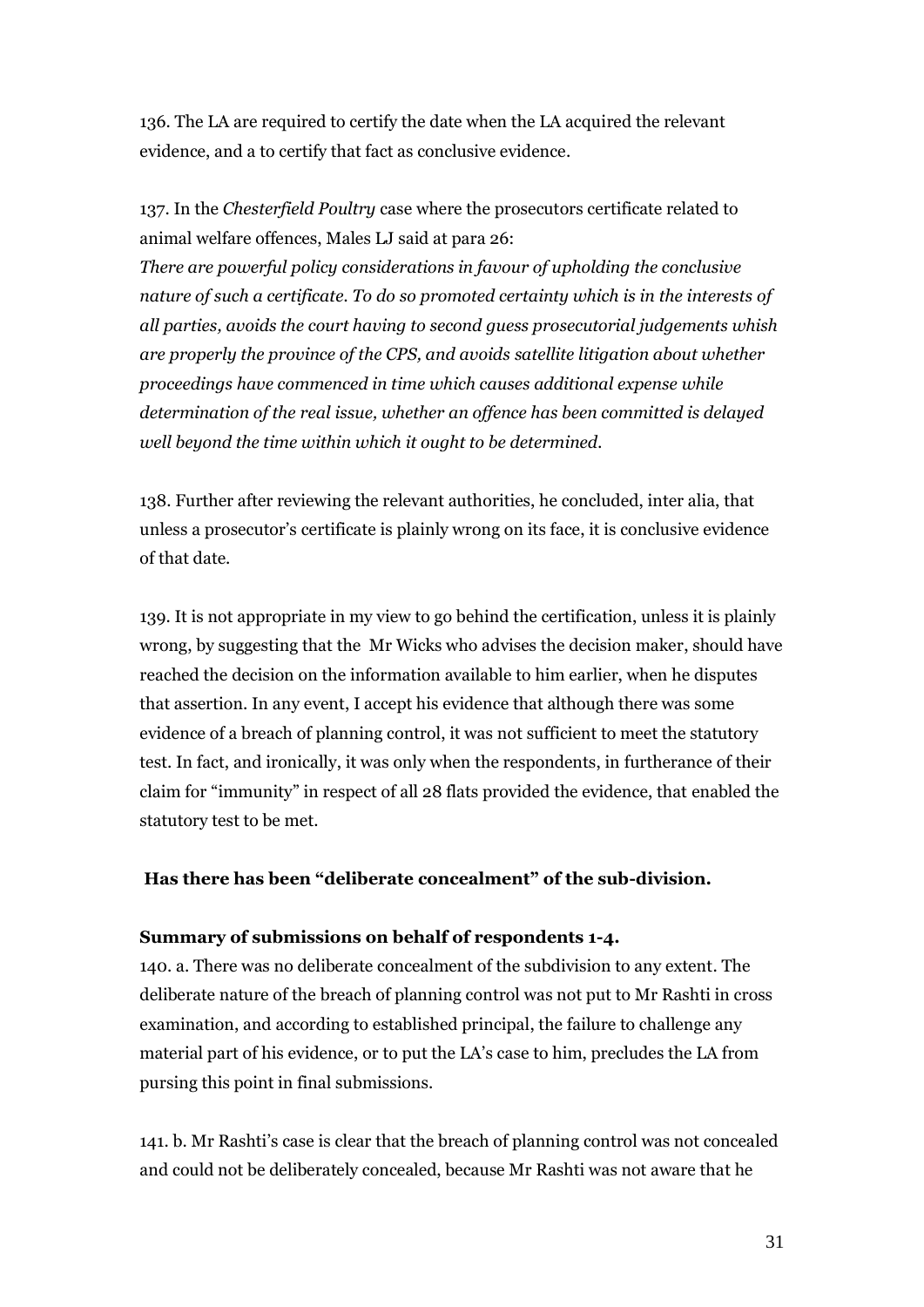had breached planning consent, until he received the PEN on 22 August 2019. He was not challenged on this point.

142. c. S171BC(1)(a) requires the LA to prove on the balance of probabilities that breach of planning control was deliberately concealed. It follows that a PEO cannot be granted if the respondent is unaware of the breach. This has always been the case for the respondent.

i. Mr Rashti said in evidence that none of the respondents have any expertise in planning law. When they thought that they needed such expertise, for example, when they sought prior approval, when they sought to remortage, and when served with the PEN, they consulted Mr Coward, who gave evidence in support of them. ii. The relevant breach of planning control was technical, Mr Coward explained that the 14 flats were built in such a way that was consistent with prior approval, and all the respondents did was put a lock on an internal door and let the flats under 2 separate tenancy agreements to people who were not living together as a single household. Mr Coward went on to explain that had the flats been let to persons living as a single household there would have been no breach of planning control.

143. d. It is not surprising that therefore the respondents were not aware they had breached planning control. Mr Wicks said in cross examination he did not doubt that Mr Rashti was confused about whether he needed planning permission. Mr Rashti said in evidence that at the time, he submitted the building control certificates, EPC certificates and council tax applications, and at all times before the issue of the PEN in August 2019, he and the respondents considered that the building contained 14 flats, notwithstanding that each flat was let under 2 separate tenancy agreements.

144. i. The suggestion that the respondents, had they taken professional advice, before submitting the above documents (which the LA rely on as evidence of concealment) would have been aware of the breach of planning control is irrelevant. The respondents were under no obligation to seek advice and Mr Coward said in evidence, the matters were separate from planning control.

145. ii. Mr Rashti's evidence that he would have provided the LA with an explanation of the use of the flats was not challenged in cross examination. This is corroborated by the fact that when in 2016, Mr Rashti was provided with a report from Cluttons, in respect of a remortgage, which did not show that the flats were let under 28 tenancy agreements, he asked that the position was checked, by providing copies of the 28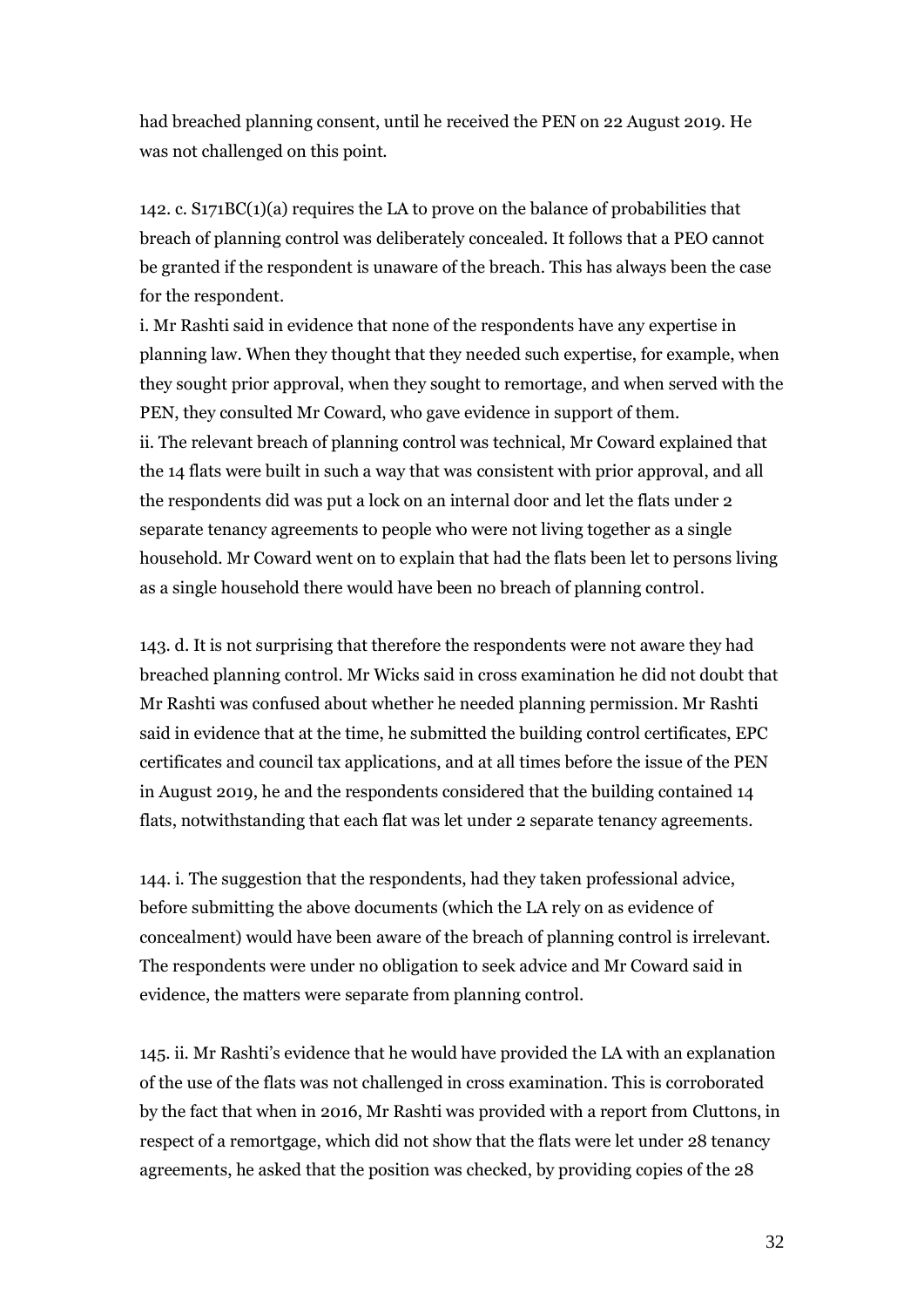tenancy agreements to the lender, and paying for a further inspection. This did not result in any amendments to the valuation report, or the description of the building as containing 14 flats.

146. e. There was in fact no concealment, and the purpose of a PEO is to allow the LA to take action against an apparent breach of planning control, that has been deliberately concealed, and therefore denied the LA the opportunity to take enforcement action within the statutory time limit (the immunity period).

147. Mr Wicks said in evidence that a site visit was conducted in January 2019, because of a complaint from a former tenant, received in September/October 2018. The note of the site visit recorded that several of the flats had been subdivided, and this was evidence to demonstrate a breach of planning control. Mr Wicks said that this was confirmed by a second site visit in March 2019, and thus there was sufficient evidence to issue the PCN within the immunity period. If the LA had done so, the respondents would have not ben able to claim immunity at all, and the issue if concealment would never have arisen.

148. f. It remains unclear why the LA failed to serve the PCN until August 2019, 5 months later, or why the LA did not give Mr Rashti any prior warning, because Mr Rashti in his unchallenged evidence said that if he had been told he was in breach of planning control, he would have sought to remedy the breach.

149. g. The evidence that the LA rely on as showing concealment in fact had no bearing on the date upon which the LA established that the breach of planning control occurred. Mr Wicks accepted in cross examination that the applications for building control, the EPC certificates and valuation office entries were in the LA's possession at all material times, and certainly before the first site visit in January 2019. Mr Wicks said that the LA's enforcement officer would have had access to this material before the first site visit. He said that none of these documents concealed the fact of the breach.

#### **Summary of submissions on behalf of the LA.**

150. a. Further to the opening skeleton submissions, it is clear that the 2 stage test in the 1990 Act for PEO's envisages a lower threshold than the *Welwyn c*riteria, in which the LA can seek to prove "deliberate concealment" of a breach of planning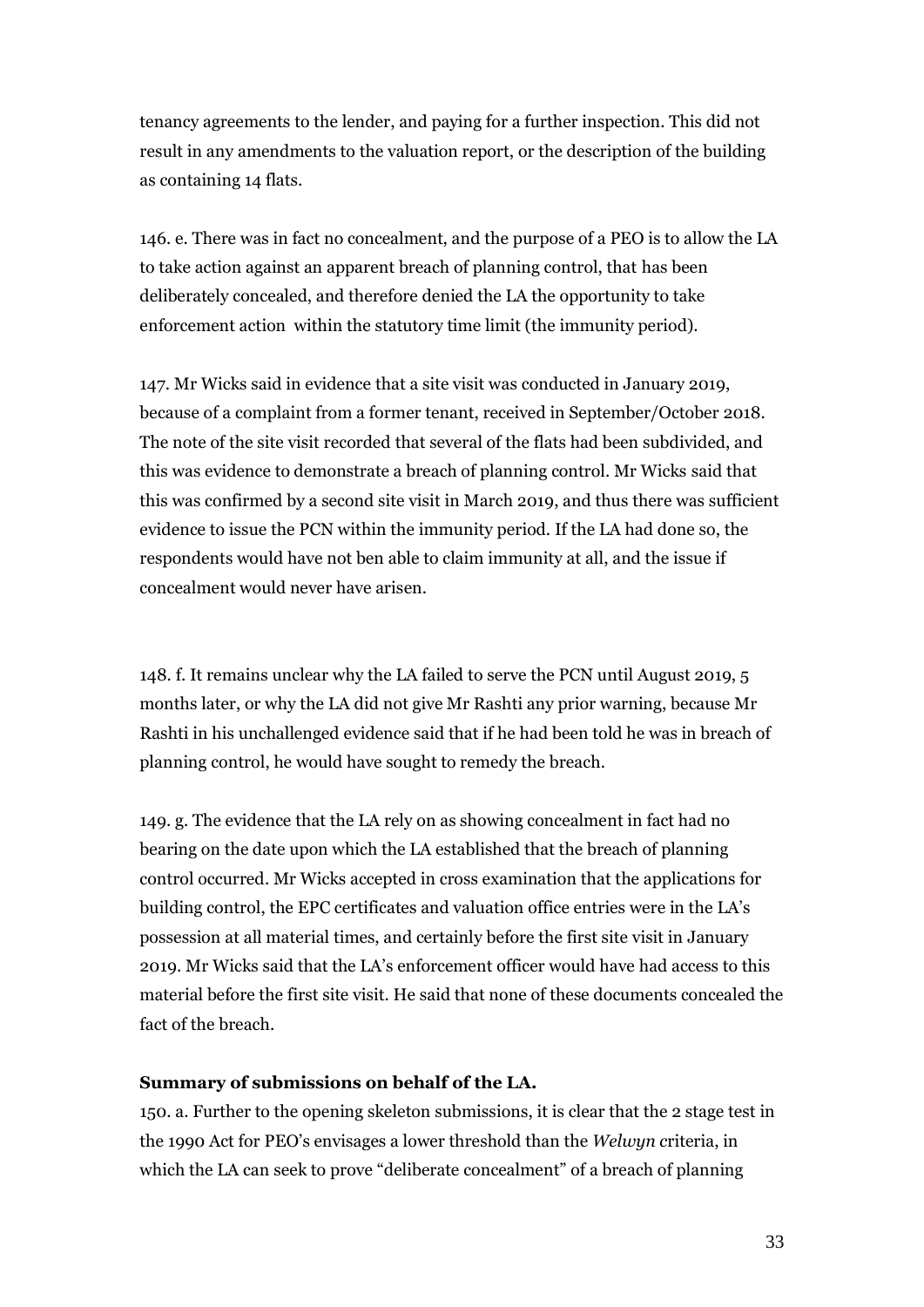control, and at the same time introducing a requirement that the LA take a rounded and balanced view of all the surrounding circumstances.

151. It is clear from the statutory scheme, and the authorities, that PEO's are an additional planning enforcement tool for use by local planning authorities.

152. b. The LA submit that there is clear evidence that there was deliberate concealment to any extent in this case.

i. Mr Rashti said in his witness statement, and in chief and cross examination that the 14-unit residential scheme, for which prior approval was granted in 2014, was completed as such.

That claim was dismissed by the Planning Inspector, who found at para. 15 of her decision letter:

*"As a matter of fact and degree the prior approval scheme was not implemented and the change of use that occurred was from offices to 28 studio flats".*

ii. On 5 June 2014, a further application was made to the LA for a 28-unit scheme. The application contained detailed plans for the new scheme. The scheme was withdrawn on 18 July 2014 by Mr Coward, the LA had refused permission on highway grounds.

Without the knowledge of Mr Coward, Mr Rashti then went ahead and completed the 28-unit scheme, even though he had been informed by the LA that planning permission would be refused for such a development scheme. In addition, Mr Coward explained the difference to Mr Rashti of 14 flats and 28 flats occupied by the same household.

iii. The reason given by the respondents, once the PCN was issued, for the creation of the 28-studio flat scheme was the financial lack of viability of the 14-flat scheme. Importantly, this explanation was provided on the basis that the 14 flat scheme had been implemented which as the Planning Inspector found was never the case. iv. Mr Coward at para 3.8 of his proof of evidence for the Appeal said:

*"As explained in the evidence of Mr. Rashti, due to problems with letting the onebedroom flats, including feed-back from prospective tenants and letting agents, each of the 14 flats was sub-divided so as to create two studio flats"*

The LA submit this explanation provided 6 years after the unlawful development of the 28 studio flats does not address the steps the respondents took to conceal the unlawful development from the LA.

153. c. The steps taken were: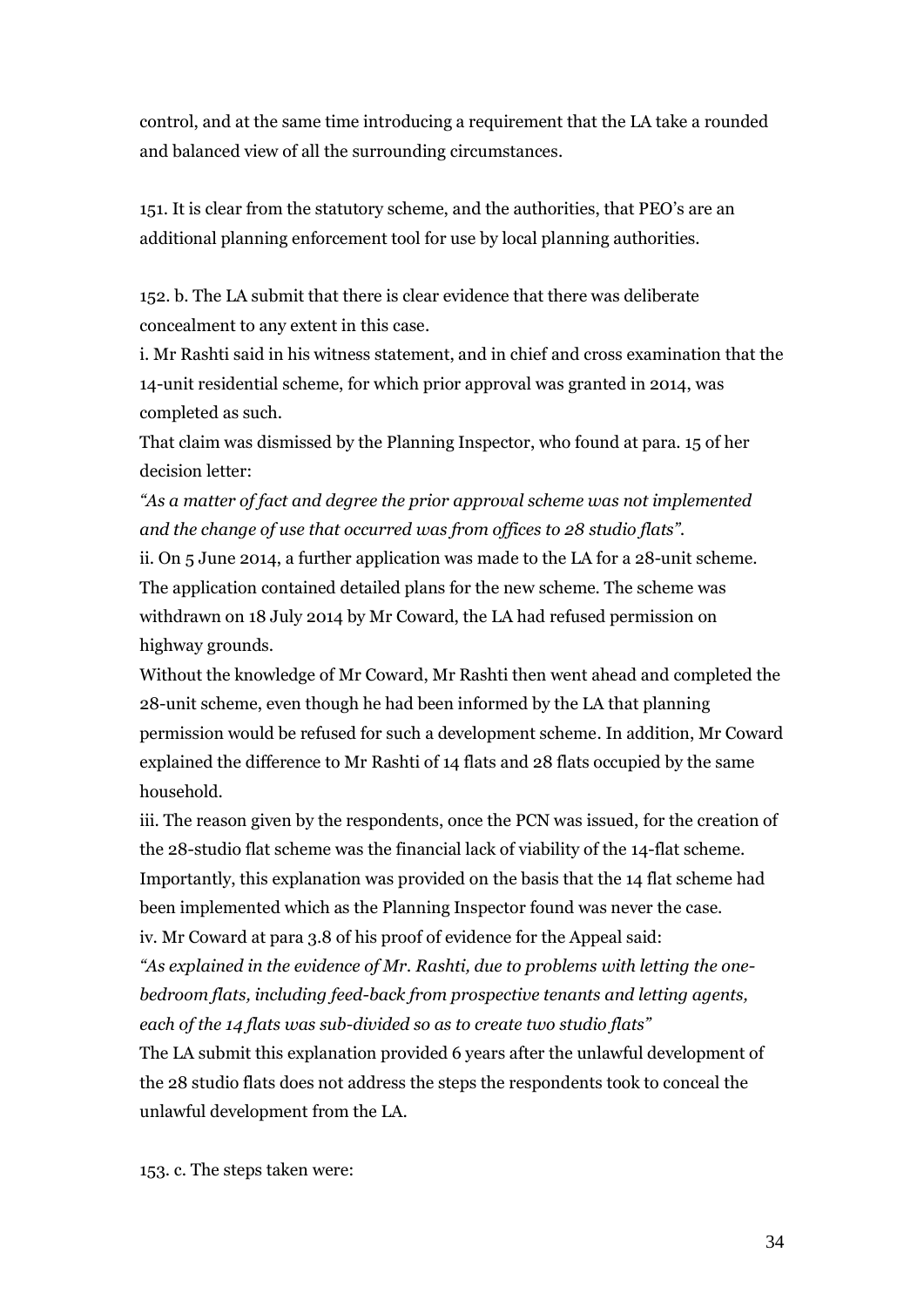- *(i) the Building Control applications which were submitted to the Council on 15th May 2014, in respect of 14 flats (A.57-65);*
- *(ii) the Energy Performance Certificates ("EPC") which were submitted to the Council and dated and entered into the public register in March 2016, in respect of 14 flats, all of which were said to be 46 sqm in size (A.66-121);*
- *(iii) the Valuation Office entries which were submitted for Council Tax to be assessed on the flats at the Property between 1st April and 31st December 2015, in respect of 14 flats (A.122-135); and*
- *(iv) the Street Numbering application was submitted to the Council in 2020, in respect of 14 flats (A.136-149).*
- *(v) No Amendment Notice was served by the Respondents as required under the provisions of S. 51A of the Building Act 1984 (S.21), which would have made it clear to the Building Inspector prior to the issuing of Completion Certificates on 12th April 2016, that 28 rather than 14 units had been constructed at the Property.*

154. d. The Cluttons valuation report, dated 29 January 2016 was based on instructions from the respondents that the property comprised of 14, not 28 residential units. A tenancy schedule prepared by the respondents showed 14 2 person tenancies.

155. e. The Planning Inspector in her decision (para 38) stated: *"Overall, in my judgment the appellants' conduct did not amount to the degree of deception necessary to engage the principles set out in Welwyn."* (A.19). Therefore the 4-stage test set out in the judgement of Holgate J in the *Welwyn* case had not been met.

156. However, the Planning Inspector did find:

*"…have been less than honest in their dealing with matters relating to Council Tax, street naming and numbering, securing EPC and filing of Final Building Control Certificates."* (para. 35, A.18)

And:

*"…conduct has been shown to be misleading"* (para. 38, A. 19)

And the Inspector noted at para. 33 that Tarek Rashti:

*"…also acknowledged when questioned, that he had previous experience of renting out property."*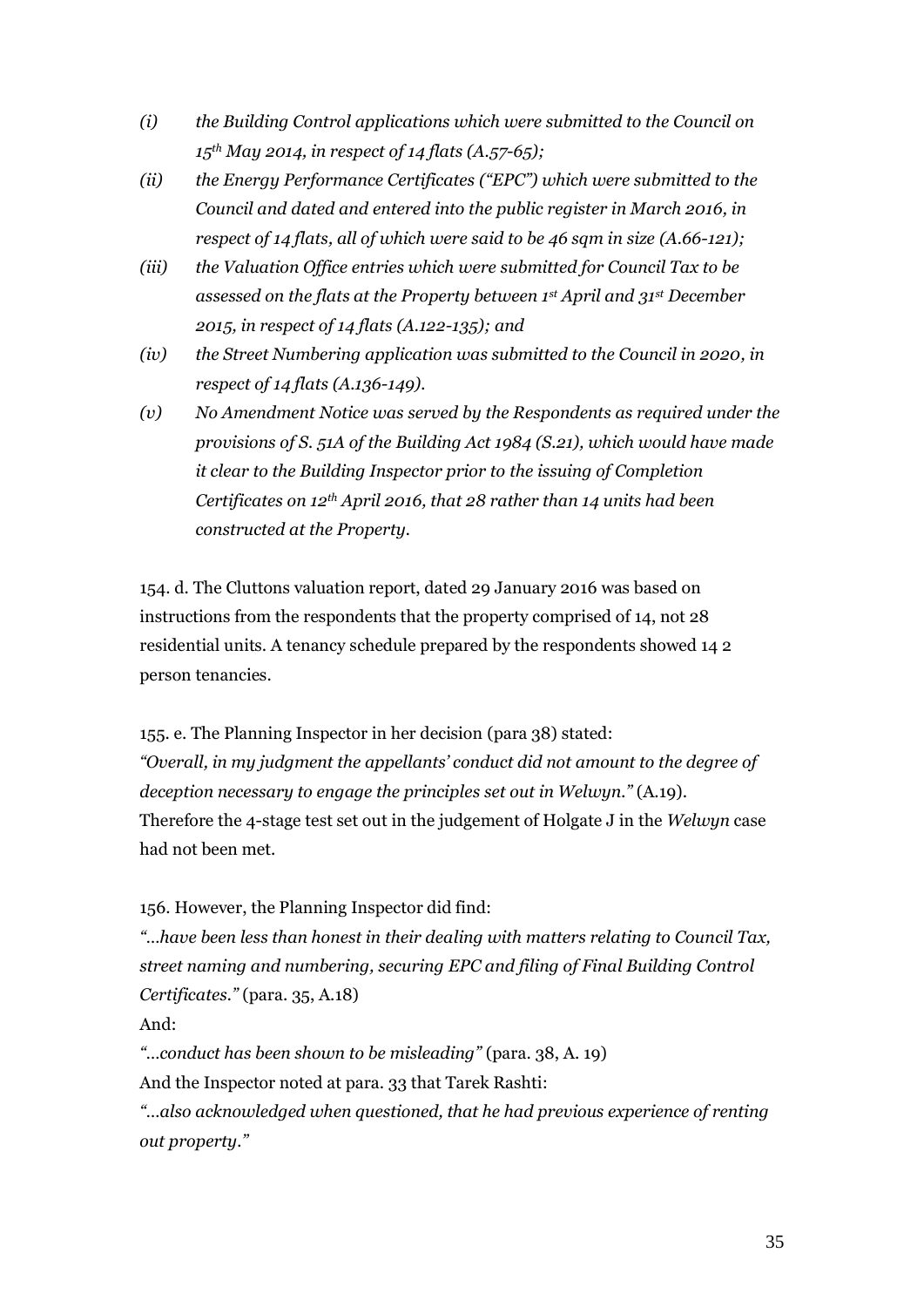157. The LA submit therefore that the assertion by the respondents, specifically by Mr Tarek Rashti that there was no need for him to inform the LA that the building Control certificates, the EPC certificates, Council Tax and numbering applications related to 28 not 14 flats is not sustainable.

### **Decision.**

158. I have considered the very detailed submissions on behalf of the respondents 1 to 4. I have not addressed every point, but I have addressed the matters I consider to be pertinent.

159. I have already stated that I consider that I am able to reach my own findings of fact, but in the alternative, if I am wrong that issue estoppel does not arise in this case, I will consider the test in  $S171BC (1)(a)$ , in relation to the facts found by the Planning Inspector.

160. The test "requires the LA to prove on the balance of probabilities that breach of planning control was deliberately concealed", and this was clarified by Holgate J in *Jackson* as being deliberate deception "*to any extent*". Self evidently this is a broad test established to address the issues that occur in enforcement of planning control, as a consequence of the Welwyn criteria.

161. I am not an expert in planning law, but I am able to make my own findings of fact, after hearing the evidence and submissions in this case.

162. Mr Rashti was not a novice in respect of renting out properties, when he was granted prior approval for the development of 14 flats at Freetrade House. He agreed in his oral evidence that he was a businessman, and that he owned and rented out properties in the UK. He originally converted Freetrade House into offices, but the likely rental income was not to the level he and the other respondents had envisaged.

163. Obviously, Mr Rashti is also not an expert in planning law, but he has taken advice over the years from Mr Coward, the planning consultant, and took his advice concerning the prior approval of developing the 14 flats. It is evident to me, as it was to the Planning Inspector, that the 14 flats were constructed in such a way that they could easily be converted into 28 studio flats. Mr Coward confirmed this in his oral evidence and his plan (page 108. Respondent bundle) showed how easily this could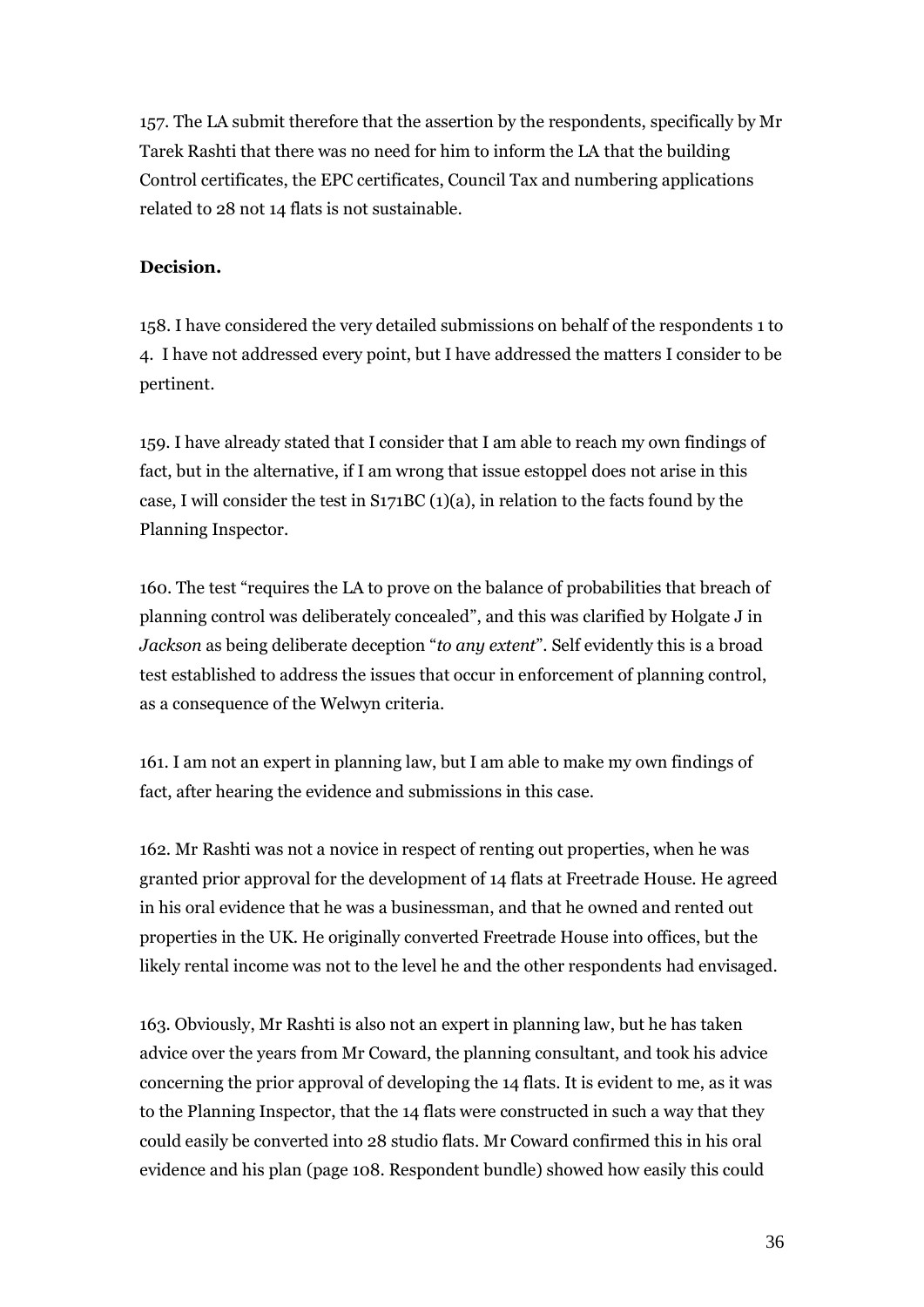be achieved. Just adding a lock on a bedroom was all that was needed to make the conversion from 14 flats to 28 studio flats. I am satisfied in common with the Planning Inspector "as *a matter of fact and degree that the prior approval scheme was not implemented and the change of use that occurred was from offices to 28 studio flats*" (para 15, Appeal decision).

164. The Planning Inspector found that the appellants ( in the appeal) in the prior knowledge that it was unlikely that they would be able to rent out viably the 14 flats, constructed them in a manner that they could easily be converted into studio flats. The Inspector found no evidence to suggest the two planning applications were not reasonable attempts to obtain planning permission, and there was no evidence that the developments proposed in the applications were with a view from the beginning to mislead or deceive the LA. I am prepared to accept those findings, but Mr Rashti had developed the flats from the outset to allow swift and easy conversion. I am satisfied as a fact that Mr Rashti was disappointed at the refusal of the Planning Authority to approve his application for 28 flats.

165. Mr Rashti decided, despite the refusal, to proceed with his intended plan of development. Thus, the actual change of use was, as the Inspector found, from offices to 28 flats. I have considered Mr Rashti's evidence carefully, he knew that he had no permission to develop 28 flats, irrespective of the reason for refusal, I am wholly unable to find that he genuinely believed that the subdivision of the flats was not a breach of planning control. I have considered all the submissions on behalf of respondents 1 to 4, but quite simply, planning permission was refused but Mr Rashti decided to proceed with the 28-studio flat development, because it was likely to bring in a greater rental income.

166. I do not accept the breach of planning control was technical, and I consider it is disingenuous of Mr Rashti, and not credible for him to say that he did not believe that he had breached planning control, because all that occurred was the letting of each flat, under two different tenancy agreements. Each flat was plainly capable of subdivision from the outset, into two studio flats each with a separate bathroom.

167. The knowledge of Mr Rashti of the breach, explains the steps that were followed by him subsequently. This is where I respectfully disagree with the Planning Inspector.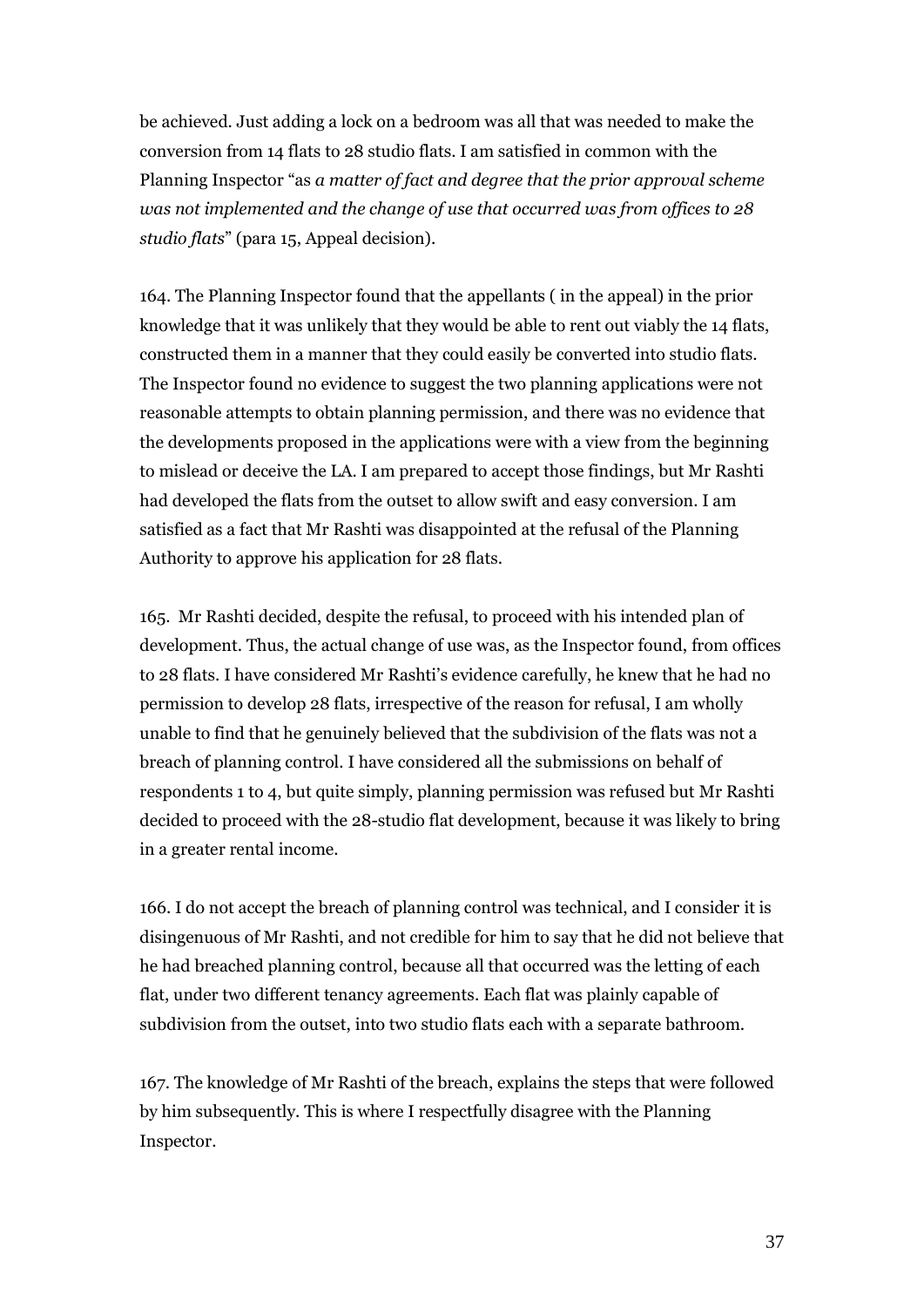168. The Planning Inspector found that (para 35) the appellants had "*been less than honest in their dealings with matters relating to Council Tax, street naming and numbering, securing EPC and filing Final Building Control Control Certificates. Indeed, in cross examination the Appellant stated that he did not believe it was his place to seek to correct the documentation when it was produced, albeit he was aware that it was inaccurate.* 

The Inspector continued that "a *correct description of the use of the premises on those public documents might have alerted the Council to the breaches of planning control"*

169. The Inspector (para 38) said "*the appellants conduct has been shown to be misleading"* but she concluded "*the evidence does not demonstrate the development was deliberately concealed. Or that there was a planned course of deception designed to circumvent planning control and escape enforcement*"

170. My divergence with the Inspector is not so much with the facts that she found, but the inferences that she drew from those facts. I consider that Mr Rashti's actions, in relation to Council Tax,, street numbering, obtaining EPC certificates, and Building Control Certificates, namely the original applications and/or failure to correct ,was not mere inaction but deliberate steps, in the sense that he acted consciously and intentionally to screen the true nature of the development. I do not need to consider the Cluttons valuation report, in reaching this decision, particularly as the provision of information was to a lender, not to the LA. I find as a fact that the development was deliberately concealed.

171. I add that I have no note that Mr Wicks said in evidence that Mr Rashti was confused about whether he needed planning permission, that may be my omission, but it would be inconsistent with his written evidence. In any event, it is my decision concerning Mr Rashti's state of mind at the material time.

172. If issue estoppel does apply in this case, and I am bound by the facts found by the Planning Inspector, then it is important to reflect on her finding (para 38): " *The appellants appear to have mostly pursued deliberate inaction, so as to achieve concealment, rather than taking sustained or actively deceptive steps"* The test, in applying the statutory test in  $S171BC(1)(a)$ , as interpreted by Holgate J in *Jackson* is deliberate concealment to any extent. This is a wide definition and, in my view, includes deliberate inaction, with the aim of achieving concealment. Therefore,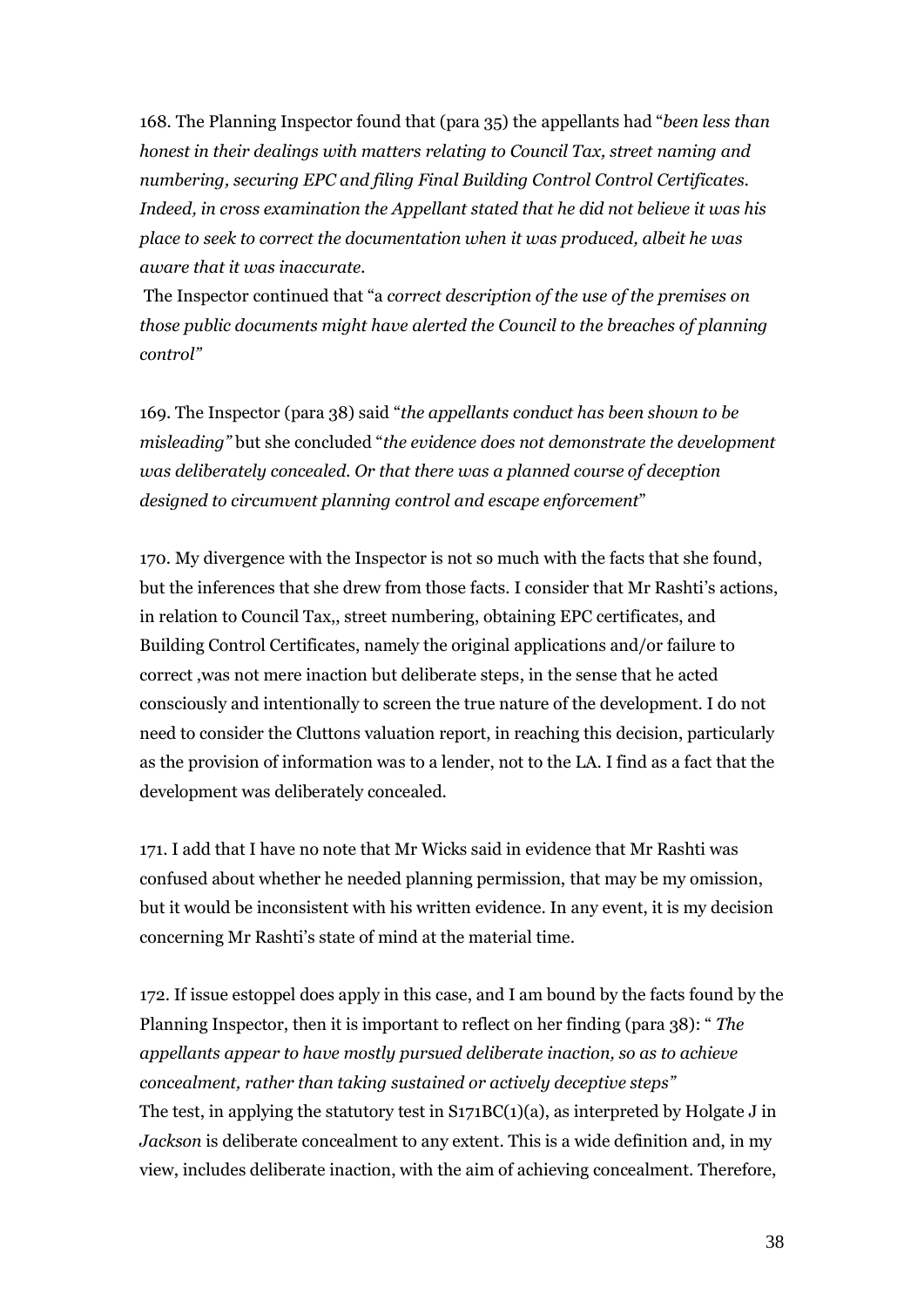173. I am satisfied that even in accordance with the findings of the Inspector, the statutory test has been met.

174. Finally, I do not accept at all that the LA's case was not put to Mr Rashti, who had a full opportunity to put forward his evidence and address the pertinent issues.

### **Is it just to make the PEO having regard to all of the circumstances.**

### **Submissions on behalf of respondents 1-4**

175. a. If the court accepts the LA's evidence to justify the PEO application, the extent and cause of the delay in pursuing the application should be taken into account: i. The LA became aware of the breach of planning control on 7 January 2019, before the expiry of the immunity period. However, no enforcement notice was issued until 22 August 2019. The LA were also aware that the respondents intended to claim immunity, and would support the claim with evidence from 23 September 2019, yet the LA did not make the PEO application until 4 July 2021. A delay of this magnitude is highly prejudicial to the respondents and the tenants of the flats. ii. The LA have not given any explanation for the delay. It would not have been necessary to apply for a PEO, if the LA had acted with reasonable diligence in responding to evidence of the breach when it first arose. The LA could have sought

further information by issuing a Planning Contravention Notice or issuing a timely enforcement notice. This point was noted by the Planning Inspector (A19, para 38). The LA should not benefit from its own failure to act, when it causes significant prejudice to the respondents.

176. b. Even if issue estoppel can not be established, it is relevant that the lawfulness of the sub-division and the LA's suggestion that the respondents have engaged in deliberate concealment has already been considered by an expert Planning Inspector. The LA did not appeal the decision, the respondents and the tenants are entitled to certainty and finality. The LA should not be permitted a "second bite at the cherry".

177. c. Mr Rashti has explained that a finding in favour of the LA would cause the respondents severe financial stress.

178. d. The flats, the subject of the application, are occupied currently by 20 tenants. If the PEO is granted the tenants stand to lose their homes and suffer financial hardship. The LA has stated that it will not take enforcement action against the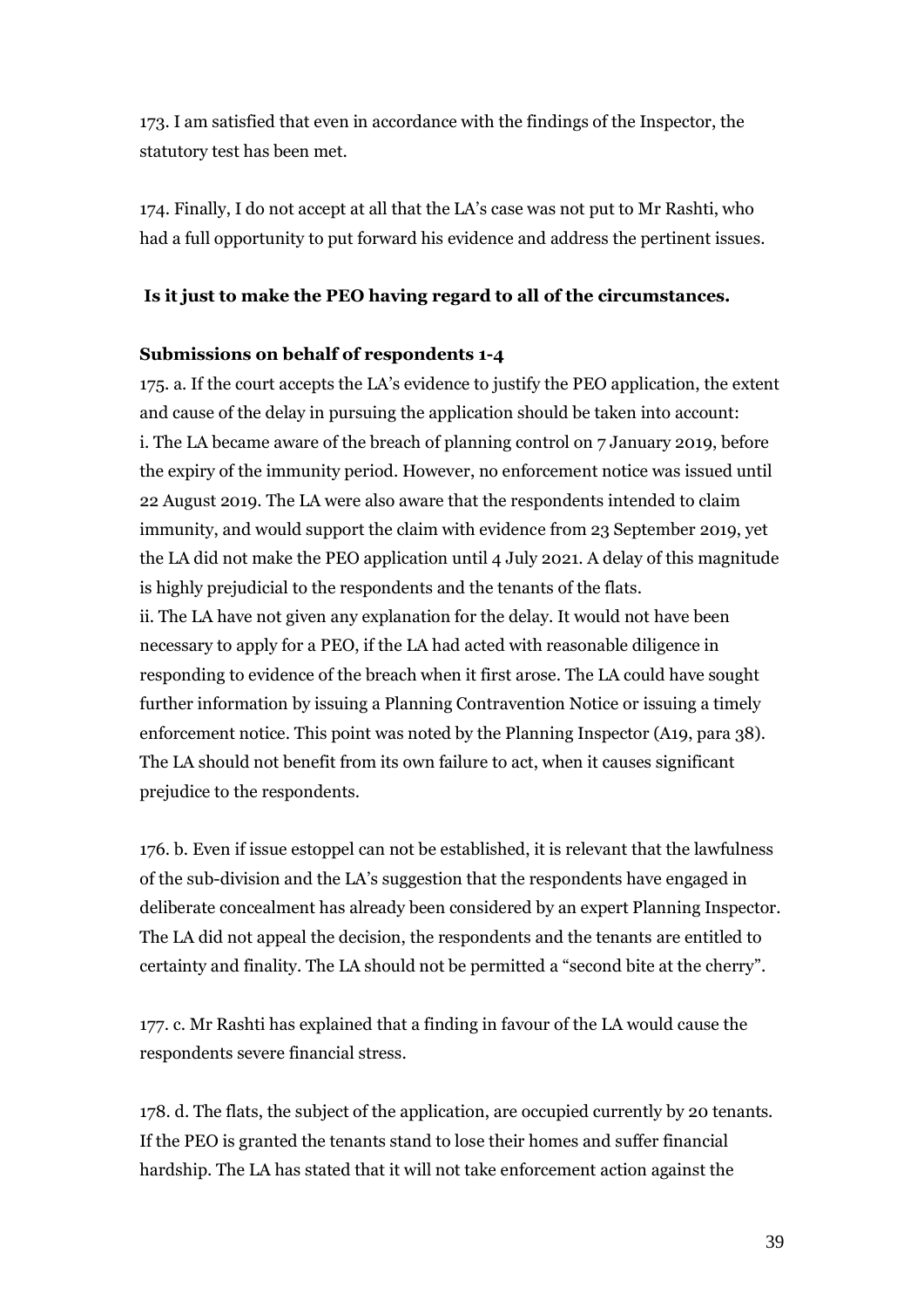tenants but Mr Wicks in evidence did not rule out taking enforcement action against the first to fourth respondents, which would require them to evict the tenants.

179. e. The LA has suggested that the living conditions of the flats are inadequate, and that planning permission would not now be granted for the flats. These submissions risk the court considering the planning merits of the development, contrary to established legal principal: *Newsmith v Secretary of State [2001] EWHC 74 (Admin) para 6.*

Those matters should not be relevant to the court's discretion to grant a PEO because:

i. *The fact that an Article 4 direction is now in place is not relevant. That direction was made after the grant of prior approval, presumably on the assumption that the Building was already in residential use;*

*ii. As Mr Coward confirmed in his evidence in chief, the relevant permitted development right, which was relied upon by the Respondents to carry out the development, did not impose any minimum space standards at all until 2021. It is relevant to note that the Council only proposed to refuse the Respondents' application for prior approval for 28 flats at the Building on grounds of a lack of parking, and not because of any deficiency in living standards [A/55]; and iii. Minimum space standards in planning policy do not necessarily reflect a view that accommodation which does not provide a certain level of space will be inherently unsatisfactory. Rather, they identify the types and nature of accommodation which is presently needed. They are aspirational design standards, required to achieve planning objectives. As Mr Wicks accepted, there can be circumstances where the provision of smaller units of accommodation is entirely appropriate in planning terms. There is no suggestion that the units would fail to meet the minimum standards for overcrowding or in HMO legislation – in fact they significantly exceed these thresholds. Whilst it is recognised that new build residential schemes would be required by policy to deliver more space, it does not follow that smaller units are inherently unacceptable. The Council's case on this point has been overstated and exaggerated.* 

#### **Summary of submissions on behalf of the LA.**

180. The LA set out in its skeleton argument at paras 35-55 seven issues for the court to consider: See above (page 7-10)

a. Further in relation to the impact on the tenants if a PEO is granted, The LA made it clear to the respondents in am email from Tim Rolt, The LA's enforcement manager,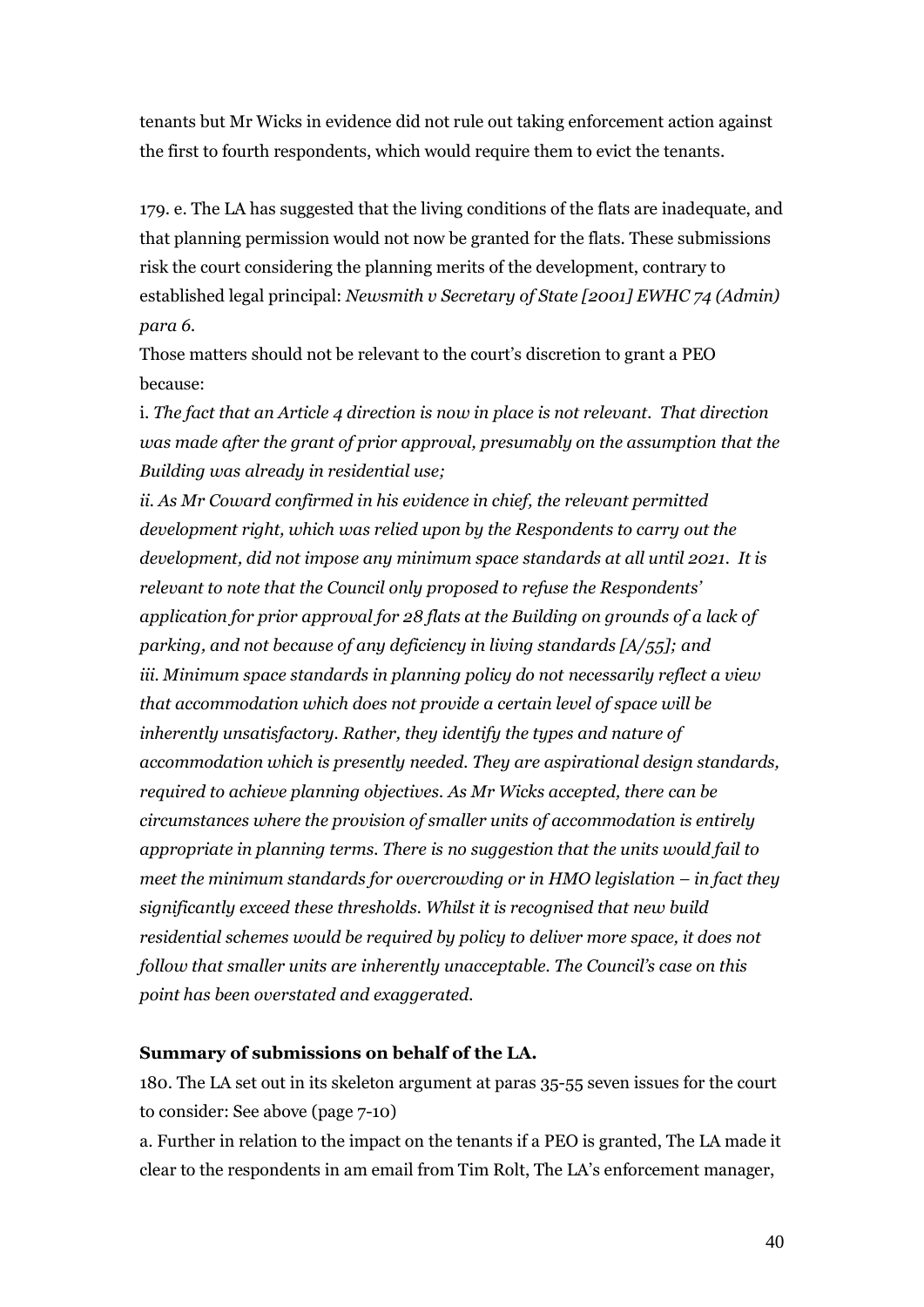dated 7 January 2022, that it would not be used to cause hardship to the existing tenants, and the LA will rely on "natural wastage", waiting for the tenants to leave, but ensuring that no new tenancy agreements are granted by the respondents. b. The LA would not take action to cause the respondents to evict the tenants.

c. The respondents have instructed a number of professional advisors and own a number of properties in London which are rented out for residential use, this is not a case of naivety on behalf of the respondents.

d. No evidence has been submitted to show that the respondents would suffer severe financial hardship.

#### **Decision.**

181. The decision of the Planning Inspector created a dilemma for both the LA and the respondents. The LA because 16 studio flats that the LA regard as substandard became lawful, by virtue of immunity, and the LA cannot compel the respondents to use the remaining 12 flats to be used to improve the immune 16 flats. The respondents because 16 lawful studio flats will not generate sufficient rental income, and they cannot do anything constructive, from their point of view, with the other 12 studio flats. It is noteworthy that there have been no further planning applications in respect of Freetrade House. Overall, the current status of the property is there is no planning permission for conversion from office to residential use, but there are 16 studio flats which have gained immunity and can continue as residential units.

182. The first point I must address, is the extent of the delay in making an application for a PEO, I accept that there has been no substantive explanation for the original delay in issuing the PEN in August 2019, when the LA, after the site visits in 2018 and 2019. Mr Wicks had not been involved in the investigation then, and I am surprised that the LA were not more curious and proactive, in issuing a planning contravention notice, at the least, to obtain an explanation from the respondents. If that approach had been adopted, there would have been no scope for the respondents to claim immunity. I have to consider whether the grant of a PEO would be just in all the circumstances, it is arguable that the respondents were lulled into a false sense of security, although I detect no real basis for such complacency, but in any event, I balance that against my finding that the respondents, after the refusal of planning permission for 28 studio flats, nevertheless deliberately carried on with their development plan and deliberately concealed that fact. I do not accept that the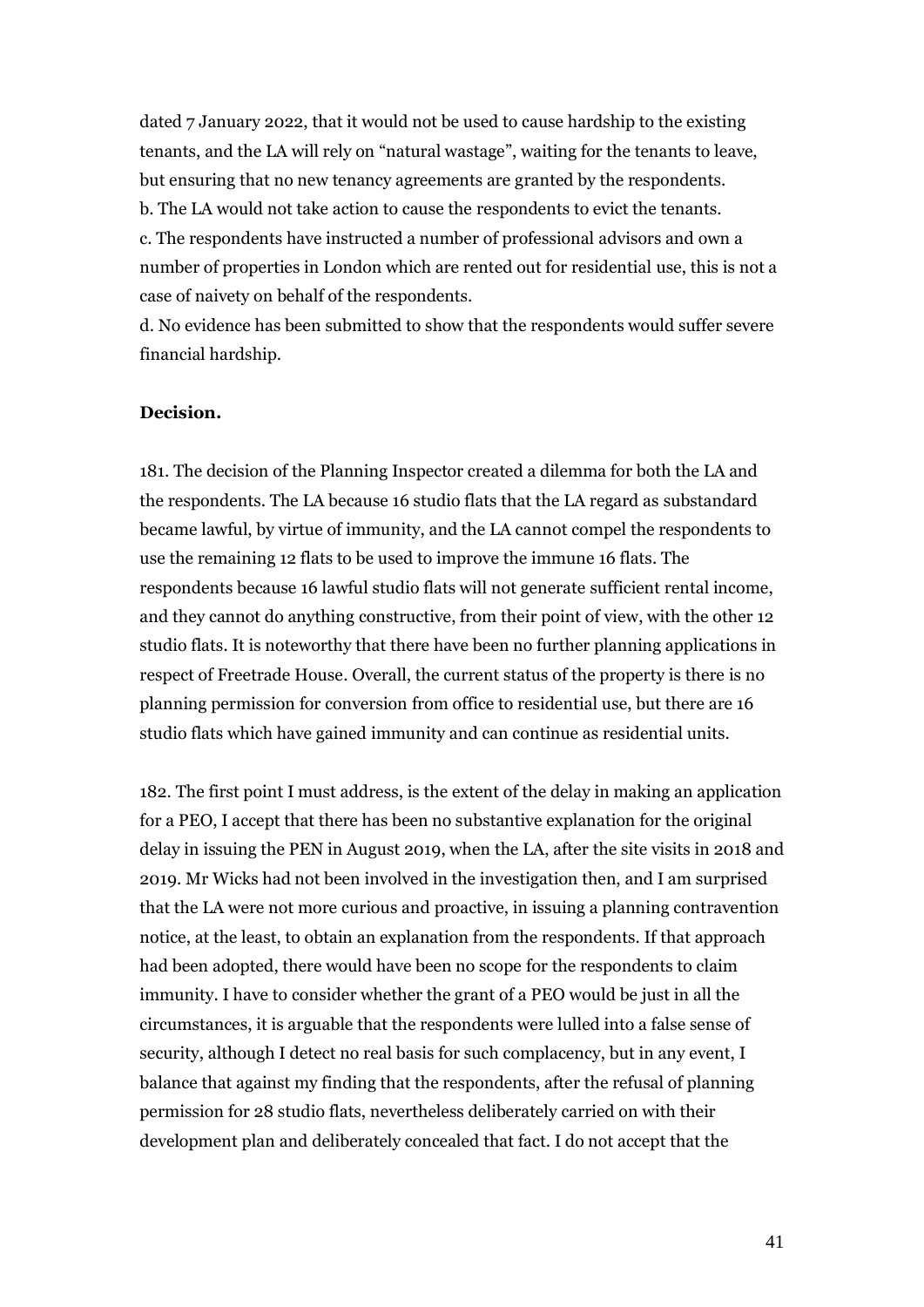respondents should benefit from the inaction and delay of the LA when the respondents continued knowingly with an unapproved development.

183. I do not accept that the application for a PEO by the LA represents a "second bite at the cherry", or that there was undue delay in the application for the PEO. I have already found that the application for a PEO requires the application of a specific and different statutory test, and that there has been deliberate concealment by the respondents. The development appears now to be in a state of limbo or paralysis, and the position unsatisfactory for both parties.

184. It is asserted that the granting of a PEO would cause the respondents financial hardship, but I agree with the LA, that no evidence has been produced to support this assertion. I know nothing of the financial resources of the Rashti family, nor the extent of the impact on those resources of such an order. In the absence of evidence, it would be wrong of the court to speculate about this issue.

185. Mr Turney submits that it is contrary to established legal principal to consider the planning merits of the development and cites *Newsmith v Secretary of State [2001] EWHC 74 (Admin) para 6.* That case was concerned with an application under Section 288 TCPA 1990 to quash the decision of a Planning Inspector, in relation to planning permission for change of use, it did not relate to the test in Section 171 BC (1) (b) which requires the application of an interests of justice test in all the circumstances. I do not accept that such a wide test precludes the court from considering the planning merits of the development.

186. In relation to the Article 4 direction in 2017, disapplying the Class J permitted development rights, it is plainly right that this direction came into force after the grant of prior approval in 2014. The purpose of the Article 4 direction was to protect office, industrial and storage use from conversion into residential use. Therefore, although it is noteworthy that now the respondents would not be able to secure permitted development of office to residential use, this fact does not play a role in my decision.

187. Although the principal of permitted approval is not relevant in these particular circumstances, the type of development is, in my view relevant. I accept the evidence of Mr Coward that the permitted development right granted to the respondents in 2014, did not impose at the time, minimum space standards, however the fact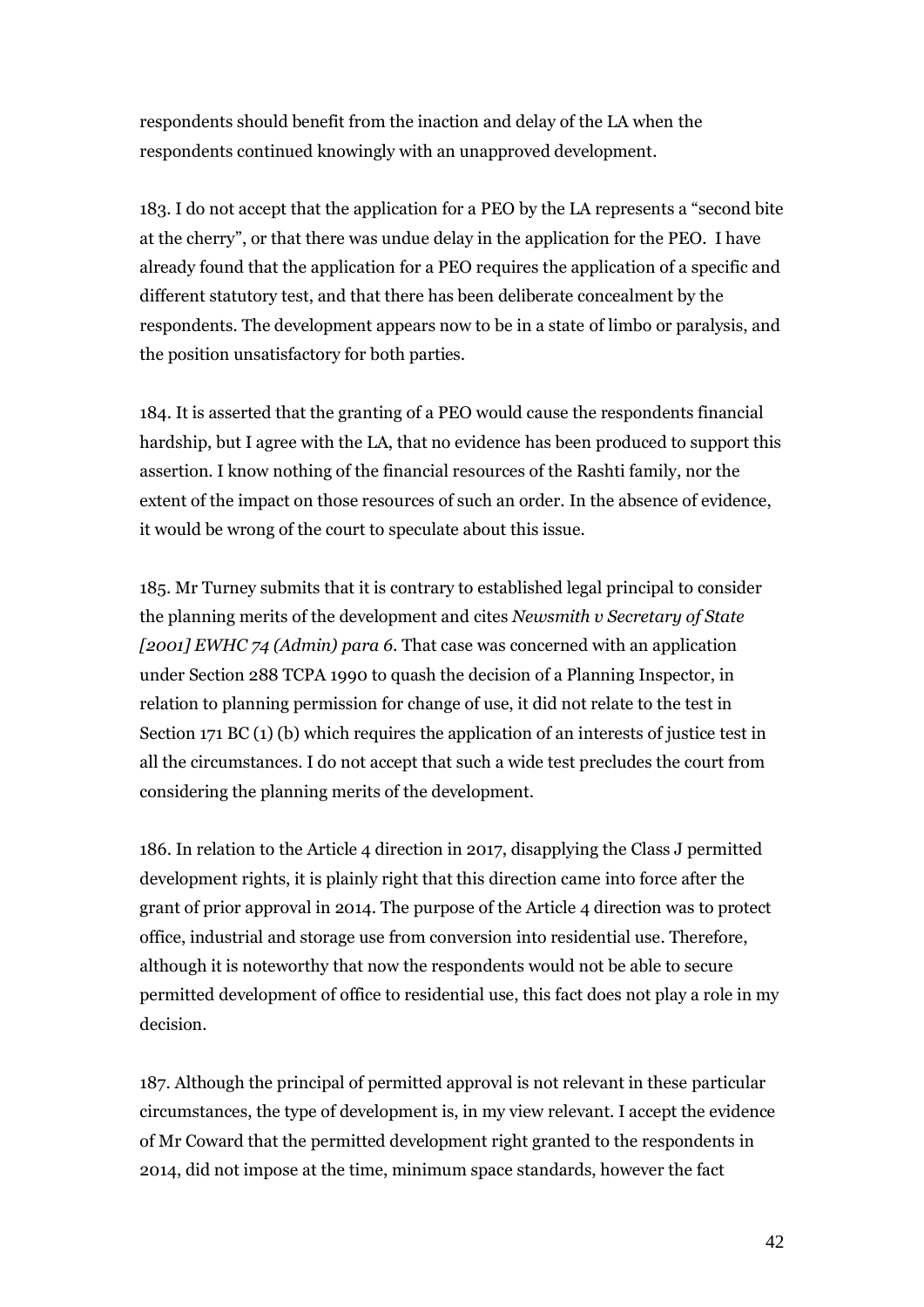remains that the permitted development was 14 flats not 28 studio flats. I consider that I am entitled to take into account, when deciding whether it is just to make the order having regard to all the circumstances, the fact that the studio flats do not comply with the current minimum space standards (37 sqm), set out in the Council Local Plan from 2016 and the London Plan from 2021. They may be aspirational standards, but they enable the court to take into account now, the fact that the flats by current standards are regarded as substandard, and this is why, the LA assert and I accept, there was no appeal pursuant to section 174 (2) (a) of the TCPA 1990, that planning permission should be granted for the 28 studio flats.

188. I am not dealing with the minimum standards for overcrowding, student accommodation or HMO's, I am taking into account the current policy objective of ensuring that there is compliance with minimum size requirements in the development of residential units. The studio flats have a floor area of 20 square metres, the current minimum standard is 37 square metres. This is a significant factor in considering the test in section in section 171 BC (1) (b).

189. The respondents have raised the issue of the impact of a PEO on the current residents, but I give weight to the evidence from the LA that no existing tenants will be required to leave the studio flats, and the LA will rely on the passage of time, taking into account the average stay of the previous tenants, for the building to become vacant. It does not sit well that on the one hand , the respondents submit that the grant of a PEO will cause hardship to the existing tenants because of the likely actions of the LA, and on the other that in fact, the respondents themselves may have to evict the tenants. I am satisfied that the LA as a Planning Authority and Housing Authority will ensure the welfare concerns of the tenants are met.

190. The respondents are able, and have been able, to issue a new planning application to try and remedy the impasse that currently exists, in relation to Freetrade House. It is highly unlikely that any planning permission would be granted for residential use, by virtue of the current applicable criteria. There would, however, be a right of appeal.

191. Section 171 BA, if a PEO is granted, provides the LA with an enforcement period of 1 year to issue a PEN, again there would be right of appeal.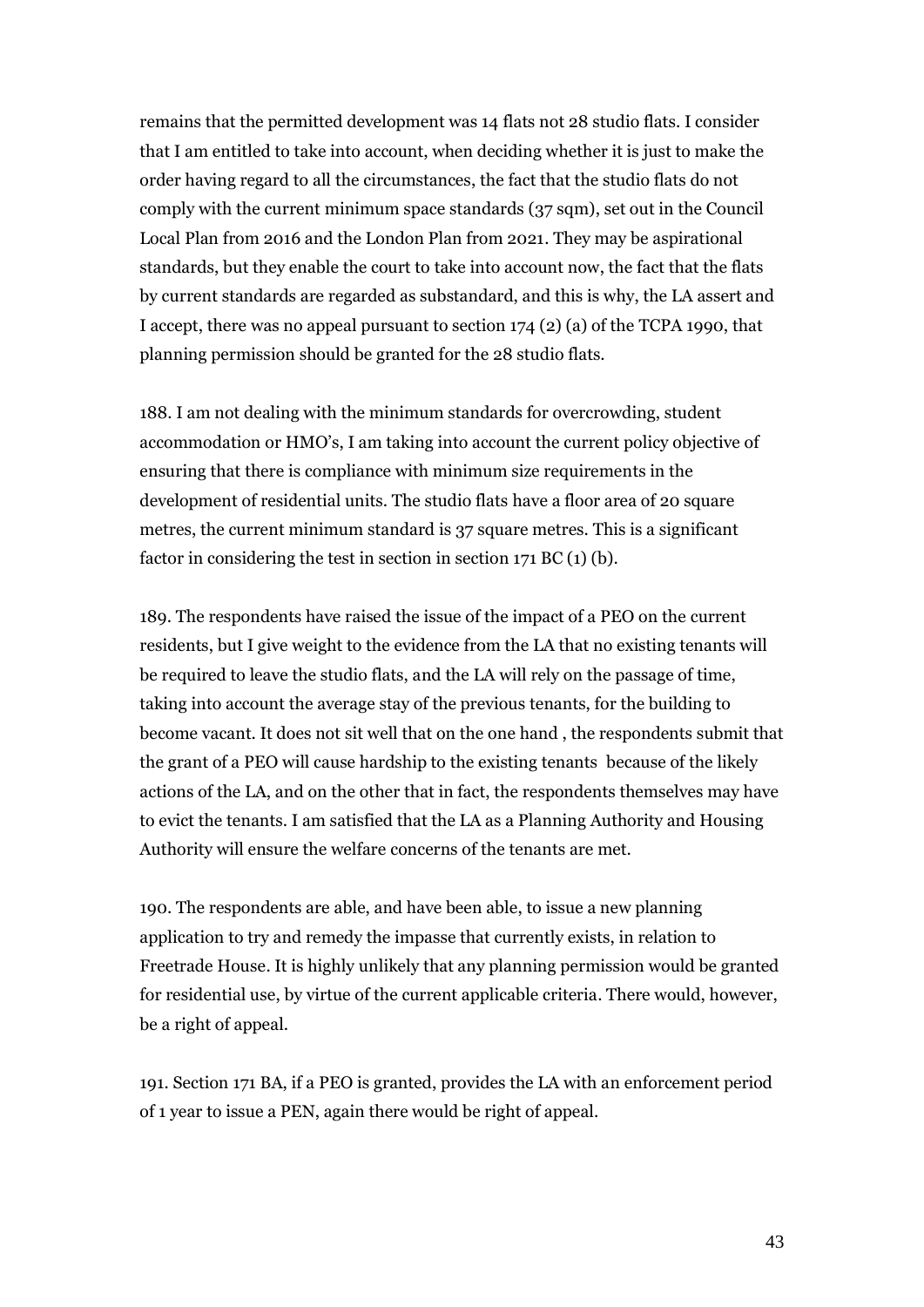192. I have weighed all the factors that are relevant, and I am satisfied that it is just to make an order in all the circumstances.

193. I have no doubt that these proceedings are costly for both parties, it may be that the time has now arrived for a realistic approach by the respondents, in relation to the use of Freetrade House in the future.

## **Overall Decision.**

194. a. I am satisfied that the application has been brought in time. b. That there has been "deliberate concealment" of the sub-division; and c. That it is just to make the PEO having regard to all of the circumstances.

195. Therefore, I do grant the application by the London Borough of Brent for a Planning Enforcement Order, in relation to Freetrade House, Lowther Road, Stanmore, HA7 1EP, in accordance with the draft order (Bundle A, page 282).

**12 April 2022.**

## **District Judge Jabbitt**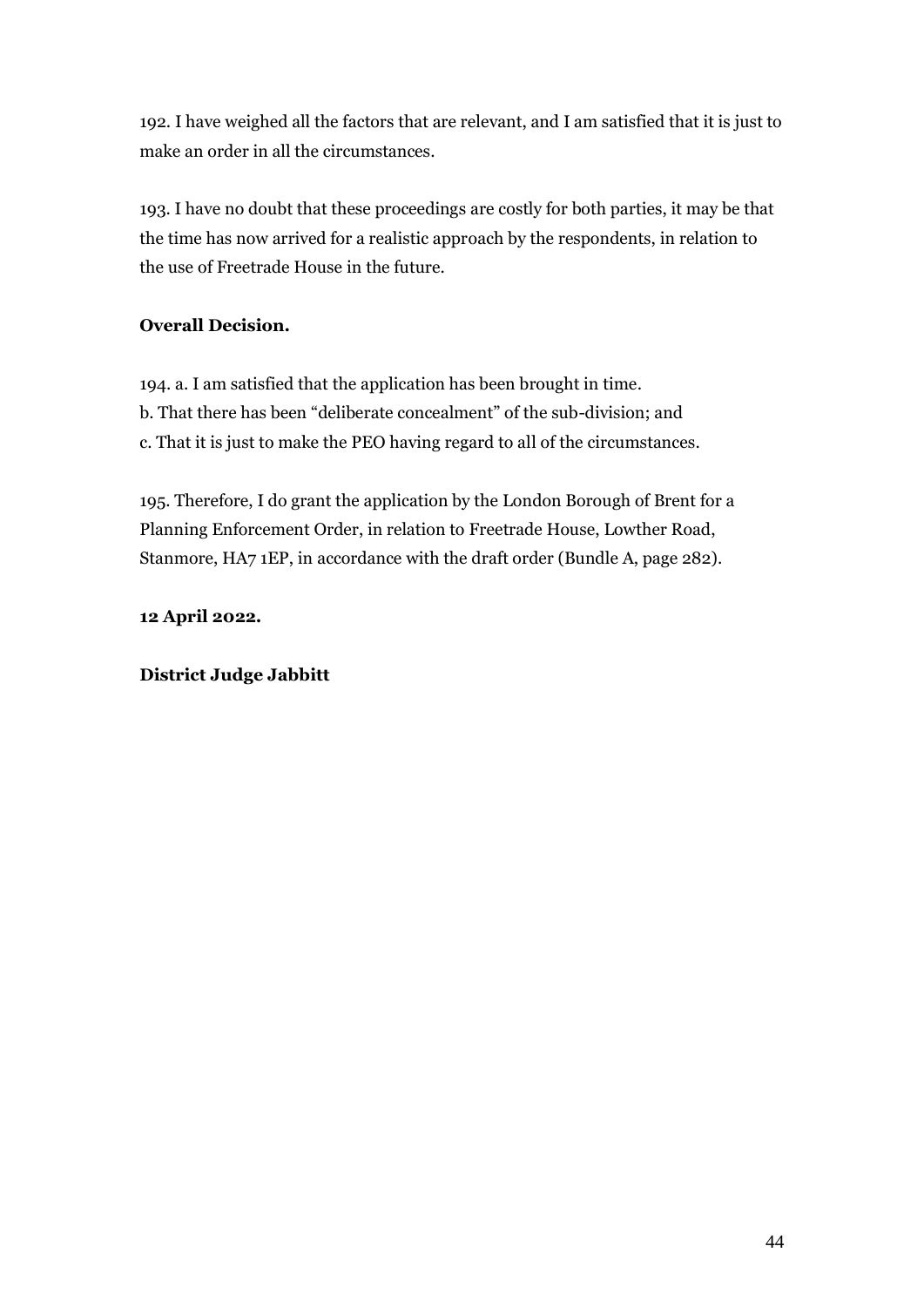## **Annexe A.**

*Planning enforcement – overview. (Taken from the website GOV.UK)*

*What is a breach of planning control?*

*A breach of planning control is defined in [section 171A of the Town and Country](http://www.legislation.gov.uk/ukpga/1990/8/section/171A)  [Planning Act 1990](http://www.legislation.gov.uk/ukpga/1990/8/section/171A) as:*

- *the carrying out of development without the required planning permission; or*
- *failing to comply with any condition or limitation subject to which planning permission has been granted.*

*Any contravention of the limitations on, or conditions belonging to, permitted development rights, under the [Town and Country Planning \(General Permitted](http://www.legislation.gov.uk/uksi/2015/596/contents/made)  [Development\) \(England\) Order 2015,](http://www.legislation.gov.uk/uksi/2015/596/contents/made) constitutes a breach of planning control against which enforcement action may be taken.*

## *Who can take enforcement action?*

*Local planning authorities have responsibility for taking whatever enforcement action may be necessary, in the public interest, in their administrative areas. It should be noted that local authorities have a range of enforcement powers that extend beyond planning, as do the police in certain instances. See, for example, the [note on dealing with illegal encampments.](https://www.gov.uk/government/publications/dealing-with-illegal-and-unauthorised-encampments)*

### *When should enforcement action be taken?*

*There is a range of ways of tackling alleged breaches of planning control, and local planning authorities should act in a proportionate way. Local planning authorities have discretion to take enforcement action, when they regard it as expedient to do so having regard to the development plan and any*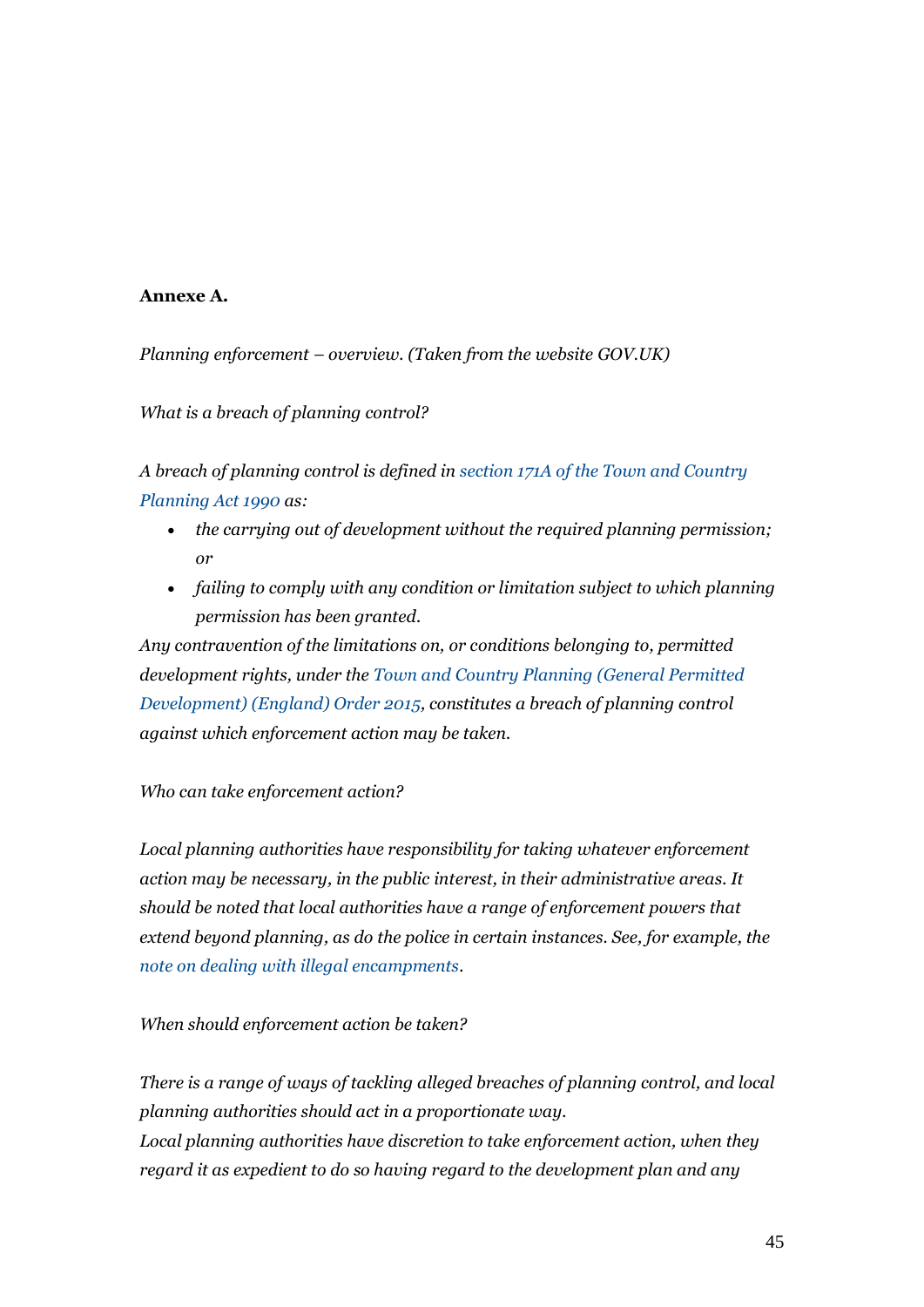*other material considerations. This includes a local enforcement plan, where it is not part of the development plan.*

*In considering any enforcement action, the local planning authority should have regard to the National Planning Policy Framework, in particular [paragraph](https://gov.uk/guidance/national-planning-policy-framework/4-decision-making/#para58) 58. The provisions of the European Convention on [Human Rights such as Article 1 of the](http://www.echr.coe.int/Documents/Convention_ENG.pdf)  [First Protocol, Article 8 and Article 14](http://www.echr.coe.int/Documents/Convention_ENG.pdf) are relevant when considering enforcement action. There is a clear public interest in enforcing planning law and planning regulation in a proportionate way. In deciding whether enforcement action is taken, local planning authorities should, where relevant, have regard to the potential impact on the health, housing needs and welfare of those affected by the proposed action, and those who are affected by a breach of planning control.*

### *What are the time limits for taking enforcement action?*

*In most cases, development becomes immune from enforcement if no action is taken:*

- *within 4 years of substantial completion for a breach of planning control consisting of operational development;*
- *within 4 years for an unauthorised change of use to a single dwelling house;*
- *within 10 years for any other breach of planning control (essentially other changes of use).*

*These time limits are set out in [section 171B of the Town and Country Planning](http://www.legislation.gov.uk/ukpga/1990/8/section/171B) Act [1990.](http://www.legislation.gov.uk/ukpga/1990/8/section/171B)*

*However, the time-limits set out above do not prevent enforcement action after the relevant dates in certain circumstances. These are:*

- *[section 171B\(4\)\(b\) of the Town and Country Planning Act 1990,](http://www.legislation.gov.uk/ukpga/1990/8/section/171B) which provides for the taking of "further" enforcement action in respect of any breach of planning control within 4 years of previous enforcement action (or purported action) in respect of the same breach. This mainly deals with the situation where earlier enforcement action has been taken, within the relevant time-limit, but has later proved to be defective, so that a further notice may be issued or served, as the case may be, even though the normal time-limit for such action has since expired. This is known as the "second bite" provision*
- *where there has been deliberate concealment of a breach of planning control, local planning authorities may apply for a [planning enforcement](https://www.gov.uk/guidance/ensuring-effective-enforcement#Planning-Enforcement-Order)*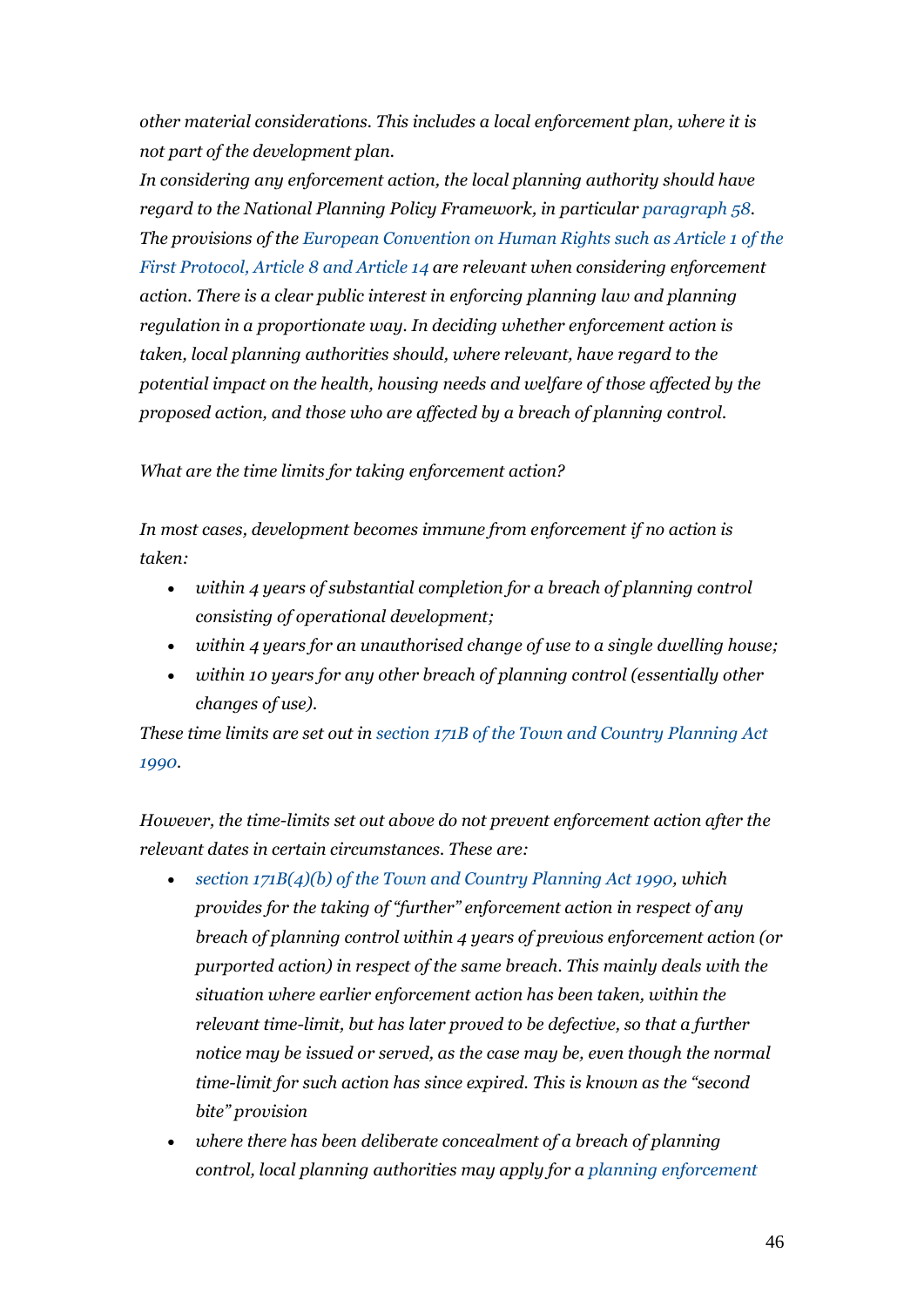*[order](https://www.gov.uk/guidance/ensuring-effective-enforcement#Planning-Enforcement-Order) to allow them to take action after the time limits in section 171B have expired*

• *where a person has deliberately concealed a breach of planning control, the courts have found that in these circumstances, the time limits in section 171B do not engage until the breach has been discovered (see Secretary of State for Communities and Local Government and another v Welwyn Hatfield Borough Council and Bonsall / Jackson v Secretary of State for Communities and Local Government).*

*Therefore, in cases of deliberate concealment, a local planning authority may decide to serve an enforcement notice 'out of time' or apply for a planning enforcement order. It is for the local planning authority to decide which approach is appropriate in each case.*

## *Why is effective enforcement important?*

*Effective enforcement is important to:*

- *tackle breaches of planning control which would otherwise have unacceptable impact on the amenity of the area;*
- *maintain the integrity of the decision-making process;*
- *help ensure that public acceptance of the decision-making process is maintained.*
- •

*Why are local enforcement plans important?*

*The preparation and adoption of a local enforcement plan is important because it:*

- *allows engagement in the process of defining objectives and priorities which are tailored to local circumstances;*
- *sets out the priorities for enforcement action, which will inform decisions about when to take enforcement action;*
- *provides greater transparency and accountability about how the local planning authority will decide if it is expedient to exercise its discretionary powers;*
- *provides greater certainty for all parties engaged in the development process.*

*What options are available to local planning authorities to tackle possible breaches of planning control in a proportionate way?*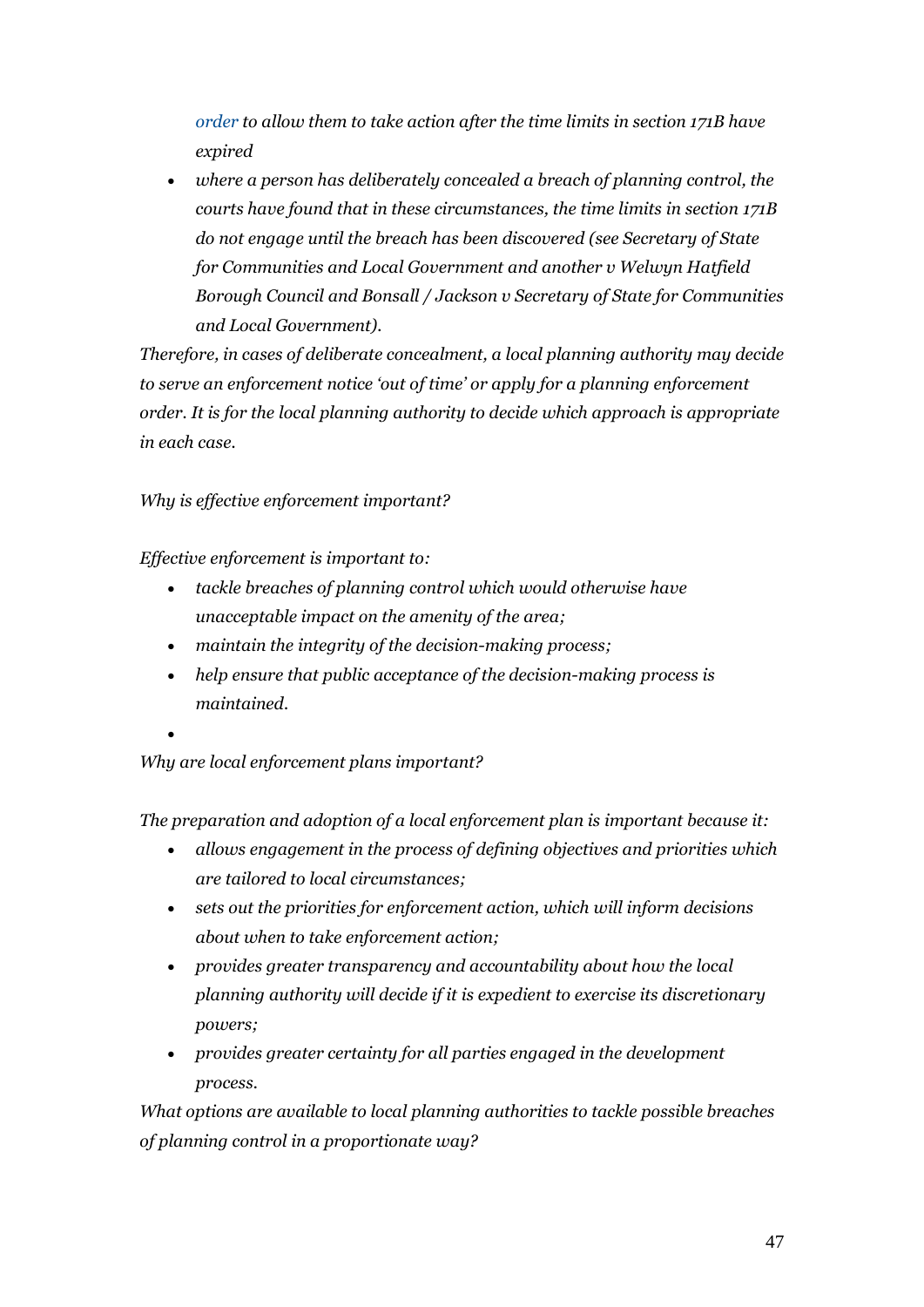### *Enforcement notice*

*Deciding whether to issue an enforcement notice The power to issue an enforcement notice is discretionary (section 172 [of the Town](http://www.legislation.gov.uk/ukpga/1990/8/section/172)  [and Country Planning Act 1990\)](http://www.legislation.gov.uk/ukpga/1990/8/section/172) .*

*An enforcement notice should only be issued where the local planning authority is satisfied that it appears to them that there has been a breach of planning control and it is expedient to issue a notice, taking into account the provisions of the development plan and any other material considerations. [Further guidance on when enforcement action should be taken.](https://www.gov.uk/guidance/ensuring-effective-enforcement#When-should-enforcement-action-be-taken)*

*What does an enforcement notice do?*

*An enforcement notice should enable every person who receives a copy to know:*

- *exactly what, in the local planning authority's view, constitutes the breach of planning control; and*
- *what steps the local planning authority require to be taken, or what activities are required to cease to remedy the breach*

*The local planning authority must enclose with the enforcement notice information about how to make an appeal. This information is contained in the [information](https://www.gov.uk/government/publications/enforcement-appeals-appeal-information-sheet-for-local-planning-authorities)  [sheet](https://www.gov.uk/government/publications/enforcement-appeals-appeal-information-sheet-for-local-planning-authorities) provided by the Planning Inspectorate which local planning authorities should use. Every copy of the enforcement notice must also be accompanied by an Explanatory Note containing the information specified in [regulation 5 of the Town](http://www.legislation.gov.uk/uksi/2002/2682/regulation/5/made)  [and Country Planning \(Enforcement Notices and](http://www.legislation.gov.uk/uksi/2002/2682/regulation/5/made) Appeals) (England) Regulations [2002](http://www.legislation.gov.uk/uksi/2002/2682/regulation/5/made) (as amended).*

*Enforcement notices are not improved by over-elaborate wording or legalistic terms: plain English is always preferable. An eventual prosecution unde[r section](http://www.legislation.gov.uk/ukpga/1990/8/section/179) [179](http://www.legislation.gov.uk/ukpga/1990/8/section/179) of the Act may fail if the Court finds the terms of the notice incomprehensible to the lay person.*

*Is it possible to take enforcement action against only some parts of a breach of planning consent?*

*A local planning authority may decide not to require action be taken to remedy the whole of a breach of planning control. This is known as "under enforcement". Where an enforcement notice identifies a breach of planning control which could have required any buildings or works to be removed, or an activity to stop, but has*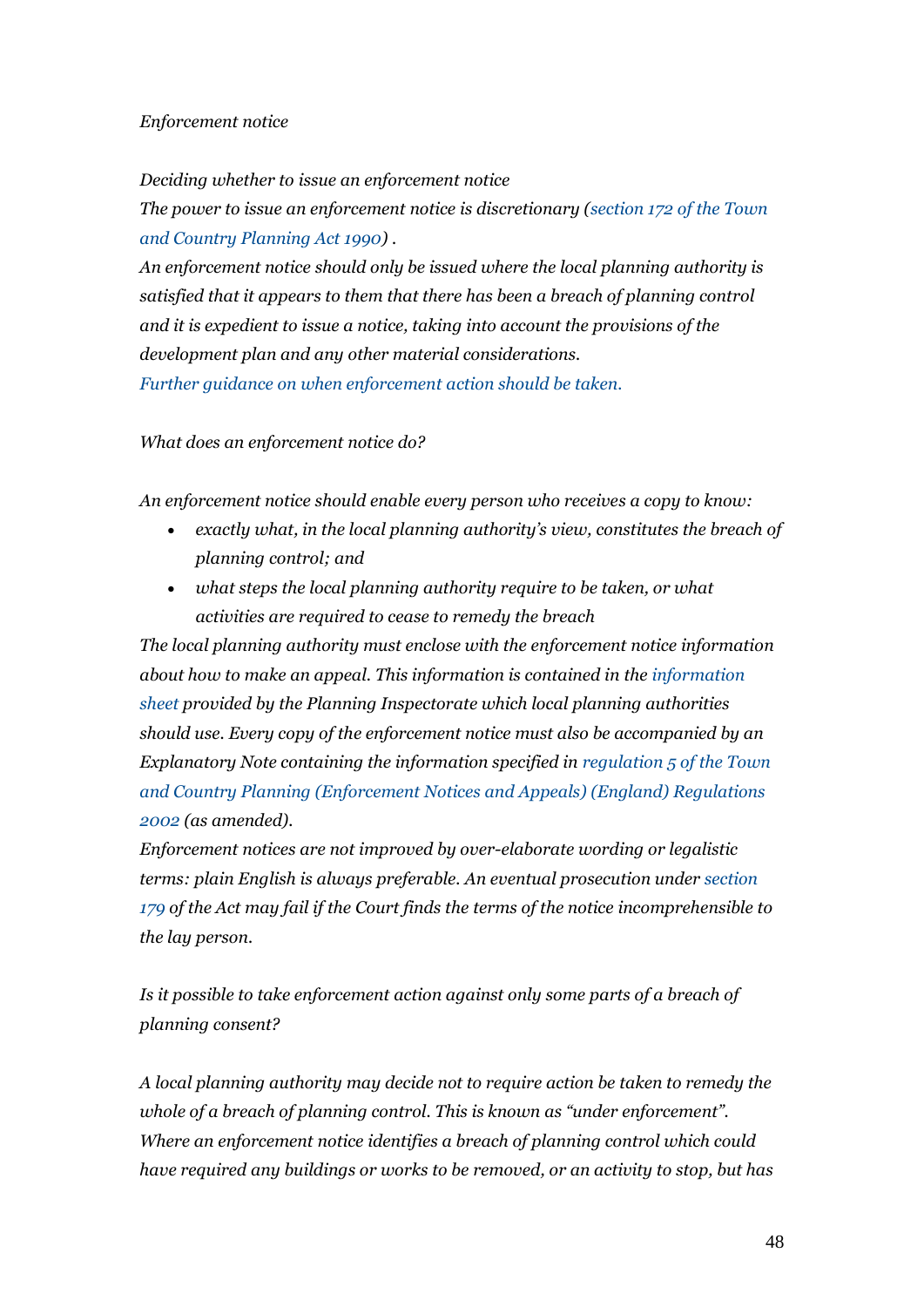*stipulated some lesser requirements, and all the requirements of the notice have been complied with, then planning permission is deemed to be granted for those remaining operations or use [\(section 173\(11\) of the Town and Country Planning Act](http://www.legislation.gov.uk/ukpga/1990/8/section/173)  [1990\)](http://www.legislation.gov.uk/ukpga/1990/8/section/173).*

*Whether a particular notice "could have" required something is contingent upon the terms of the alleged breach of planning control set out in the notice.*

*Is there a right of appeal against an enforcement notice?*

*There is a right of [appeal](https://www.gov.uk/guidance/appeals#Enforcement-appeal) against an enforcement notice.*

*What happens if an enforcement notice is not complied with?*

*It is an offence not to comply with an enforcement notice, once the period for compliance has elapsed, and there is no outstanding appeal. A person guilty of an offence is liable on conviction to an unlimited fine. In determining the amount of any fine, the Court is to have regard to any financial benefit which has been accrued or appears likely to accrue in consequence of the offence [\(section 179 of the Town and Country Planning Act 1990\)](http://www.legislation.gov.uk/ukpga/1990/8/section/179). Therefore, prosecuting authorities should always be ready to give any available details about the proceeds resulting, or likely to result, from the offence, so that the Court may take them into account.*

*Where a local planning authority achieves a successful conviction for failure to comply with an enforcement notice, they can apply for a Confiscation Order, under the [Proceeds of Crime Act 2002,](http://www.legislation.gov.uk/ukpga/2002/29/part/2) to recover the financial benefit obtained through unauthorised development.*

### *Local authority default powers*

*The local planning authority has powers to enter enforcement notice land and carry out the requirements of the notice themselves [\(section 178 of the Town and Country](http://www.legislation.gov.uk/ukpga/1990/8/section/178)  [Planning Act 1990\)](http://www.legislation.gov.uk/ukpga/1990/8/section/178). It is an offence to wilfully obstruct anyone who is exercising those powers on the local planning authority's behalf.*

*These default powers should be used when other methods have failed to persuade the owner or occupier of land to carry out, to the local planning authority's satisfaction, any steps required by an enforcement notice.*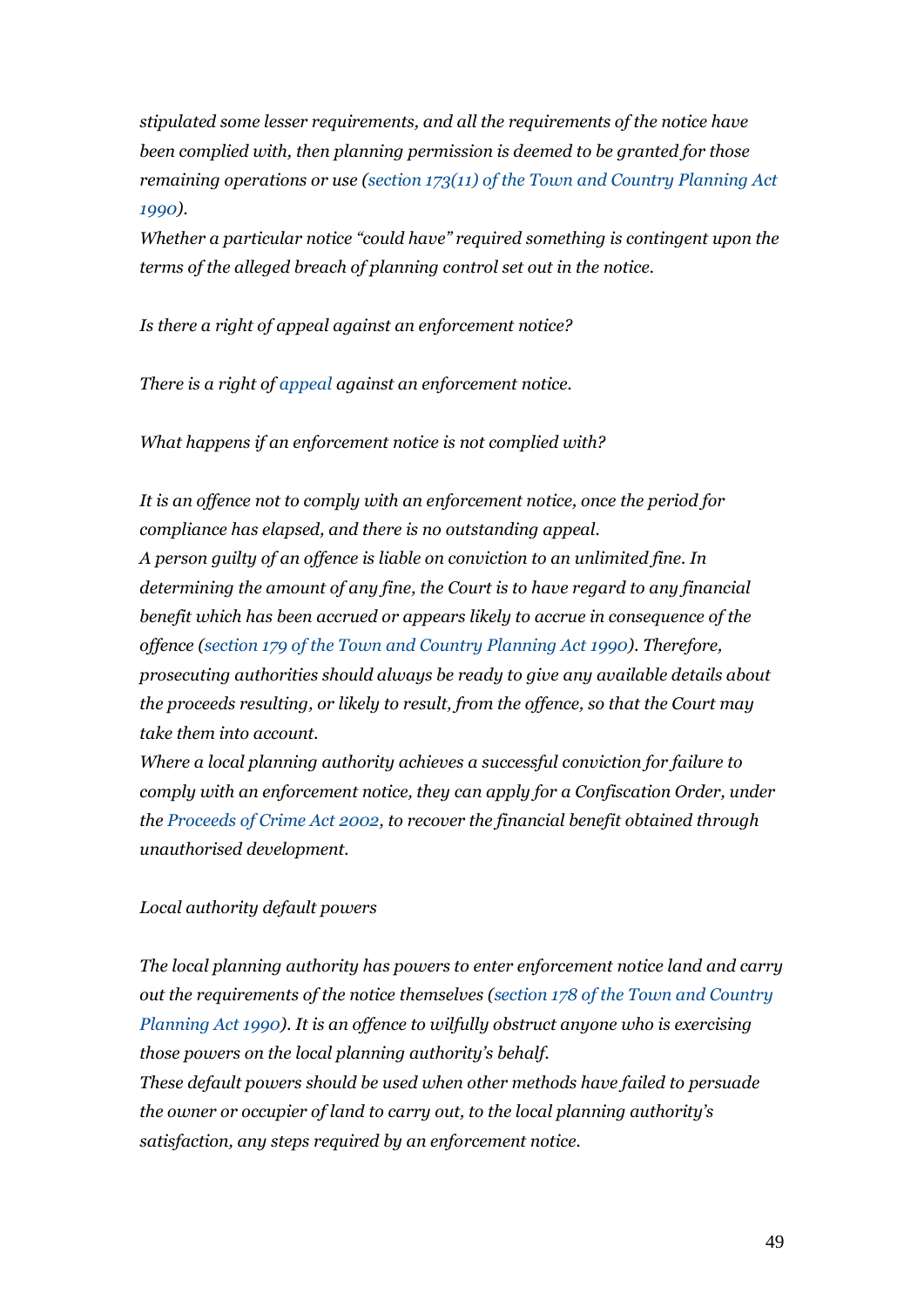*Further, the local planning authority can recover from the person who is then the owner of the land any expenses reasonably incurred by them in undertaking this work [\(regulation 14 Town and Country Planning General Regulations 1992\)](http://www.legislation.gov.uk/uksi/1992/1492/regulation/14/made). A local planning authority can prosecute for a failure to comply with a notice as well as using default powers.*

#### *Planning enforcement order*

#### *What does a planning enforcement order do?*

*Where a person deliberately conceals unauthorised development, the deception may not come to light until after the time limits for taking enforcement action (section [171B of the Town and Country Planning](http://www.legislation.gov.uk/ukpga/1990/8/section/171B) Act 1990) have expired. A planning enforcement order enables an authority to take action in relation to an apparent breach of planning control notwithstanding that the time limits may have expired.*

*What are the requirements for obtaining a planning enforcement order?*

*A local planning authority must have sufficient evidence of the apparent breach of planning control to justify applying for a planning enforcement order [\(sections](http://www.legislation.gov.uk/ukpga/2011/20/section/124/enacted)  171BA, 171BB and 171BC of the Town and [Country Planning Act 1990\)](http://www.legislation.gov.uk/ukpga/2011/20/section/124/enacted).*

*The application may be made within 6 months, starting with the date on which sufficient evidence of the apparent breach came to the local planning authority's knowledge. The appropriate officer must sign a certificate on behalf of the authority which states the date on which that evidence came to the local planning authority's knowledge, and the certificate will be conclusive evidence of that fact. The application must be made to a magistrates' court and a copy must be served on the owner and occupier of the land, and on anyone else with an interest in the land which, in the local planning authority's opinion, would be materially affected by the taking of enforcement action in respect of the breach. The applicant, any person who has been served with the application, and any other person the court thinks has an interest in the land that would be materially affected by the enforcement action. have a right to appear before, and be heard by, the court hearing the application.*

*What evidence is needed to obtain a planning enforcement order?*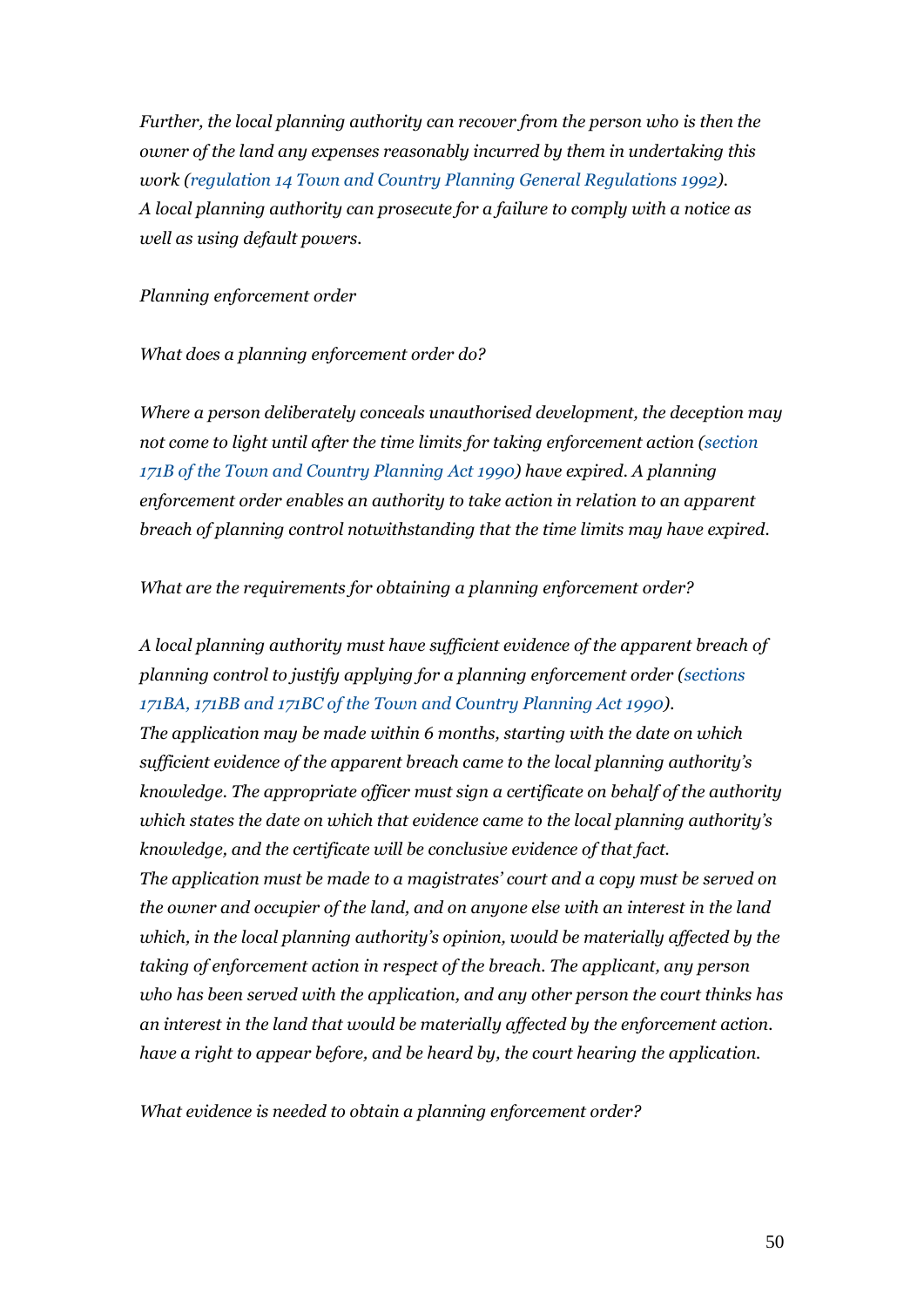*A magistrates' court may only make a planning enforcement order if it is satisfied on the balance of probabilities that the apparent breach of planning control (or any of the matters constituting that breach) has (to any extent) been deliberately concealed and that it is just to make the order having regard to all the circumstances.*

*Planning enforcement orders can only be made where the developer has deliberately concealed the unauthorised development. In these circumstances, evidence that the developer has taken positive steps to conceal the unauthorised development, rather than merely refraining from informing the local planning authority about it, will be required.*

*It is expected that planning enforcement orders will be focused on the worst cases of concealment.*

*What is the effect of a planning enforcement order?*

*The effect of a planning enforcement order is that the local planning authority will be able to take enforcement action against the apparent breach of planning control or any of the matters constituting the apparent breach during the "enforcement year". This means that once the "enforcement year" has begun, the local planning authority can at any time during that year, take enforcement action in respect of the apparent breach of planning control or any of the matters constituting that breach.*

*The "enforcement year" does not begin until the end of 22 days starting with the day on which the court's decision to make the order is given, or when any appeal against the order has been finally dismissed, or the appeal withdrawn. A local planning authority may make an application even if the normal time limit for enforcement action has not expired. This is to allow for the possibility that evidence may come to light very close to the end of the normal time limits for taking enforcement action, when there may be insufficient time to draft and issue an enforcement notice, or where there may be doubt as to when the time limits actually expire. For example, where the date of substantial completion is not certain. The local planning authority is not prevented from taking enforcement action once the enforcement year has ended provided that the normal time limits for enforcement action have not expired [\(section 171BA of the Town and Country](http://www.legislation.gov.uk/ukpga/2011/20/section/124/enacted)  [Planning Act 1990\)](http://www.legislation.gov.uk/ukpga/2011/20/section/124/enacted).*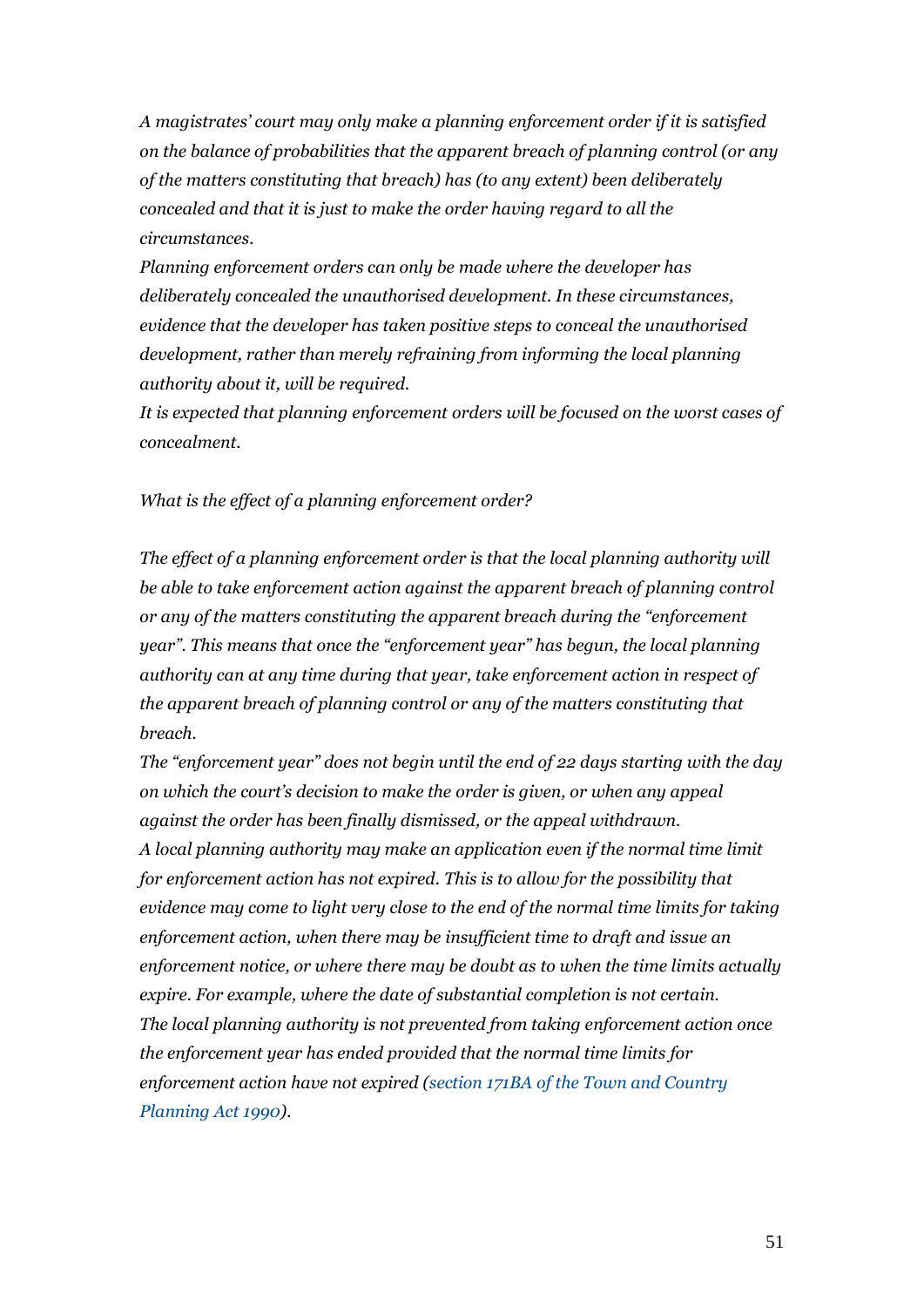### **Annexe B.**

### *Respondents 1 to 4 Skeleton Argument.*

*This skeleton argument is submitted on behalf of the First, Second, Third and Fourth Respondents ("R1-4") in relation to the hearing the Applicant ("the Council")'s application for a Planning Enforcement Order ("PEO") pursuant to s.171BB of the Town and Country Planning Act 1990 ("TCPA").* 

*The application is misconceived and falls to be refused on a number of legal grounds, as well as on its merits. This skeleton argument contains a summary of the arguments which will be advanced on behalf of R1-4.*

### *background*

*The full factual background to this application is set out in R1-4's Statement of Case [R/3-12] ("the SoC") and in the witness statement of Mr Tarik Rashti (R1) ("WS Rashti") [R/12-22].* 

*In brief, this matter relates to a former office building, known as Freetrade House, HA7 1EP ("the Building") [A/272]. The Building is owned by the Respondents.<sup>1</sup> In 2014, R1-4 undertook works to convert 14 of the office units ("the Units") in the Building into residential flats ("the Flats") pursuant to a grant of prior approval from the Council ("the Prior Approval") [A/24-38]. <sup>2</sup> This conversion commenced in October 2014.<sup>3</sup> The Flats were laid out in accordance with the Prior Approval and as shown in the plans and photographs contained in the witness statement of Ian Coward ("WS Coward") [R/108-109] and at [R/28]. It was originally intended that each of the Flats would be let under a single tenancy agreement. However, in 2015, as a result of concerns about the financial viability of this approach, and following advice from a prospective tenant, R1-4 decided to let the* 

<sup>1</sup> Further detail on the ownership of the Building can be found at §§2-3 SoC [R/3] and at [A/272-280]

<sup>2</sup> This development was undertaken pursuant to a grant of planning permission under Part 3 to Schedule 2 of the Town and Country Planning (General Permitted Development) Order 1995 ("**the GPDO**"). This is often referred to as *"permitted development"*. A condition of this planning permission is that no development can take place without the prior approval of the Council on certain matters.

<sup>&</sup>lt;sup>3</sup> For completeness, it should be noted that a second application for prior approval was made in June 2014 for the conversion of the Building into 28 flats ("**the Second Prior Approval**"), but this was withdrawn after the Council indicated that it would be refused: WS Coward, §15 [R/107].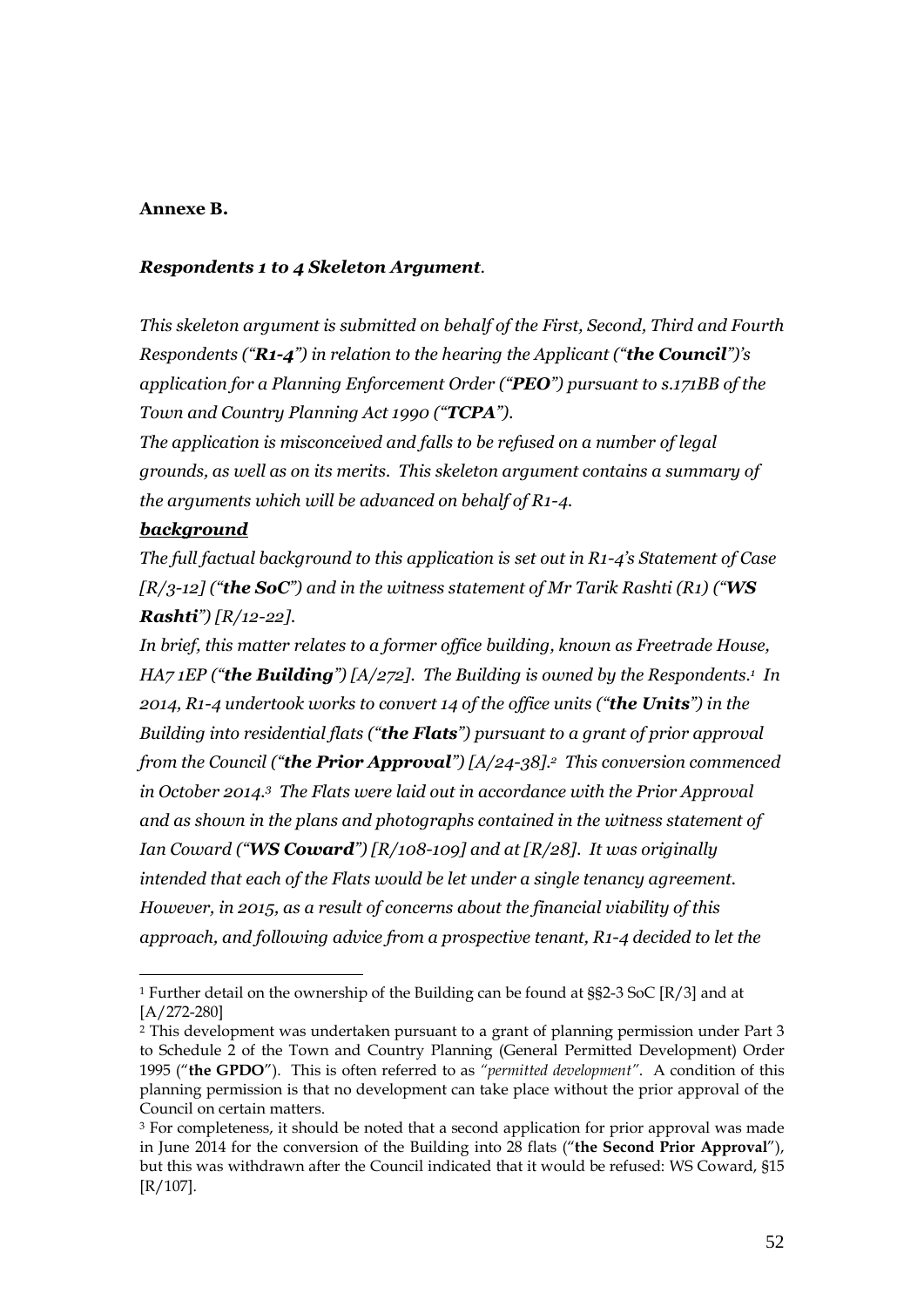*Flats under two separate tenancy agreements [R/15-16] ("the sub-division"). This was achieved by simply placing a lock on the door of the kitchen/living room and one on the bedroom door; it did not involve any further development: WS Rashti, §14 [R/16]; WS Coward, §§18-22 [R/109-110].*

*R1-4 were not aware that this simple act required a further planning permission from the Council. Indeed, R1 was assured by the Respondents' lender that the development was and remained 14 Flats, notwithstanding the sub-division: WS Rashti, §§17, 24-25 [R/16-18]. Because of this, they did not think that recording the sub-divisions on the various building regulations and creating two entries per Flat for council tax, Energy Performance Certificates ("EPC") was: WS Rashti, §§32-36 [R19-20]. These documents are referred to collectively hereafter as "the Records". On 27.09.18, the Council received a complaint from one of the tenants of the Building (who had occupied one of the Flats from April 2016). He alleged that the Building had been converted into multiple studio flats in breach of the Prior Approval ("the Complaint") [A/19, §36; A/288, 19(b)]. On either 07.01.18 or 07.01.19<sup>4</sup> the Council's enforcement officers undertook a visit to the Building and observed (by looking through the windows, looking at the fire escape plan and by entering the Flats) that the sub-division had taken place [R/30] ("the First Site Visit"). On 07.03.19, the Council inspected the Building again and concluded that it was in use as 28 flats ("the Second Site Visit") [A/288, §19(b)].* 

*On 22.08.19, the Council issued a planning enforcement notice ("the Enforcement Notice") against the Respondents alleging that the Respondents had undertaken unauthorised development within the last 4 years comprising: "Without planning permission, the material change of use from offices (Use Class B1) use to 28 flats". On 23.09.19, the Respondents issued an appeal against the Enforcement Notice to the Secretary of State, pursuant to s.174 of the TCPA ("the Appeal") [R/122-128]. As part of the Appeal, R1-4 stated that 17 (subsequently amended to 16) of the Flats were immune from enforcement action pursuant to s.171B TCPA because subdivision occurred more than four years prior to the date of the Enforcement Notice (i.e. prior to 22.08.15). This four year period is referred to hereafter as "the Immunity Period" and is discussed in more detail below. The Respondents stated that "we will provide ASTS, receipts, affidavit evidence, live evidence to support the* 

<sup>4</sup> The Council's formal records and its evidence state that this visit took place on 07.01.18 [R/30; A/287]. However, in its most recent statement (submitted outside the deadline for evidence from the Council in the Court's directions), the Council seeks to allege that this was an error and in fact the visit took place on 07.01.19 [A/308]. This is not admitted by R1-4 (who were not present when the visit took place) and the Council is required to prove the same.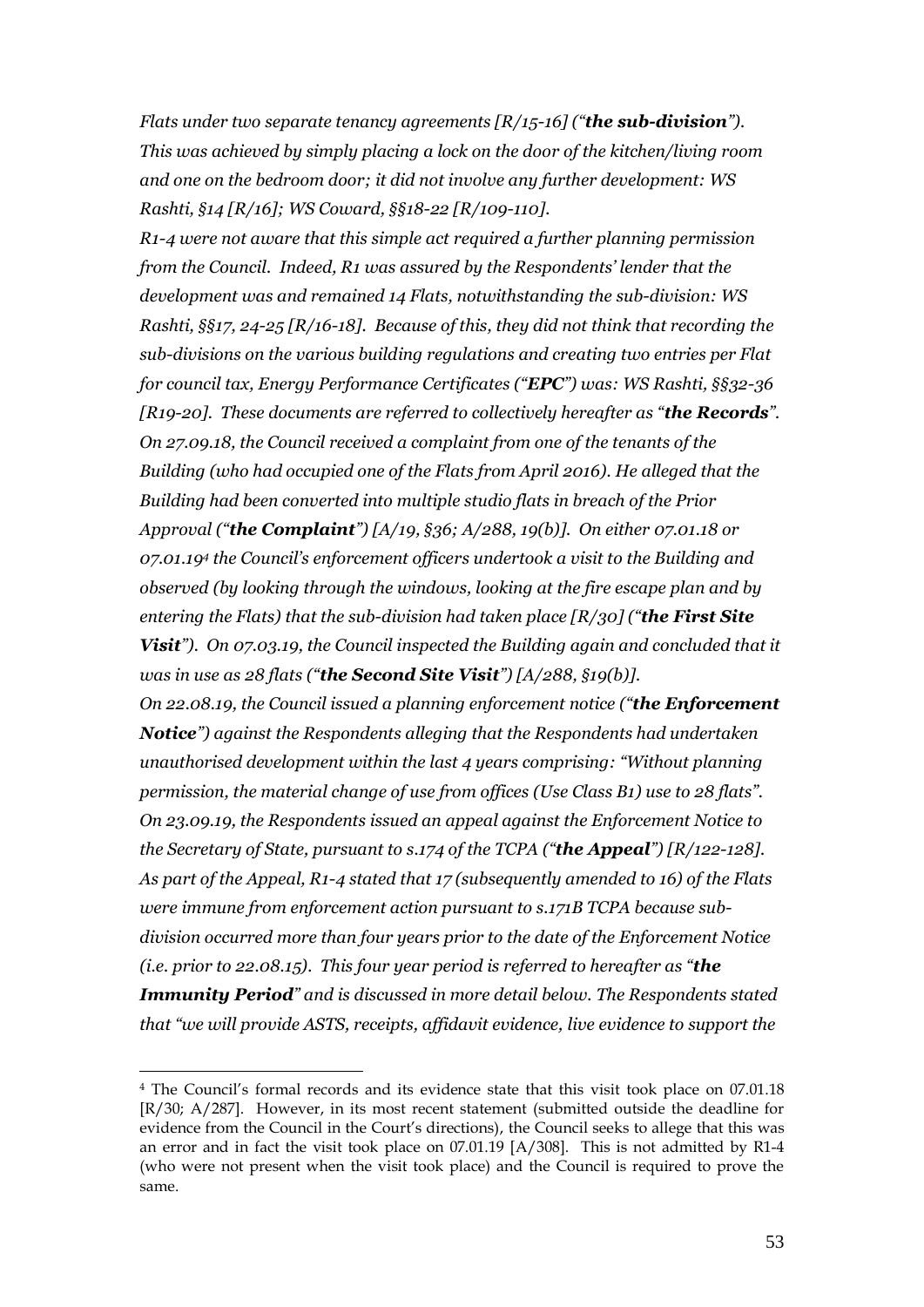*Council's position that there has been 4 years continuous residential use of these units" [R/124].*

*The Appeal was heard by way of an inquiry ("the Inquiry") before a professional planning inspector appointed by the Secretary of State ("the Inspector") on 20.04.21. During the course of the Inquiry, the Inspector heard oral evidence from R1 and from Mr Wicks on behalf of the Council. The Council invited the Inspector to find that the Respondents had engaged in concealment and/or deception, which if proven, would disqualify them from immunity pursuant to the judgment of the Supreme Court in Welwyn Hatfield BC v SSCLG [2011] 2 AC 304 ("the* 

*Welwyn principle") – discussed further below [R/114]. The Council relied principally on the Records and the Second Prior Approval.<sup>5</sup>*

*The Inspector issued her judgment in a decision letter dated 24.05.21 [A/12]. The Appeal was allowed in part. In particular, the Inspector accepted R1-4's argument that 16 of the Flats were immune from enforcement action [A/16, §25]. In doing so, she found that the "the evidence does not demonstrate the development was deliberately concealed" and concluded, that the Welwyn principle was not engaged [A/19, §38].*

*On 06.07.21, the Council applied for a PEO.* 

### *legal framework*

### *The "Immunity Period"*

*The law of town and country planning is broadly contained in a single statutory code: the TCPA. It is a fundamental principle of this code that, subject to some exceptions, development<sup>6</sup> cannot be carried out without planning permission: s.57(1). Planning permission can include rights granted under the Town and Country Planning (General Permitted Development) Order 2015 ("the GDPO"): s.59(3).*

*Where development is carried out without planning permission, it will be unlawful development. It is not a criminal offence to carry out unlawful development; however, where local planning authorities (such as the Council) identify it, they have a discretion to issue an enforcement notice requiring the developer to remove or reverse it: s.172(1) TCPA. It is a criminal offence to fail to comply with an enforcement notice.<sup>7</sup>*

<sup>5</sup> However it is no longer a part of the Council's case (as set out in its Statement of Case pursuant to the Court's directions, dated 14.10.21) that the Second Prior Approval comprises evidence of deliberate concealment [R283-285].

<sup>6</sup> Defined in s.55 TCPA as operational development or material changes of use

<sup>7</sup> For completeness, it is not being suggested by the Council that R1-4 have failed to comply with the Enforcement Notice or engaged in any other criminal conduct.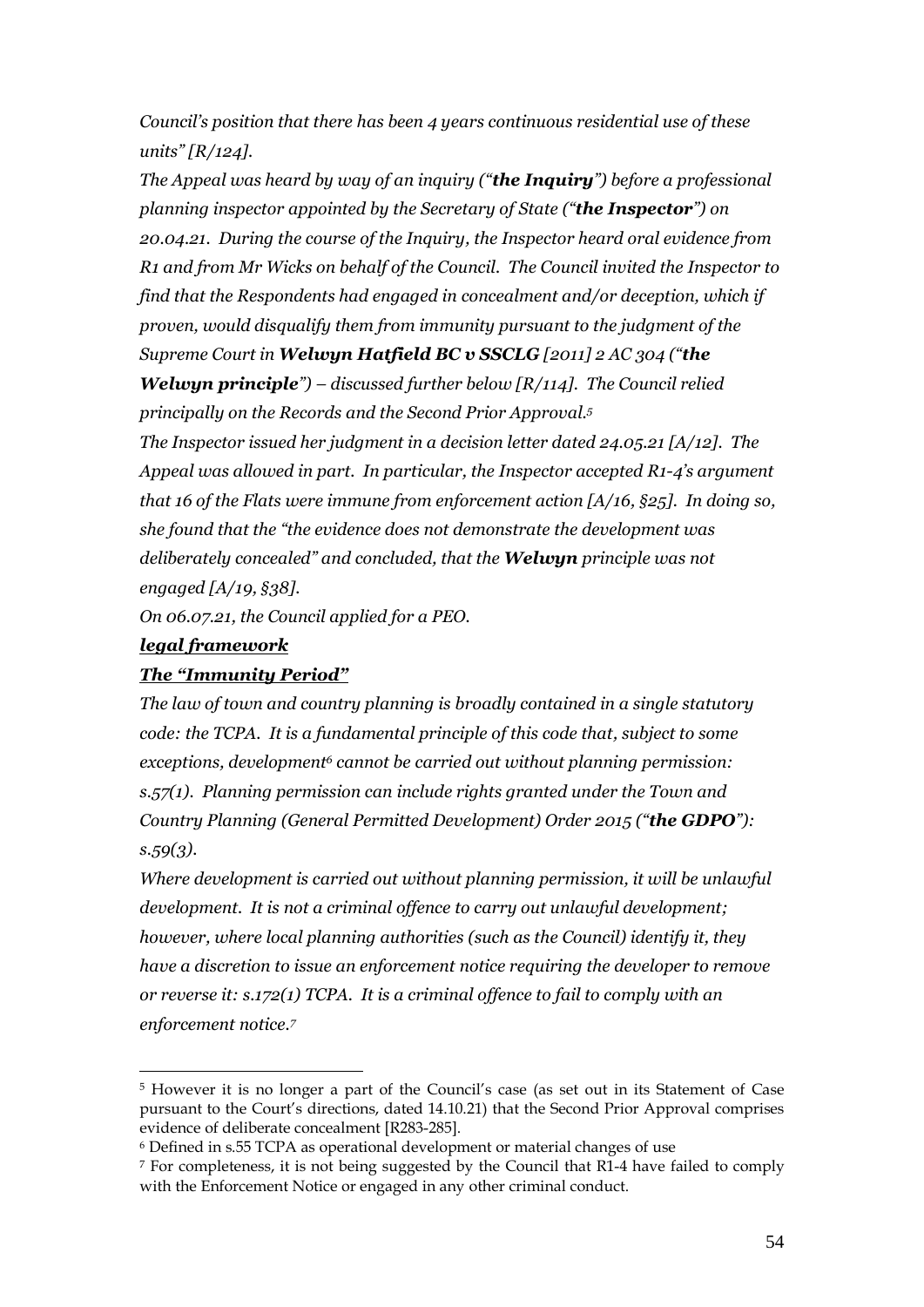*The discretion of a local planning authority to issue enforcement notices is not unlimited. In particular, s.171B TCPA provides that no enforcement action may be taken after the passage of a particular period of time. In this case, the relevant period is four years from the date of the sub-division: s.171B(2). This period is defined above as the Immunity Period. The rationale for the Immunity Period was explained by the Supreme Court in Welwyn, §18: dwellings are people's homes and if local planning authorities were given a longer or unlimited enforcement period it "might well cause serious loss and/or hardship in the event of enforcement proceedings long after the event". The Court went on to state:*

*The periods of four years retained in respect of both building operations and change of use to use as a dwelling house clearly reflect the legislator's view that this would give adequate opportunity for enforcement steps, after the expiry of which the infringer would be entitled to repose and to arrange his affairs on the basis of the status quo.*

*Where an enforcement notice is made against a person, that person has a statutory right of appeal under s.174 TCPA. Appeals must be brought under one or more of the statutory grounds set out in s.174(2). These include: "(d) that, at the date when the notice was issued, no enforcement action could be taken in respect of any breach of planning control which may be constituted by those matters" ("Ground D"). This allows appellants to argue that an enforcement notice should be set aside because the immunity period has expired. Appeals are heard by the Planning Inspectorate on behalf of the Secretary of State. The Inspectorate has published procedural rules for appeals, which include a requirement for parties to exchange statements of case and, subsequently, any evidence.<sup>8</sup>*

*Where a person has carried out unlawful development (intentionally or otherwise), but has not been issued with an enforcement notice within the Immunity Period, he may apply to the local planning authority for a Certificate of Lawful Development ("LDC") under s.191 (2) TCPA. This certificate will not make the development lawful, but will rather record that the development has become lawful by virtue of s.171B.*

### *The relevance of concealment*

<sup>8</sup> [https://www.gov.uk/government/publications/enforcement-appeals-procedural](https://www.gov.uk/government/publications/enforcement-appeals-procedural-guide/procedural-guide-enforcement-notice-appeals-england)[guide/procedural-guide-enforcement-notice-appeals-england](https://www.gov.uk/government/publications/enforcement-appeals-procedural-guide/procedural-guide-enforcement-notice-appeals-england)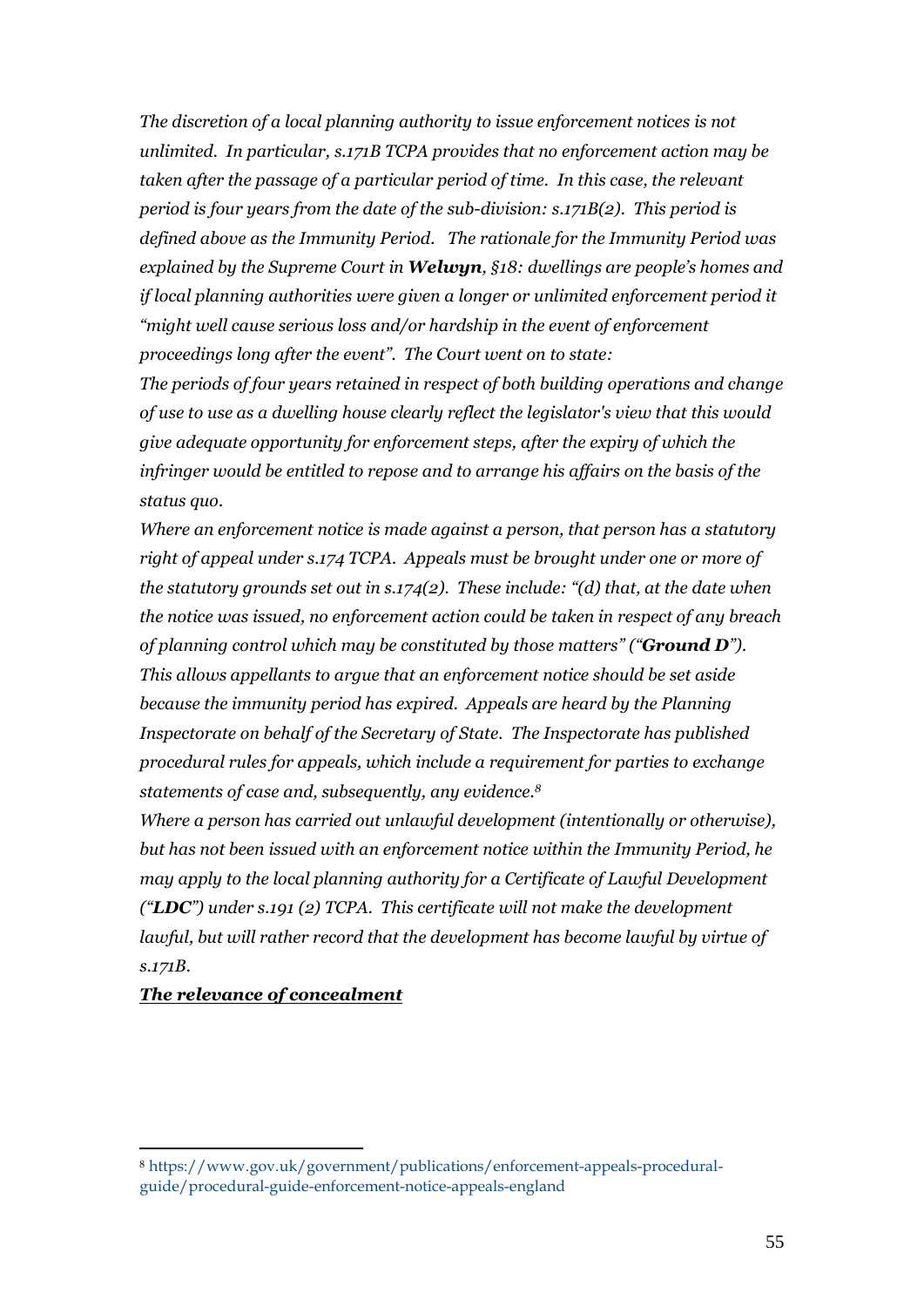*Following two egregious abuses<sup>9</sup> of the Immunity Period, the Supreme Court and Parliament moved in tandem to identify two substantially overlapping exceptions to it, which will apply in certain cases involving concealment.*

#### *The first exception – the Welwyn principle*

*It is difficult to understand the Welwyn principle without understanding the facts in that case. It arose from the actions of a Mr Beesley, who obtained planning permission to construct a hay barn. My Beesley went on to construct a building which, whilst having the appearance of a barn, was in fact laid out internally as a dwellinghouse. It was established that this had been Mr Beesley's intention all along. Mr Beesley lived in the property for four years. Whilst living in the property Mr Beesley deliberately refrained from giving notice under the building regulations; he also did not register for council tax at the building and provided the Council with an alternative address. Mr Beesley sought an LDC from Welwyn relying on s.171B TCPA. This application was refused but granted on appeal. Before the Supreme Court it was argued that Mr Beesley's conduct disentitled him, on public policy grounds, from relying on s.171B or s.191 TCPA. Lord Mance JSC (with whom the majority of the court agreed) stated:*

*43…The real gravamen of the council's case is to be found in the deception involved in the obtaining of false planning permissions which Mr Beesley never intended to implement, but which were designed to and did mislead the council into thinking that the building was a genuine hay barn and so into taking no enforcement step for over four years. This was deception in the planning process and directly intended to undermine its regular operation.*

*44. The other aspects of Mr Beesley's conduct identified in para 31 [including the failure to register for council tax and to give notice under the building regulations] above were ancillary to the plan of deception. By themselves, these are, I suppose, aspects of conduct not uncommon among those who build or extend houses or convert buildings into houses without planning permission; they do not bear directly on the planning process and I am prepared to assume, for the purposes of this case at all events, that they would not, at least without more, disentitle reliance upon section 171B(1) or (2) or section 191(1)(a) or (b).*

*Lord Rodger JSC agreed, holding, summarising the case as follows (emphasis added):*

*62. In this case, however, Mr Beesley took effective steps to conceal the true nature of the development over the four-year period since the change of use occurred. In* 

<sup>9</sup> The first of these is *Welwyn*, the facts of which are discussed below. The second is *Fidler v SoS* [2011] EWCA Civ 1159 (see below).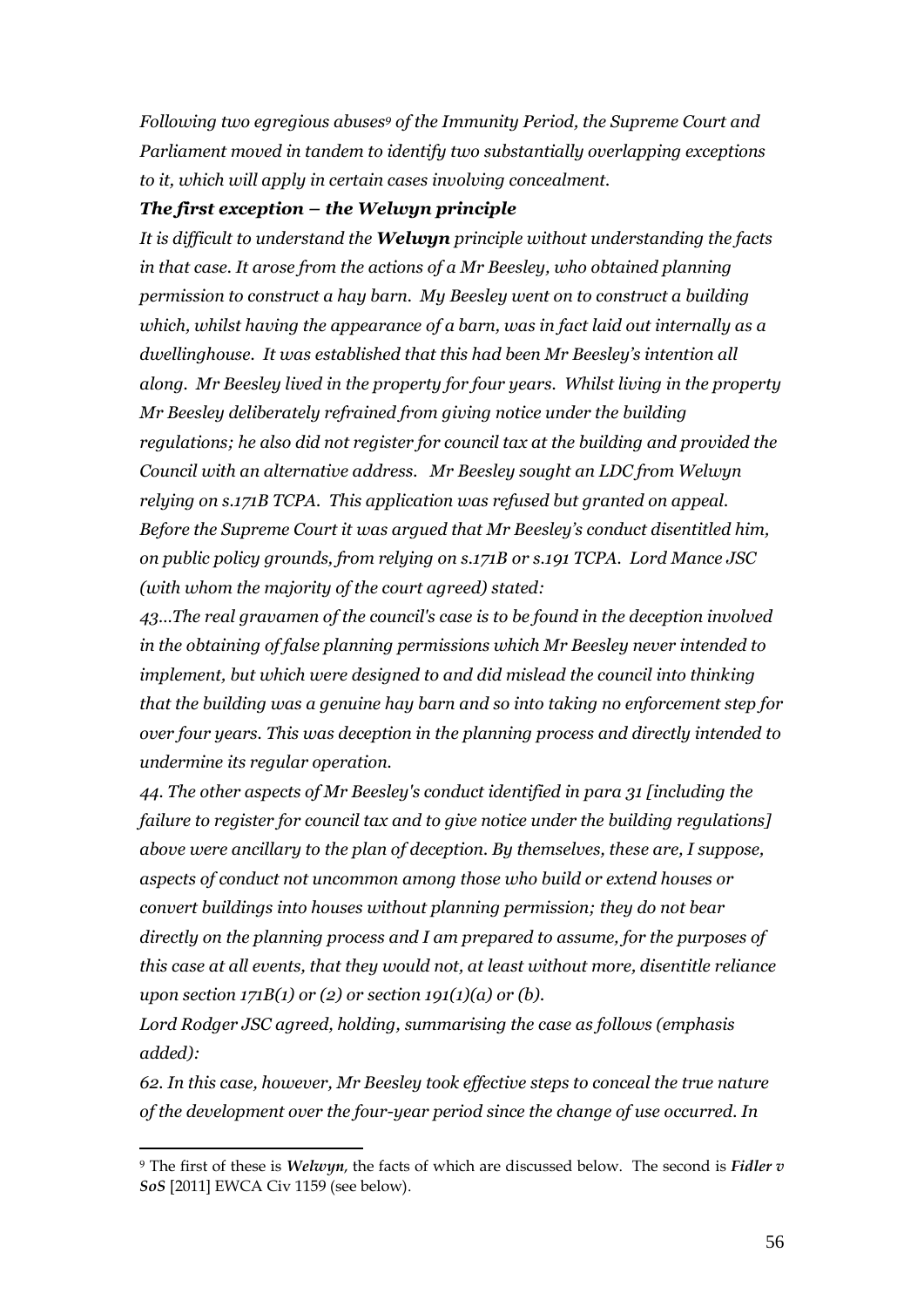*particular, he deliberately concealed the fact that the structure was being used, and was intended to be used, as a single dwelling house on Green Belt land. The concealment worked and the true position came to light only when Mr Beesley triumphantly revealed his dwelling house immediately after the four years had expired. He does not suggest—and it would not lie in his mouth to suggest—that, despite his efforts, the council should have spotted the true position before the four years expired.* 

*63. In that situation, where Mr Beesley deliberately set out to conceal the true nature of the development during the whole four- year period, with the aim that the council would be prevented (as happened) from taking enforcement action within the four- year period, there is no justification for cutting off the council's right to take enforcement action. To hold otherwise would be to frustrate the policy, indeed the raison d'être, of section 171B(2) of the 1990 Act: in short, it is unthinkable that Parliament would have intended the time limit for taking enforcement action to apply in such circumstances. In my view, therefore, in this situation section 171B(2) does not prevent the council from initiating enforcement action. It follows that, having regard to section 191(2)(a) of the 1990 Act, the use of the subjects as a dwelling house is not lawful for the purposes of section 191(1)(a) .* 

*The principles which arise from Welwyn were summarised at §56 of the judgment. They provide that the Immunity Period will not apply to development where:*

- *a. There was positive deception in matters integral to the planning process;*
- *b. That deception was directly intended to undermine the planning process;*
- *c. It did undermine the planning process; and*
- *d. The wrongdoer would profit directly from the deception, if the normal limitation period were to enable them to resist enforcement.*

*The Supreme Court also made reference to the case of Fidler v SoS [2011] EWCA Civ 1159 (§§81-82) where it considered that similar considerations would have applied. In that case, Mr Fidler had constructed a mock Tudor castle without planning permission, but at all times had hidden it behind a 40ft high shield of stray bales and tarpaulin. After occupying the castle for four years, Mr Fidler removed the bales and sought an LDC.* 

# *The second exception – the PEO procedure (ss.171BA-171BC TCPA) The above provisions were introduced as amendments to the TCPA by the Localism Act 2011. The background to these amendments, including references to Fidler and*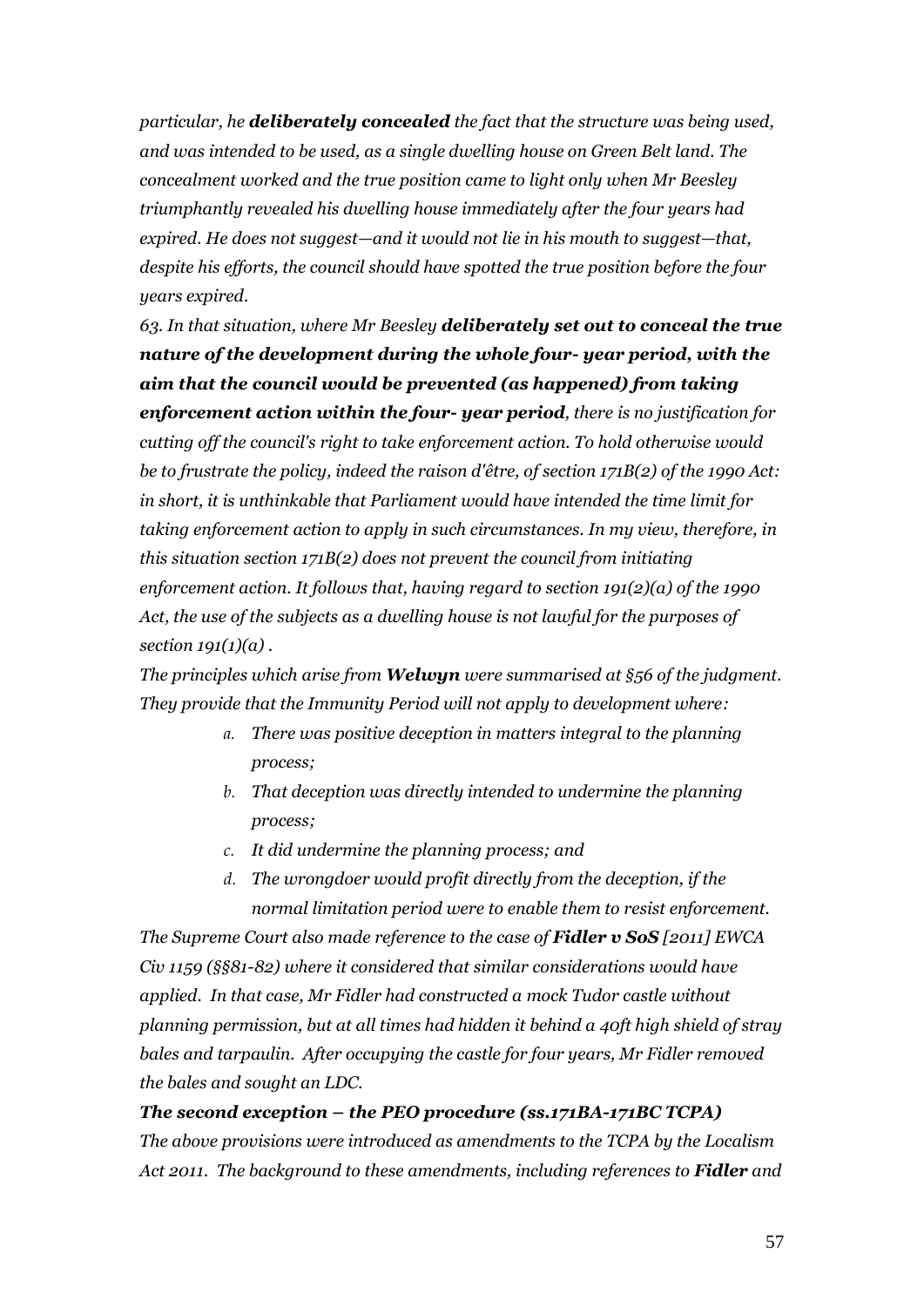*Welwyn, is summarised in the judgment of the Court of Appeal in Bonsall v SSCLG [2016] QB 811, §§17-23. In particular, at §22, the Richards LJ recorded the government's stated policy objective and rationale as follows:*

*[T]hat development which took place without authorisation might be considered lawful if it remained in situ without enforcement action being taken within the time limits prescribed and 'this even includes cases where development has been concealed from public view until the time limit for enforcement action has passed'…The Government was said to be concerned that some applicants for planning permission were misleading planning authorities about their proposals, as for example "where … development is significantly different from the development that was granted planning permission, has been disguised as a different type of development, or has been concealed completely" Some further helpful commentary on the purpose of the PEO procedure was provided by Lang J in Payne v SSHCLG [2021] EWHC 3334 (Admin) (emphasis added):*

*18. In my judgment, the purpose of a PEO is to permit an authority to take enforcement action against an apparent breach of planning control that had been deliberately concealed, therefore denying the authority the opportunity to take enforcement action within the statutory time limit.*

*Sections 171BA-171BC as enacted provide as follows. Section 171BA TCPA explains that the Immunity Period will be disapplied upon a successful application for a PEO:*

*171BA Time limits in cases involving concealment*

*(1) Where it appears to the local planning authority that there may have been a breach of planning control in respect of any land in England, the authority may apply to a magistrates' court for an order under this subsection (a "planning enforcement order") in relation to that apparent breach of planning control. (2) If a magistrates' court makes a planning enforcement order in relation to an apparent breach of planning control, the local planning authority may take enforcement action in respect of—*

*(a) the apparent breach, or*

*(b) any of the matters constituting the apparent breach,*

*at any time in the enforcement year.*

*(3) "The enforcement year" for a planning enforcement order is the year that begins at the end of 22 days beginning with the day on which the court's decision to make the order is given, but this is subject to subsection (4).*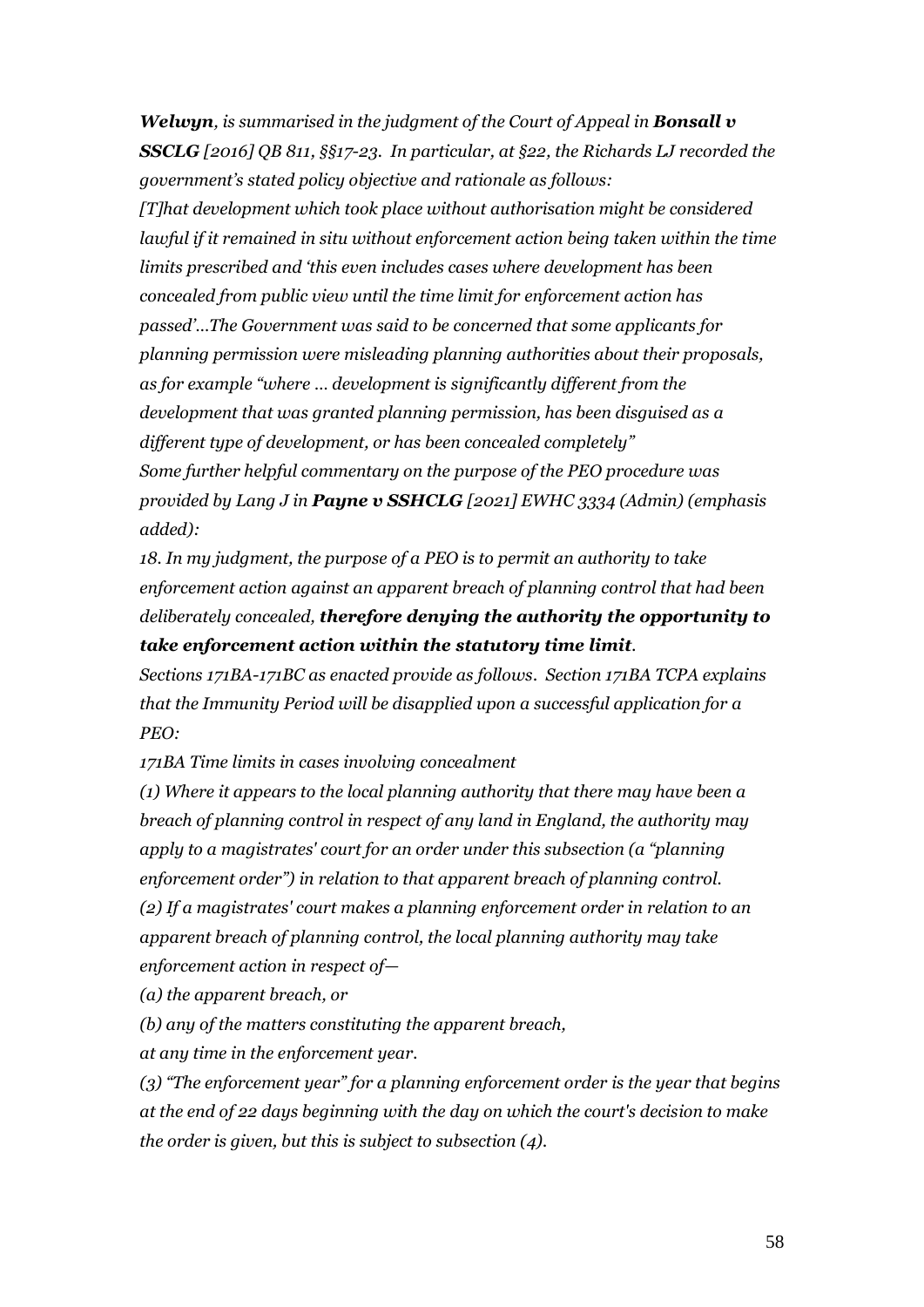*(4) If an application under section 111(1) of the Magistrates' Courts Act 1980 (statement of case for opinion of High Court) is made in respect of a planning enforcement order, the enforcement year for the order is the year beginning with the day on which the proceedings arising from that application are finally determined or withdrawn.*

*(5) Subsection (2)—*

*(a) applies whether or not the time limits under section 171B have expired, and (b) does not prevent the taking of enforcement action after the end of the enforcement year but within those time limits.*

*The procedure for making a PEO is set out in s.171BB TCPA:*

*171BB Planning enforcement orders: procedure*

*(1) An application for a planning enforcement order in relation to an apparent breach of planning control may be made within the 6 months beginning with the date on which evidence of the apparent breach of planning control sufficient in the opinion of the local planning authority to justify the application came to the authority's knowledge.*

*(2) For the purposes of subsection (1), a certificate—*

*(a) signed on behalf of the local planning authority, and*

*(b) stating the date on which evidence sufficient in the authority's opinion to justify the application came to the authority's knowledge,*

*is conclusive evidence of that fact.*

*(3) A certificate stating that matter and purporting to be so signed is to be deemed to be so signed unless the contrary is proved.*

*(4) Where the local planning authority apply to a magistrates' court for a planning enforcement order in relation to an apparent breach of planning control in respect of any land, the authority must serve a copy of the application—*

*(a) on the owner and on the occupier of the land, and*

*(b) on any other person having an interest in the land that is an interest which, in the opinion of the authority, would be materially affected by the taking of enforcement action in respect of the apparent breach.*

*(5) The persons entitled to appear before, and be heard by, the court hearing an application for a planning enforcement order in relation to an apparent breach of planning control in respect of any land include—*

*(a) the applicant,*

*(b) any person on whom a copy of the application was served under subsection (4), and*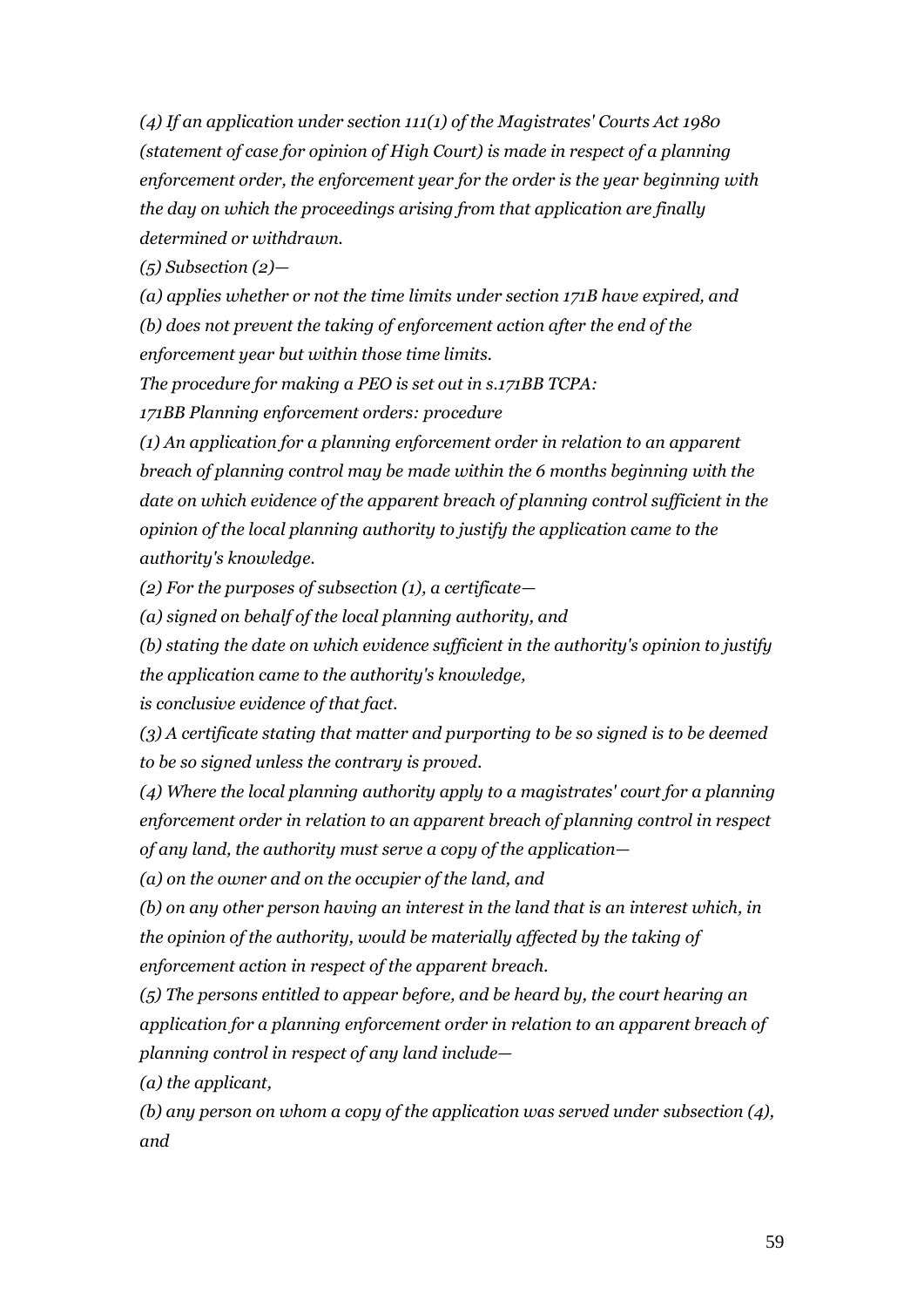*(c) any other person having an interest in the land that is an interest which, in the opinion of the court, would be materially affected by the taking of enforcement action in respect of the apparent breach.*

*(6) In this section "planning enforcement order" means an order under section 171BA(1).*

*The test for making a PEO is set out in s.171BC TCPA:*

*171BC Making a planning enforcement order*

*(1) A magistrates' court may make a planning enforcement order in relation to an apparent breach of planning control only if—*

*(a) the court is satisfied, on the balance of probabilities, that the apparent breach, or any of the matters constituting the apparent breach, has (to any extent) been deliberately concealed by any person or persons, and*

*(b) the court considers it just to make the order having regard to all the circumstances.*

*(2) A planning enforcement order must—*

*(a) identify the apparent breach of planning control to which it relates, and*

*(b) state the date on which the court's decision to make the order was given.*

*(3) In this section "planning enforcement order" means an order under section 171BA(1).*

*Thus s.171BC imposes two tests which must be met: (a) a factual test – whether there was "deliberate concealment" and (b) a discretionary test – i.e. whether it is just to make the order.*

## *The relationship between the two exceptions*

*In Bonsall (above), the Court of Appeal considered the relationship between the PEO procedure and the Welwyn principle. Richards LJ held (§45):*

*There is an overlap between the PEO procedure and the Welwyn principle but the overlap is far from complete. On the one hand, the PEO procedure is narrower than the Welwyn principle, since it applies only where an apparent breach of planning control has been deliberately concealed, whereas the Welwyn principle extends to cases of dishonesty or criminality, such as bribery or coercion, which would not necessarily amount to deliberate concealment. On the other hand, the Welwyn principle applies only to particularly serious cases, whereas the PEO procedure applies where an apparent breach of planning control has "to any extent" been deliberately concealed.*

## *submissions*

*In light of the above, in order to allow the Council's application and grant a PEO, the Court will need to be satisfied of all of the following:*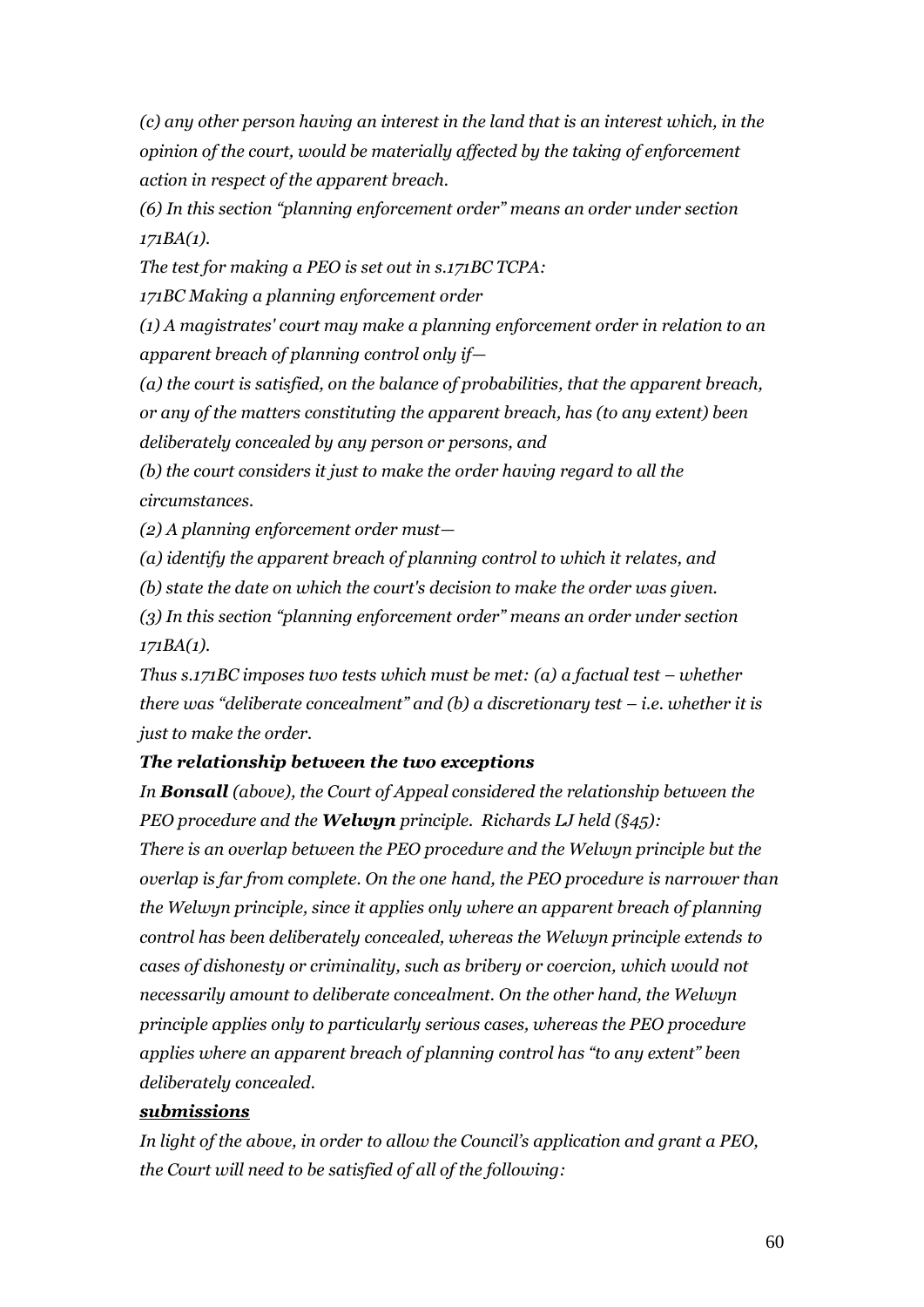- *e. That the application has been brought in time (i.e. within the deadline set out in s.171BB(1));*
- *f. That there has been "deliberate concealment" of the sub-division; and*
- *g. That it is just to make the PEO having regard to all of the circumstances.*

*The Council is not able to meet any of these requirements for the reasons set out below.*

## *(a) The application has not been made in time*

*As explained in Welwyn (quoted above) the reason for the Immunity Period is to provide homeowners with certainty and to prevent "serious loss and/or hardship" that would be caused by enforcement proceedings long after the event. In the same vein s.171BB(1) requires PEO applications to be made within a strict time limit of six months beginning with the date on which evidence of the apparent breach of planning control sufficient in the opinion of the local planning authority to justify the application came to the authority's knowledge.* 

*Section 171BB(2) provides that the local planning authority may produce a certificate specifying this date and that this certificate shall stand as conclusive evidence of that fact. However, in in Tanna v LB Richmond upon Thames [2016] EWHC 1268 (Admin), Collins J held that it is still open to respondents to challenge such certificates before the Magistrates Court on the ground that it is "clearly wrong" in that it is not "a reasonable decision" (§§34-36).*

*The Council has produced a certificate in this case, which certifies the relevant date (for the purposes of s.171BB(1)) as 24.03.21 [A/281]. The Council has explained that this was the date on which it received R1-4's evidence in the Appeal [A/283], which comprised, in summary, evidence proving R1-4's assertion that the Flats had been occupied for over four years. Prior to this, the Council claims, "it had no specific evidence of the sequence or timing of completion and occupation of the unauthorised development, and it could not have proved that any deception had taken place". This conclusion is "clearly wrong" for the following reasons:*

> *h. The Council became aware of the sub-division between 07.01.18 (the date of the First Site Visit which was originally given) and 07.03.19 (the date of the Second Site Visit). Officers were able to enter several of the flats, observe others through a window and photograph a "fire plan" showing that all of the Flats had been subdivided [R/30; R/109].*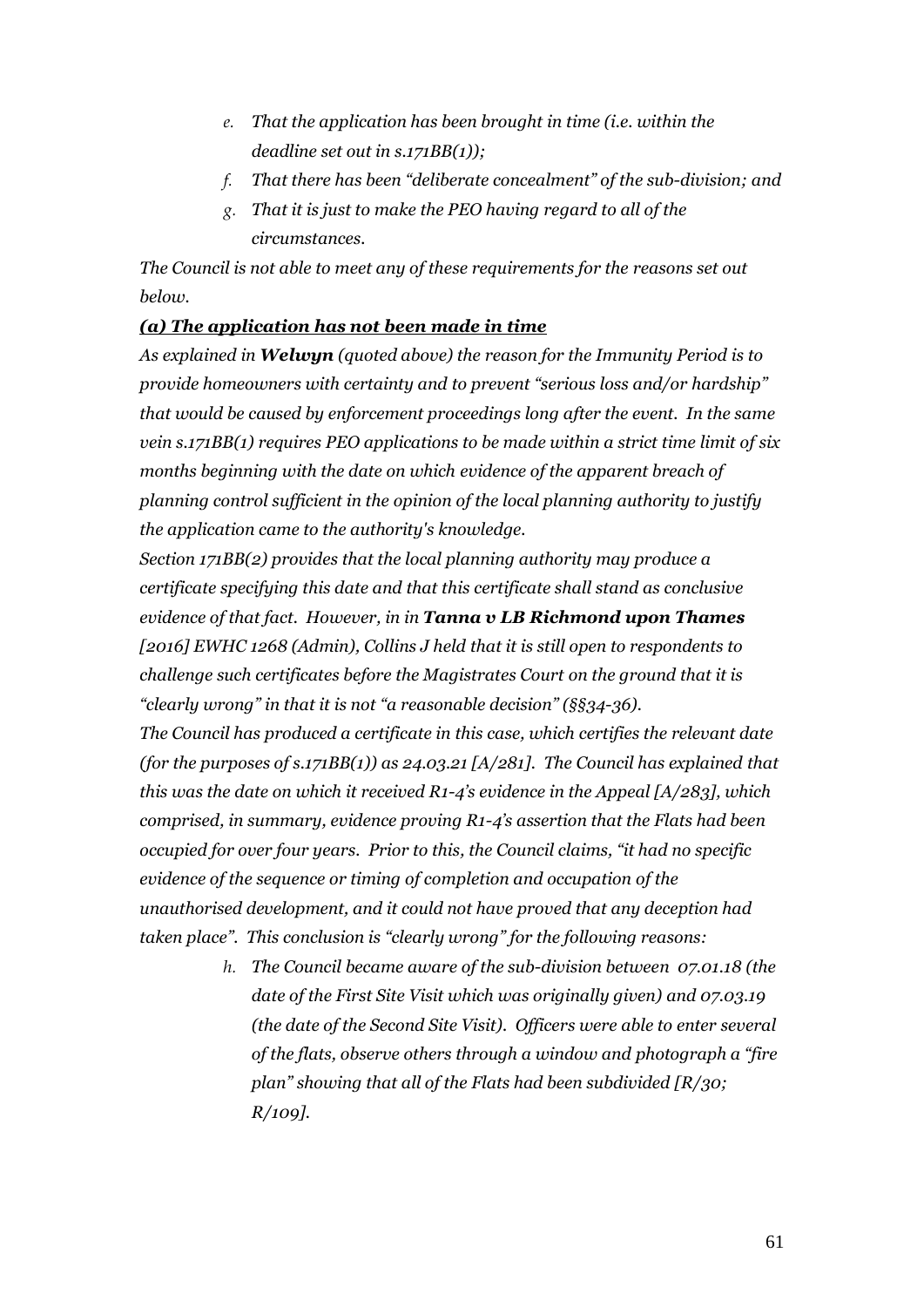- *i. The Council has always had access to the Records, which comprise the only evidence of concealment which it now relies upon. <sup>10</sup> These Records are either matters of public record or held by other departments of the Council [R/119-120]. The Council could therefore have proven that the "deception"<sup>11</sup> (as alleged by it but denied by R1- 4) had taken place at any time after it identified the sub-division.*
- *j. At that time it would not have been necessary for the Council to obtain a PEO because the Immunity Period had not expired. The need for a PEO only arose because of the inexplicable delay between obtaining evidence of the breach and issuing the Enforcement Notice, during which time the Council made no attempt to exercise its power to obtain further information from R1-4 about the development – something which the Council was expressly criticised for by the Inspector [A/19].<sup>12</sup>*
- *k. Nothing in the test for granting a PEO (see s.171BC above) or in s.171BB(1) requires the Council to have evidence as to when the unlawful date commenced or to prove that it has taken place over any particular period of time or that the Immunity Period has expired. It was therefore not necessary for the Council to have any evidence (specific or otherwise) of the timing and completion of the sub-division.*
- *l. In any event, the Council clearly had sufficient evidence of the timing and completion of the sub-division from 23.09.19 when the Respondents informed the Council in their notice of appeal<sup>13</sup> that the sub-divided Flats had been used as such since before 22.08.15 and that they held documentary evidence to prove it [R/123]. Had the Council sought a PEO at that point, it could obviously have produced this notice as evidence.*

*In addressing this issue, the Court must have regard to the guidance issued by the senior courts. The only available example of such guidance can be found in Tanna,* 

<sup>&</sup>lt;sup>10</sup> The suggestion that the Second Prior Approval comprised evidence of concealment was rejected by the Inspector [A/18, §34] and has not been revived by the Council.

<sup>11</sup> As identified in the SoC, §26 [R/8], *"deception"* does not feature anywhere in the test for a PEO. The proper test is whether there has been "deliberate concealment". This confusion serves to further underline the unreasonableness of the Council's approach to timing.

<sup>12</sup> The Inspector refers here to a *"Planning Contravention Notice"*. The power to issue these notices is contained in s.171C TCPA. The purpose of a PCN is to require a person to provide information about activity being carried out on land, including for how long. It is an offence to fail to comply with a PCN: s.171D.

<sup>&</sup>lt;sup>13</sup> Attested by the signature of the Respondents' planning consultant [R/126].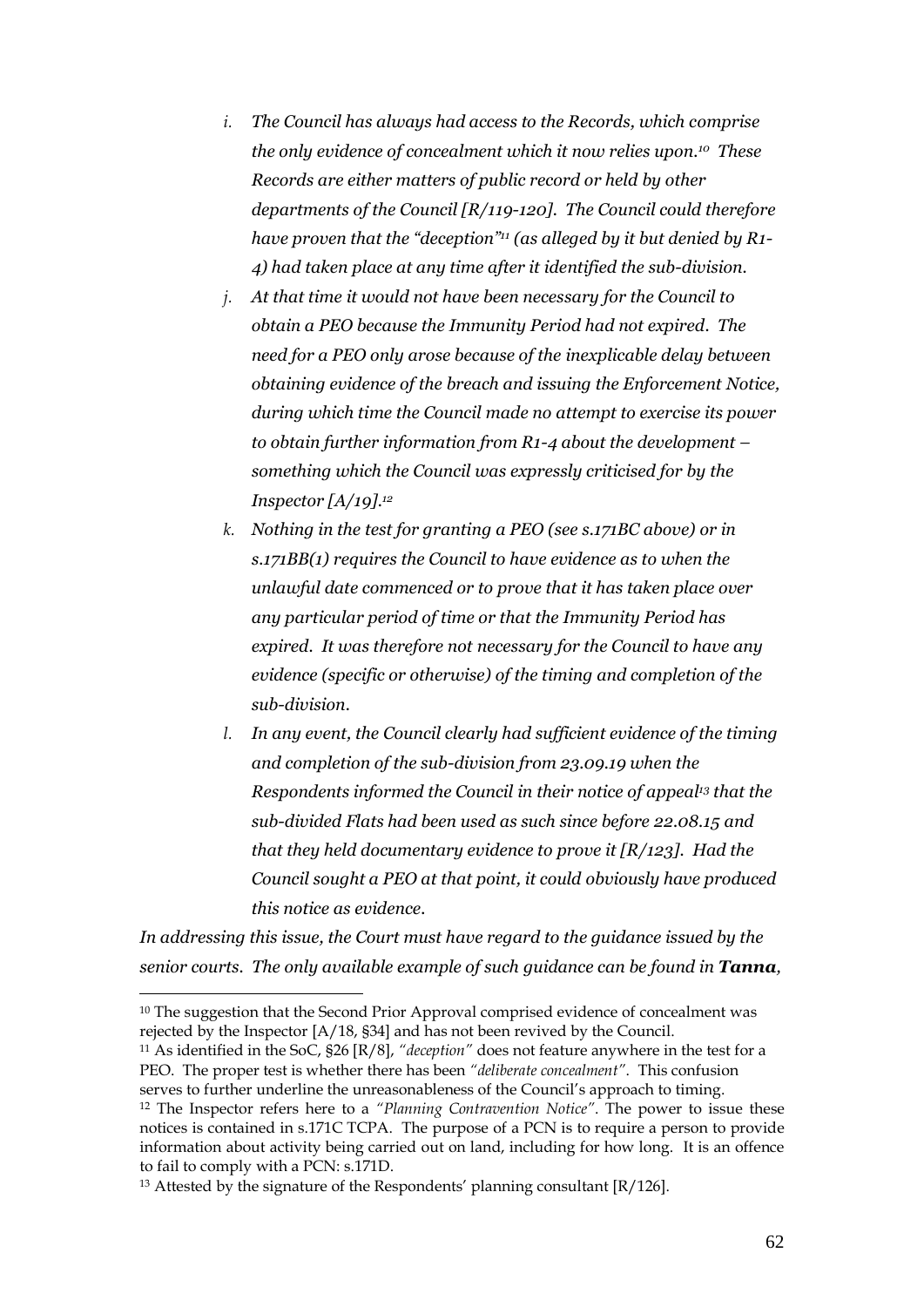*where Collins J found that a delay of approximately six weeks between a local planning authority finding out about an appellant's intention to rely on the Immunity Period and the local planning authority considering that a PEO application was justified "was very much a borderline case" (§43). The delay is significantly longer in this case: the Council found out about R1-4's intention to assert immunity on 23.09.19, just short of two years before it made the PEO application on 04.07.21 – and, as stated above, it had evidence of the breach of planning control and the alleged deception well before that. In addition, there can be no argument that the Council considered that it was appropriate to await the outcome of the Appeal before proceeding with the PEO because its own certificate states that it believed it had sufficient evidence to justify the application on 24.03.21, which was a month before the Inquiry even commenced.*

*Accordingly, this application falls to be dismissed as out of time.*

### *(b) There was no deliberate concealment*

*There are three elements to R1-4's submissions on this issue: (i) that the Inspector's finding that there was no "deliberate concealment" is binding on the Court and the parties; (ii) that there was no concealment as a matter of fact; and/or (iii) that there was no deliberate (i.e. intentional) concealment.*

# *(i) The Inspector's finding that there was no "deliberate concealment" is binding on the Court and the parties*

*The Inspector's finding, recorded at §38 of her decision letter [A/19] is binding by virtue of issue estoppel. Issue estoppel is a rule of public policy which reflects the public interest in the finality of proceedings and that citizens should not be vexed twice: Thrasyvoulou v SSfE [1990] 2 AC 273 at 282. The relevant components of issue estoppel are summarised in Spencer, Bower & Handley Bower, Res Judicata (5th Edn), ch.1. 14 Each component is addressed as follows.*

*(1) The decision, whether domestic or foreign, was judicial in the relevant sense It is well established that a decision of a planning inspector hearing an enforcement appeal is judicial in this sense and can give rise to issue estoppel: Thrasyvoulou v SSfE [1990] 2 AC 273 at 295.*

*(2) The decision was in fact pronounced The Inspector's decision was pronounced and publicised in her decision letter [A/12]. It was not appealed and remains in force.*

*(3) The tribunal had jurisdiction over the parties and the subject matter*

<sup>14</sup> As approved by the Court of Appeal in *Midland Bank Trust v Green (No 1)* [1980] 1 Ch 590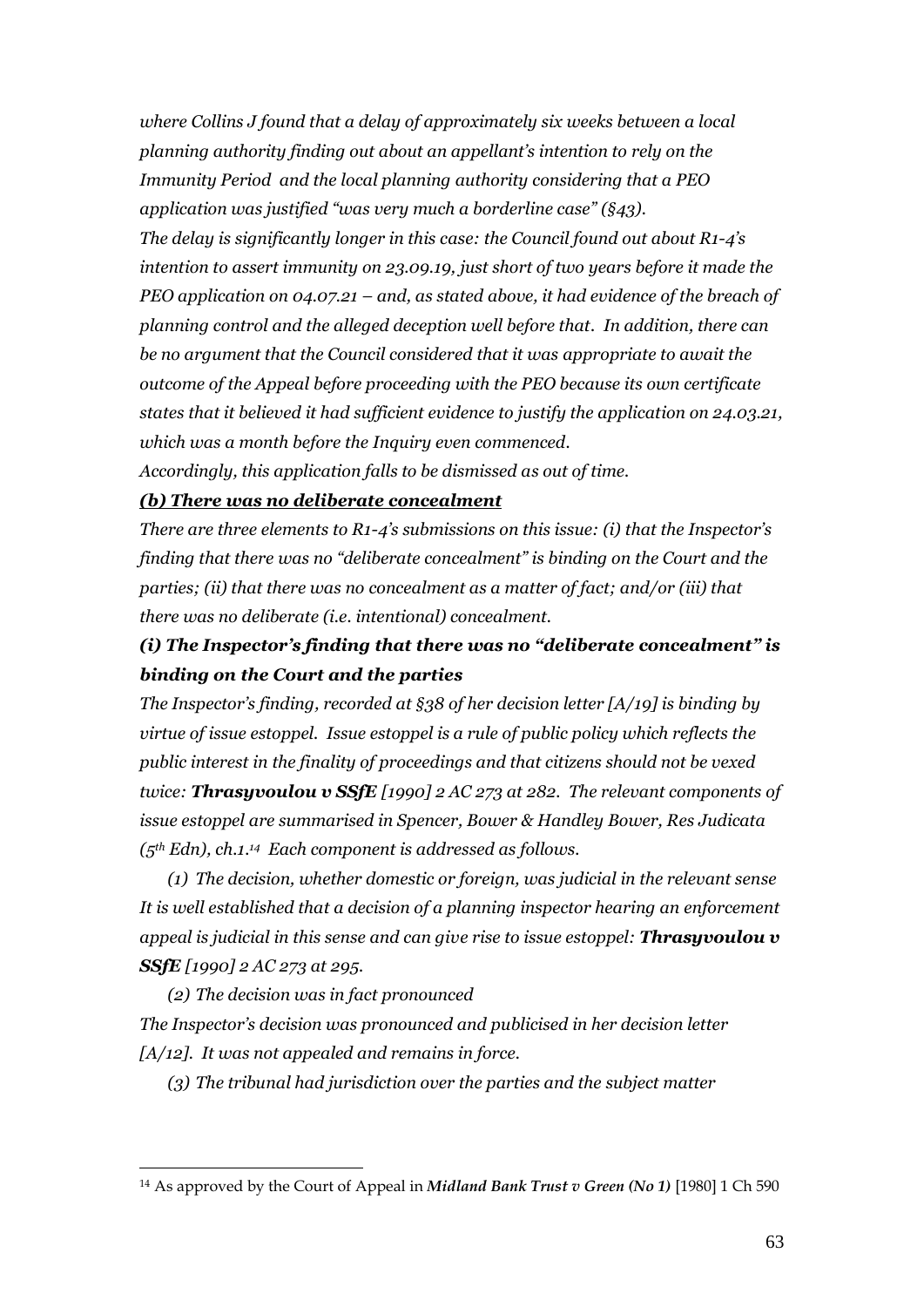*The Inspector had a statutory jurisdiction to hear the Appeal pursuant to s.174 TCPA. This included the jurisdiction to consider questions of concealment: see Welwyn.*

*(4) The decision was final and on the merits The Inspector's decision fully disposed of the Appeal and was final, subject to the right to bring a statutory review to the High Court on a point of law (s.289 TCPA), which was not exercised by the Council and which has now expired. A decision will be "on the merits" if it is made otherwise than on purely procedural grounds: Spencer, Bower & Handley Bower, Res Judicata (5th Edn), ch.6. The Inspector's decision was made after a full examination of written and oral evidence. It is relevant to note that the Council has not produced any evidence for this application which was not before the Inspector at the time of the Inquiry.*

*(5) The decision determined a question raised in the later litigation In Virgin Atlantic Airways Limited v Zodiac Seats UK Limited [2013] UKSC 46 Lord Sumption JSC cited the following explanation of this component (§20):*

*Issue estoppel may arise where a particular issue forming a necessary ingredient in a cause of action has been litigated and decided and in subsequent proceedings between the same parties involving a different cause of action to which the same issue is relevant one of the parties seeks to reopen that issue*

*The question here, then, is whether the Inspector's finding that there was no "deliberate concealment" of the sub-division was a necessary ingredient of her overall finding that the Welwyn principle was not engaged. It plainly was for the following reasons:*

- *m. It is clear from both the judgment of Lord Rodger in Welwyn, and the Supreme Court's acceptance that the Fidler case would also fall within Welwyn exception, that the presence of deliberate concealment is or can be a component of the Welwyn test;*
- *n. This is confirmed by the judgment of Richards LJ in Bonsall (quoted above), where he accepted that both the Welwyn principle and the PEO procedure would apply where development was deliberately concealed, but noted (a) that the Welwyn principal also extended to cases of dishonesty or criminality; and (b) that the Welwyn principle would only apply to particularly serious cases;*
- *o. It follows that an Inspector considering a Welwyn argument will have to consider:*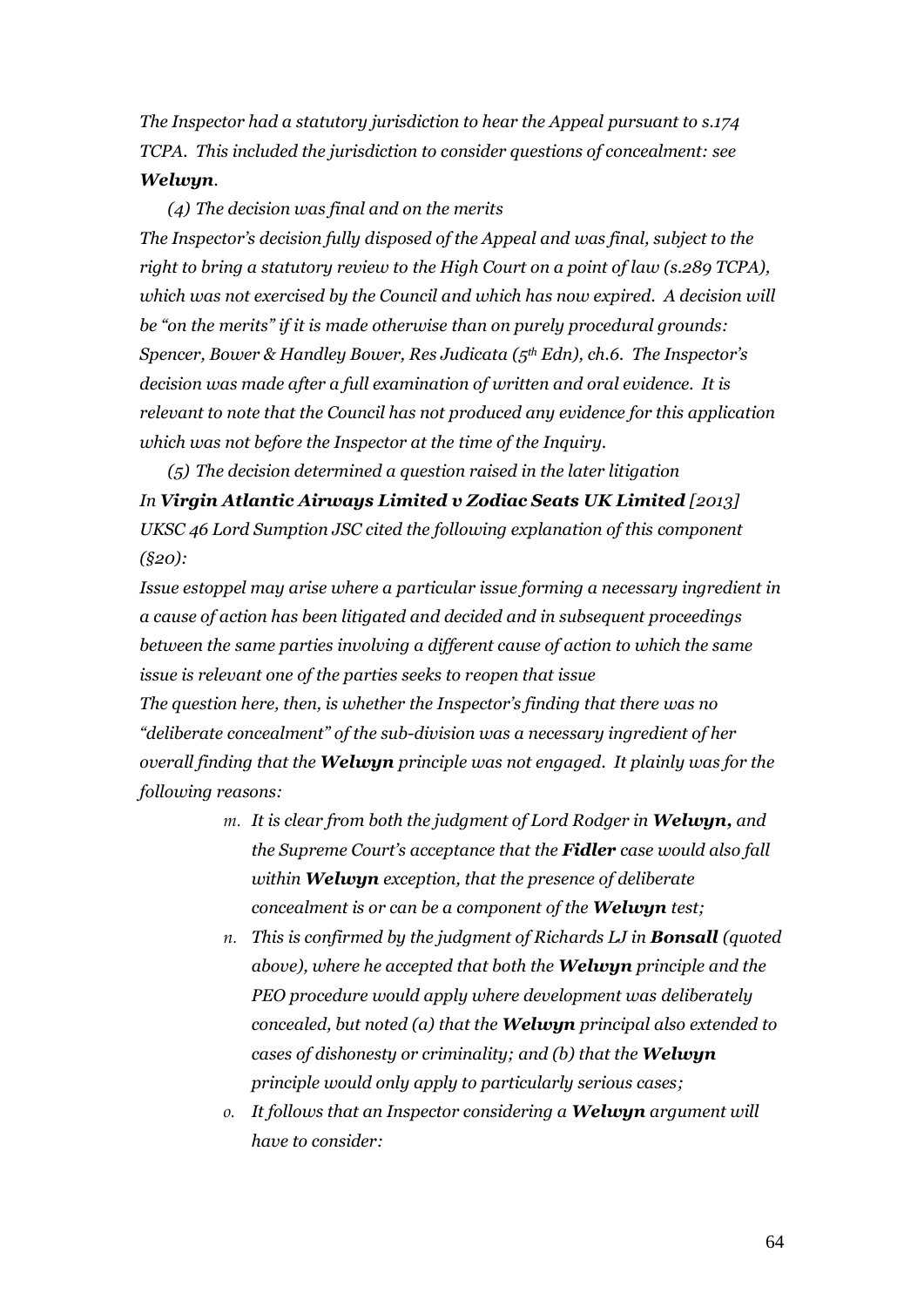- *i. Whether there has been deliberate concealment of any part of the development;*
- *ii. Whether there has otherwise been dishonesty or fraud; and*
- *iii. Whether either or both of these was sufficiently serious to amount to positive deception in matters integral to the planning process;*
- *p. That is precisely what the Council invited the Inspector to do at the Inquiry [R/114] and it is precisely what she did. At §38 of her decision [A/19], she:*
	- *i. Considered whether there had been any deliberate concealment of the development and found that there had not been;*
	- *ii. Then considered whether there had been any other deception and found that there R1-4's conduct had been misleading; and*
	- *iii. Considered whether this conduct "amounted to the degree of deception necessary to engage the principles set out in Welwyn" and concluded that it did not.*

*It follows that her conclusion that there was no deliberate concealment was a necessary ingredient in the Council's cause of action – i.e. that the Welwyn principle should apply. The Council has not produced any evidence of "concealment" which was not presented to the Inquiry; and the arguments advanced now are identical to those which were advanced before, and rejected by, the Inspector.*

*(6) The parties are the same or the decision was in rem*

*The parties to the Inquiry were the same as the parties to this application. In addition the decision was in rem because it related to the lawful use of the Building as opposed to the relationship between the parties.*

*The Inspector's conclusion that there was no deliberate concealment is therefore binding and is a complete defence to this application.*

## *(ii) There was no concealment of the sub-division*

*Even if (contrary to the above) no estoppel arises, the Court should give significant weight to the findings of an expert planning inspector that there was no concealment of the development as a matter of fact. The following points are advanced on behalf of R1-4.*

*First, as Lang J noted in Payne (quoted above), the purpose of the PEO procedure exists to allow local planning authorities to take enforcement action in circumstances where they could not have done so within the Immunity Period due to*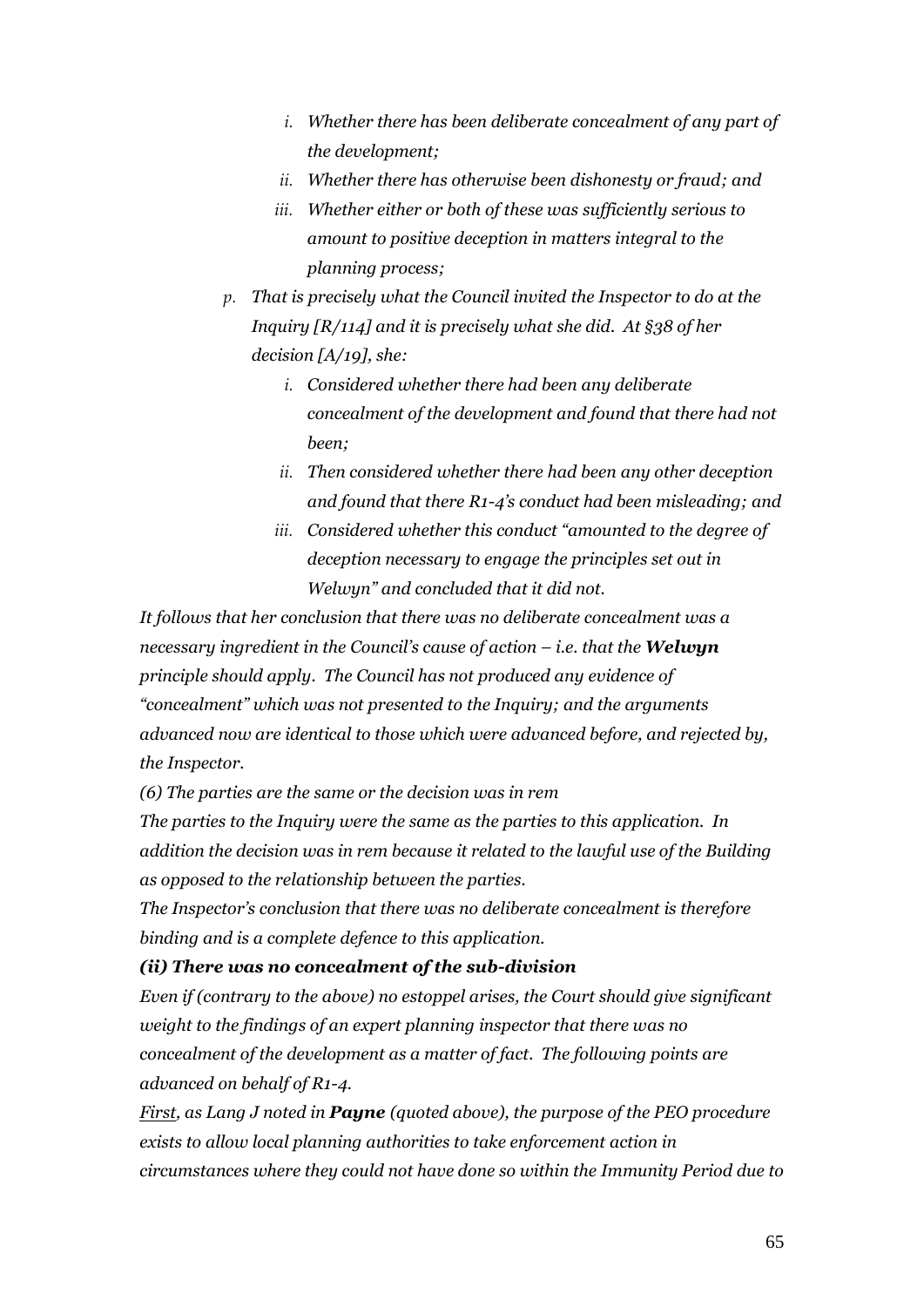*the deliberate concealment of the development. Those circumstances do not apply in this case. The Council could have taken enforcement action within the Immunity Period: it became aware of it as a result of the First Site Visit and it could have taken enforcement action at that point (or at any other point before its expiry). There was therefore no concealment for the purposes of s.171BC TCPA. Second, there is no suggestion that R1-4 took any positive steps to physically conceal the development from the Council. Indeed, the Council's officers were able to identify that one of the flats had been sub-divided simply by looking through the window [R/30]. The "fire plan" showing the sub-division was also openly displayed in the Building and was seen by the Council's officers [R/30]. Third, the Council's case for concealment is based entirely on allegations of dishonesty arising from R1-4's failure to correct the Reports. However:*

- *q. As Richards LJ noted in Bonsall (quoted above), the PEO procedure does not extend to cases of dishonesty. Such cases fall within the remit of the Welwyn principle and the Council's specific case on this was rejected by the Inspector; and*
- *r. As Lord Mance noted in Welwyn, Mr Beesley's failure to register for Council tax and to give notice under the building regulations did not amount to evidence of concealment or deception, and did not bear directly on the planning process, but were instead ancillary and "aspects of conduct not uncommon among those who build or extend houses or convert buildings into houses without planning permission". See also WS Coward, §62 [R/118-119].*

*Accordingly, there was no concealment of the sub-division as a matter of fact. (iii) There was no deliberate (i.e. intentional) concealment of the subdivision*

*Further and/or alternatively, there was no deliberate concealment of the subdivision by R1-4. It is R1's evidence that R1-4 believed at all material times that they had carried out the development in accordance with the Prior Approval and that the development could still be considered to comprise 14 Flats, notwithstanding the subdivision: WS Rashti, §17 [R/16]. Indeed R1 obtained advice from his lender to this effect: WS Rashti, §§24-25 [R/17-18]. It follows that if the Respondents were not aware that they had committed any breach of planning control, they cannot have knowingly (and therefore deliberately) concealed it from the Council.*

*(c) It would not be just to make the PEO having regard to all of the circumstances.*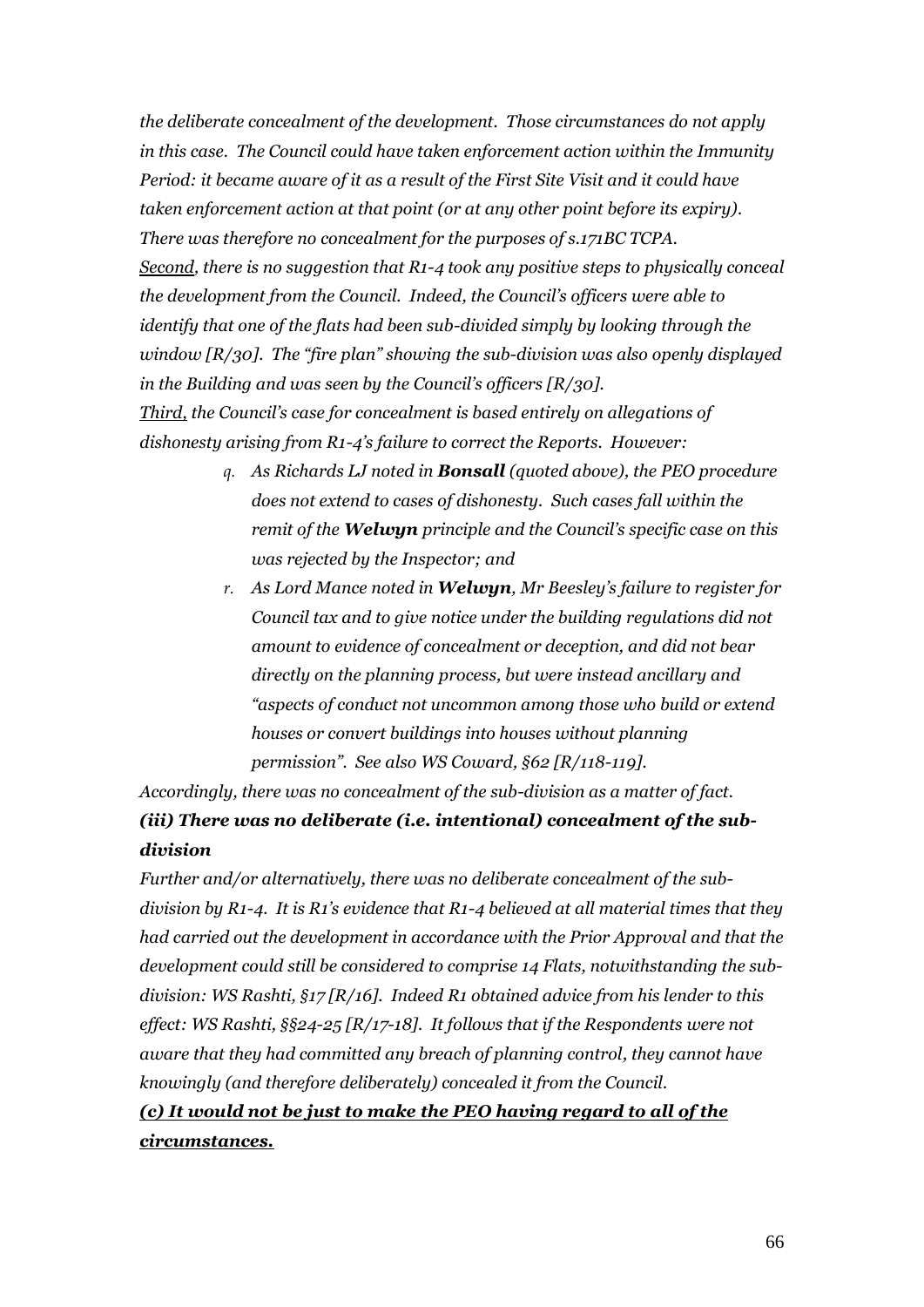*Even if, contrary to the above, the Council is able to establish that there has been deliberate concealment of the sub-division, it would still not be just to make the PEO having regard to all of the circumstances in this case for the following reasons. First, even if the Court accepts the Council's evidence that it only considered itself to have sufficient evidence to justify the PEO application in March 2021, both the extent and the cause of the delay in pursuing this application are relevant to the exercise of the Court's discretion:*

- *s. The extent of the delay is significant. As explained, even on the most generous interpretation of its evidence, the Council became aware of the sub-division at some point between 07.01.18 and 07.01.19. This was before the expiry of the Immunity Period. Despite this, no enforcement notice was issued until 22.08.19. In addition, the Council became aware that the Respondents had evidence that indicated that the Immunity Period had expired from 23.09.19, but did not make the PEO application until 04.07.21. Given that the obvious public policy reasons for supporting a definite and short Immunity Period for residential development, a delay of this magnitude is highly prejudicial both to the Respondents and to the occupiers of the Flats (see below).*
- *t. The Council has not provided any explanation for the cause of the above delays. Indeed, it would not have been necessary for the Council to seek this PEO at all had it acted with reasonable diligence in responding to the evidence of the sub-division when it arose by exercising its power to obtain further information by issuing the PCN and/or issuing an enforcement notice. This point was expressly noted by the expert Inspector [A/19, §38]. It cannot be right that the Council should now be able to benefit from its own failures so long after the events and at significant prejudice to the Respondents (see below).*

*Second, even if no issue estoppel can be established, it is nevertheless relevant that the lawfulness of the sub-division and the Council's suggestion that the Respondents have engaged in deliberate concealment have already been considered by an expert Inspector at substantial cost both to the public and to the Respondents and at cost to the Respondents' and their tenants' wellbeing: WS Rashti, §41 [R/21]. The Council did not appeal the Inspector's decision. The Respondents and the tenants of the Flats are entitled to certainty and finality. To allow the Council a "second bite of the cherry" would be inimical to this fundamental principle. Indeed, would amount to*